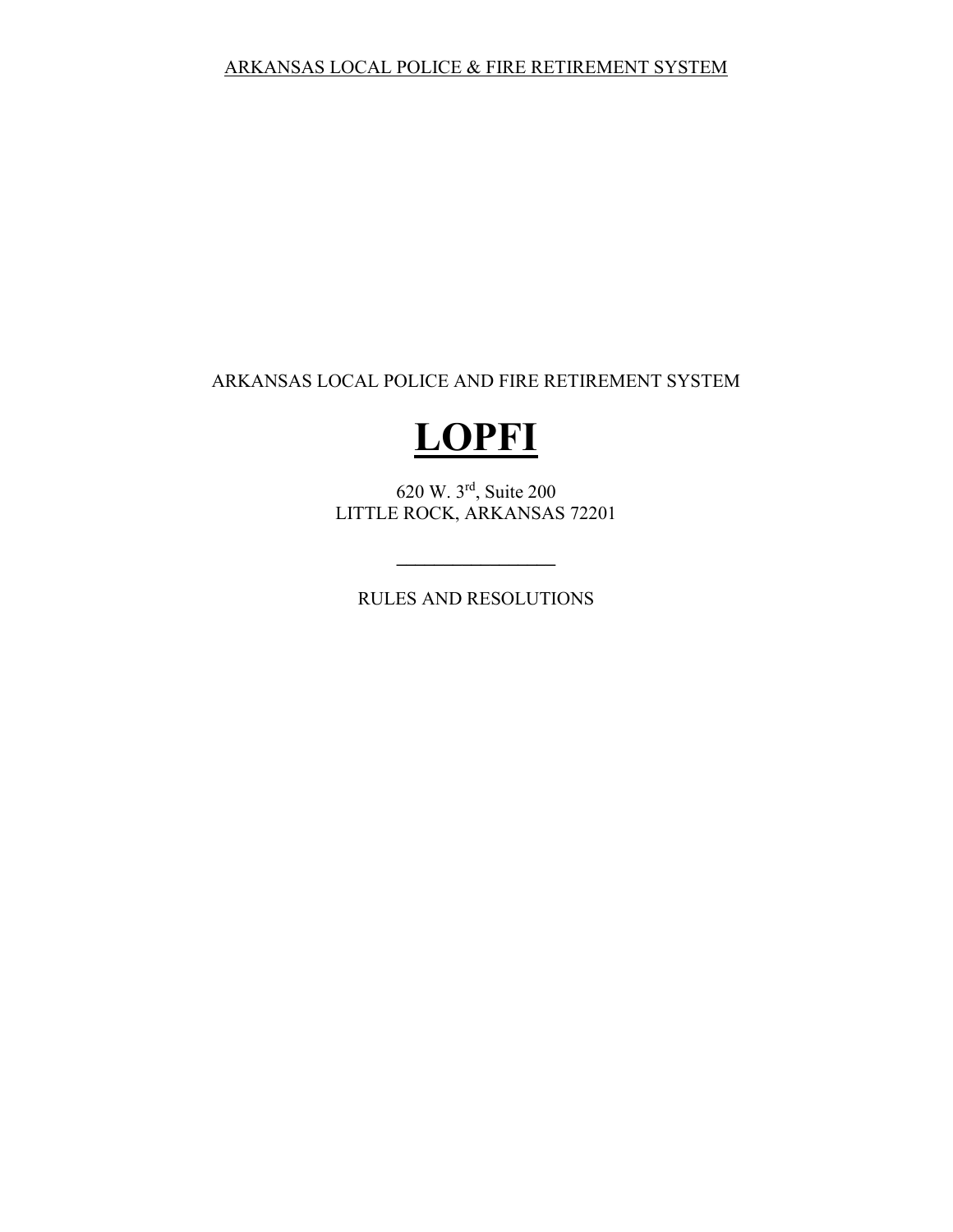#### BOARD RULES

- [Rule #1 Participant Eligibility Under LOPFI](#page-3-0)
- [Rule #2 Computation of Service Time](#page-4-0)
- Rule #3 Remittance Process
- [Rule #4 Personnel](#page-7-0)
- [Rule #5 Vesting](#page-11-0)
- [Rule #6 QDRO Procedures](#page-12-0)
- [Rule #7 Member Refunds](#page-16-0)
- [Rule #8 Disbursements](#page-18-0)
- [Rule #9 Premium Tax Turnback](#page-20-0)
- [Rule #10 Refund of Employer Contributions](#page-22-0)
- [Rule #11 Benefit Program 2 and Benefit Program 4](#page-23-0)
- [Rule #12 Interest Credits](#page-26-0)
- [Rule #13 Minimum Amount for Paid Service](#page-28-0)
- [Rule #14 Delinquent Accounts](#page-29-0)
- [Rule #15 Definition of Police Officer, Firefighter, and Academy Instructor](#page-30-0)
- [Rule #16 Disability Standards](#page-31-0)
- [Rule #17 LOPFI DROP and Local Plan DROP](#page-41-0)
- Rule #18 Retirement Coverage for Non-Profit Fire Departments
- [Rule #19 Employment Physicals](#page-47-0)
- [Rule #20 Investment Objectives and Guidelines](#page-48-0)
- [Rule #21 Purchase/Restoration of Service Credit](#page-56-0)
- [Rule #22 Annuity Calculations for Death or Disability Benefits](#page-57-0)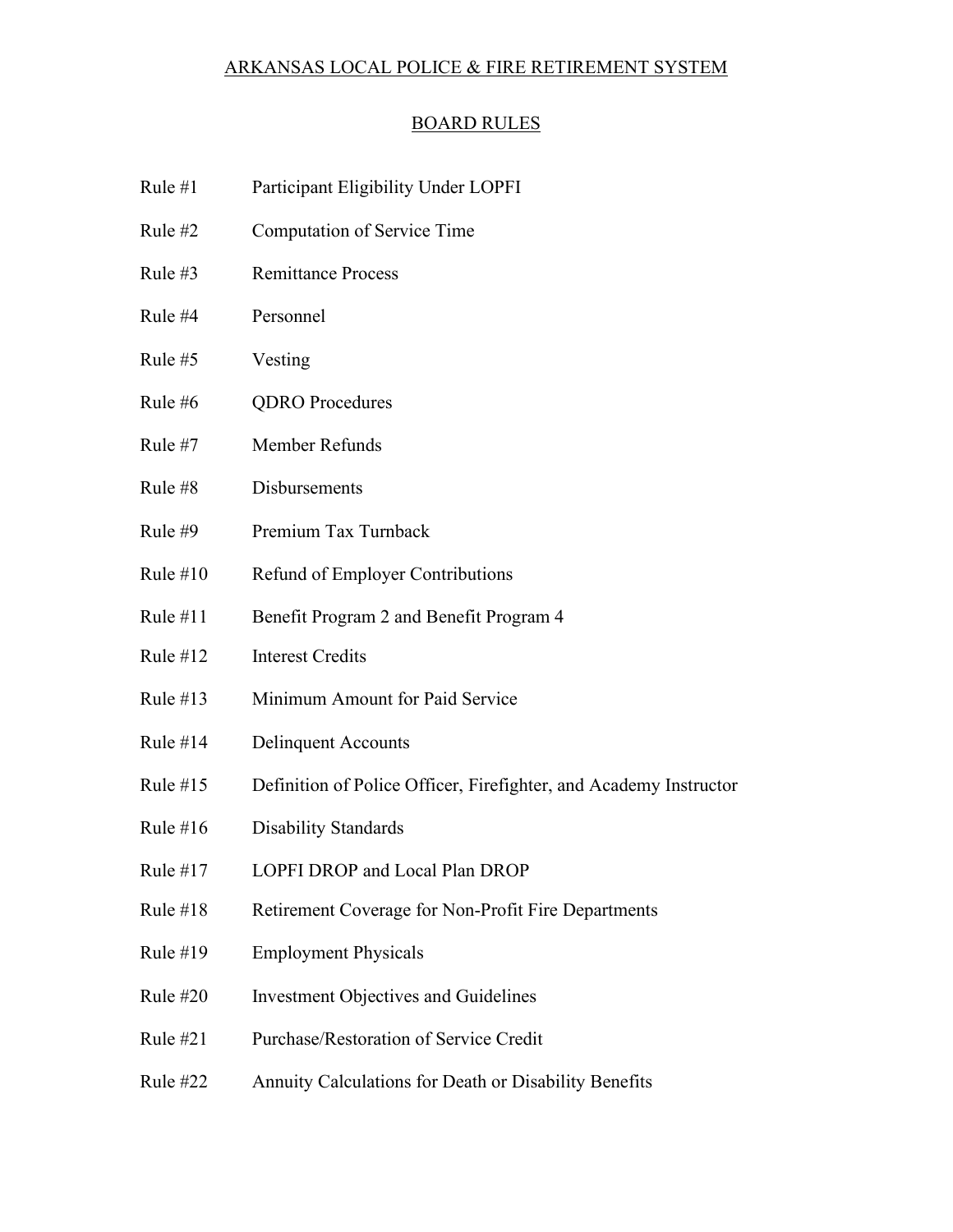#### BOARD RULES

| Rule $#23$ | Conflict of Interest and Code of Conduct     |
|------------|----------------------------------------------|
| Rule $#24$ | Correction of Errors in Records              |
| Rule $#25$ | Dependent Parent Support Test                |
| Rule $#26$ | Administrative Services Committee            |
| Rule $#27$ | Death Benefit for Local Police Pension Funds |
| Rule $#28$ | Election of Board Chair and Vice Chair       |
| Rule $#29$ | Compliance with Internal Revenue Code        |

#### BOARD RESOLUTIONS

 [Authority to Administer Disability Procedures](#page-77-0)  [Multiple Disability Claims for Same Injury](#page-78-0)  [Recognition of Mr. Troy Waters' Service to LOPFI](#page-79-0)  [Recognition of Mr. James D. Henson's Service to LOPFI](#page-80-0)  [Consolidations of Local Fire and Police Pension Funds](#page-81-0)  [Board of Trustees' Certification of Delinquent Accounts](#page-82-0)  [Board of Trustees' Desire to Protect Benefits of Career Members](#page-83-0)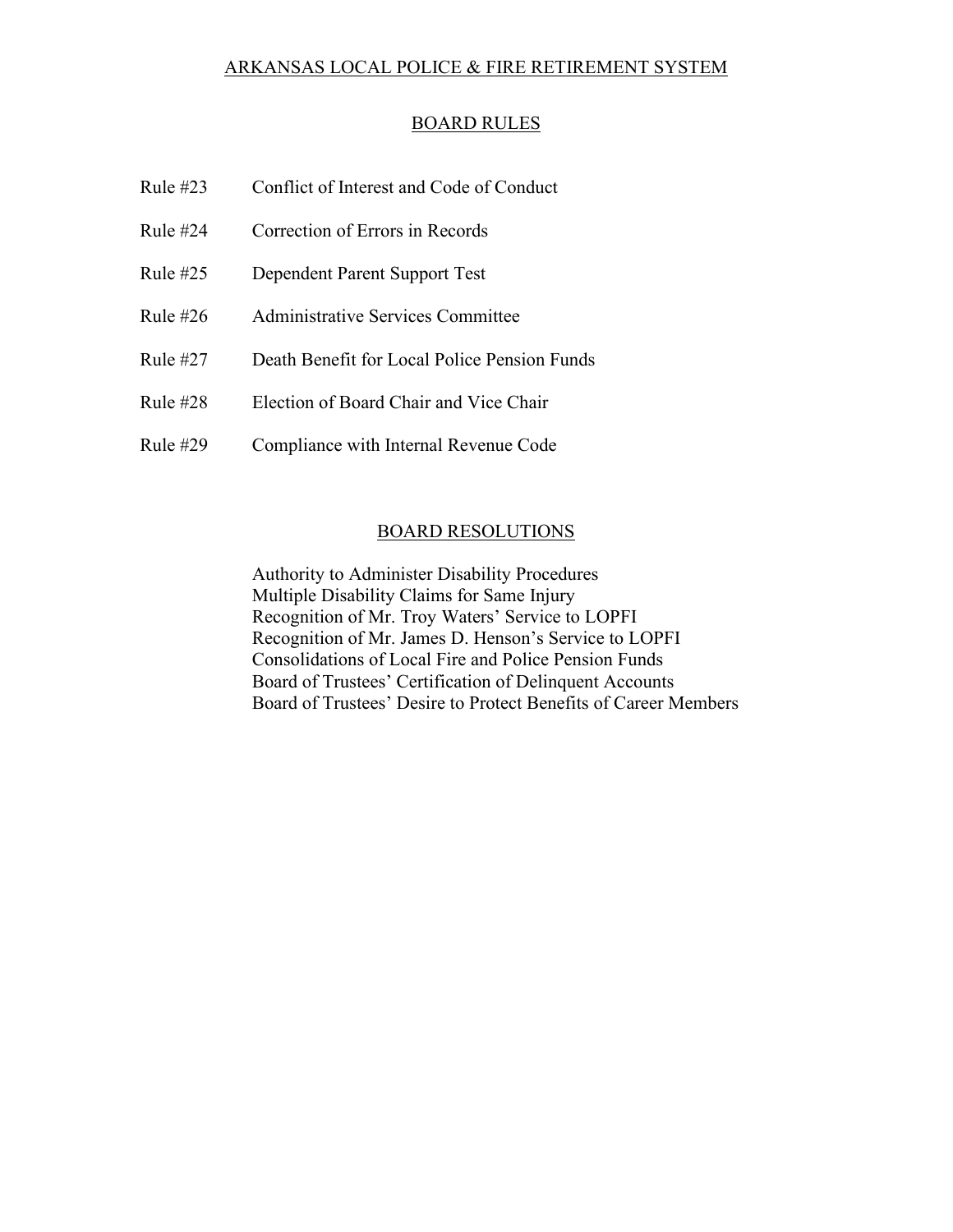<span id="page-3-0"></span>

LOPFI BOARD RULE #1 APPROVED: February 24, 1982 AMENDED: September 14, 2005 AMENDED: December 4, 2008 AMENDED: September 3, 2009 AMENDED: September 1, 2011

#### **PARTICIPANT ELIGIBILITY UNDER LOPFI**

If there is any question as to whether or not an entity applying for membership in LOPFI meets the criteria of ACA 24-10-102, as amended, the System shall request a copy of the entity's official documents of incorporation.

If it appears the entity is not eligible for participation in LOPFI, the application shall be denied. Such denial shall remain in effect until sufficient evidence is received by LOPFI that demonstrates the entity meets the criteria of ACA 24-10-102, as amended.

In addition, an employer may provide coverage under LOPFI for service rendered by an employee as long as such coverage and resulting benefits do not duplicate any benefits previously provided by the employer under another plan, other than Social Security.

LOPFI Board Rule 1 concluded.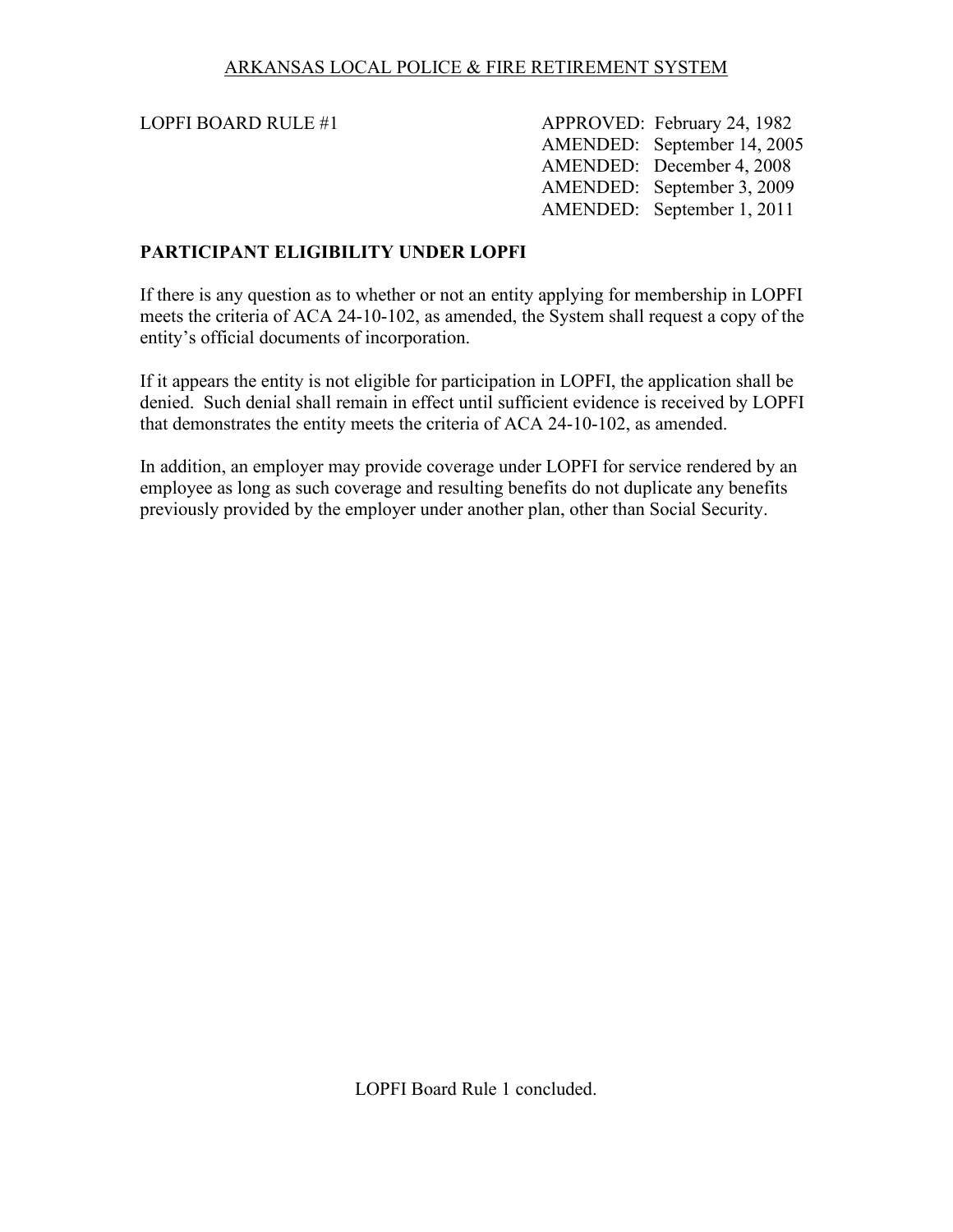#### <span id="page-4-0"></span>LOPFI BOARD RULE  $#2$

| LOPFI BOARD RULE #2 |                        | APPROVED: February 16, 1983 |
|---------------------|------------------------|-----------------------------|
|                     | AMENDED: July 13, 1984 |                             |
|                     |                        | AMENDED: March 14, 1985     |
|                     |                        | AMENDED: September 22, 1988 |
|                     |                        | AMENDED: December 6, 1990   |
|                     |                        | AMENDED: September 19, 2001 |
|                     |                        | AMENDED: March 3, 2005      |
|                     |                        | AMENDED: September 3, 2009  |
|                     |                        | AMENDED: March 4, 2010      |
|                     |                        | AMENDED: September 1, 2011  |
|                     |                        | AMENDED: March 7, 2019      |

# **COMPUTATION OF SERVICE TIME**

Service credit for active members shall begin to accrue on the actual date of hire.

"Active member" shall mean the member is available and capable of fulfilling the duties as a LOPFI–covered member.

"Terminated member" shall mean the LOPFI-covered employment has ended such that the former member no longer performs any service for the employer which would be required to be reported to LOPFI.

For paid service members the actual date of hire shall be used for the purpose of computing member and employer contributions. For the purpose of computing member and employer contributions, wages will be considered earned on the date services were rendered for the employer by the member. Effective April 1, 2019, wage or service credit adjustments for a month from a previous calendar year that is reported in a current reporting month shall use the employer contribution rate in effect for the month being updated. Employer contribution costs for such changes will not be eligible for funding with Premium Tax monies.

Beginning April 1, 2005 employer contributions for volunteer members will begin and are required for the month the member is hired. Volunteer members shall receive one (1) month service credit for each month, or portion thereof, they are reported as being an active member of the system.

Effective January 1, 1999, members with different employers may receive simultaneous service credit for paid and volunteer service, except that he or she shall be limited to earning volunteer service with only one (1) covered employer. Beginning January 1, 2010, credited service with the same employer may be granted for both paid service and volunteer service for the same period of time as long as the service was earned at different departments. A member hired on or after July 1, 2019, must first attain a vested status in LOPFI before being eligible for simultaneous service credit at a second LOPFIcovered department. Then, the maximum amount of simultaneous service credit that can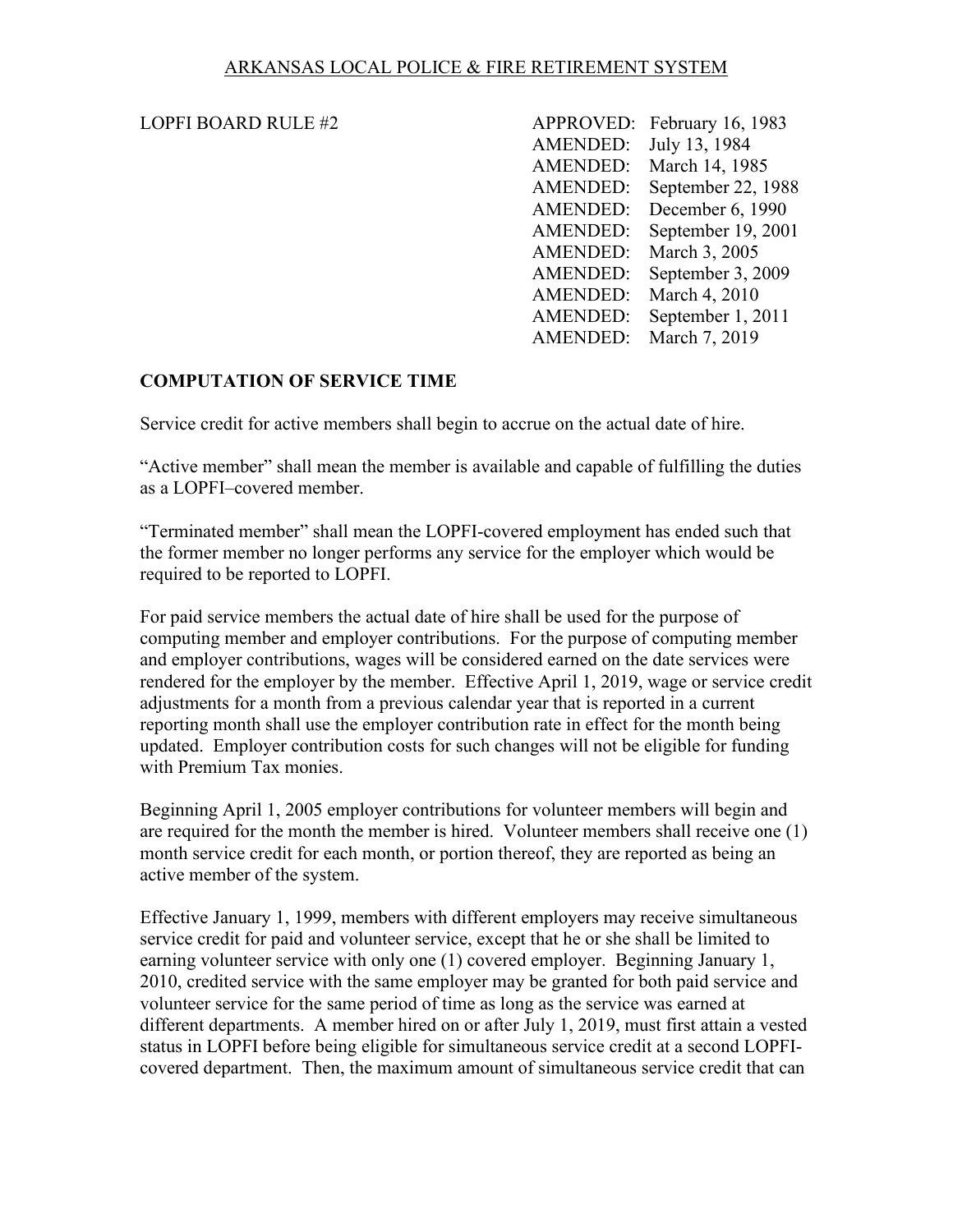# LOPFI BOARD RULE #2 (continued)

be accrued under LOPFI will be capped at five (5) years. Service credit shall be limited to earning one (1) month of paid service and one (1) month of volunteer service at the same time. A member shall not earn volunteer service credit for the same period of time if the member is entitled to paid service credit for the same work.

Beginning January 1, 2012, employers that adopt LOPFI coverage shall not have any prior service of their covered members certified by LOPFI. Service credit will begin to accrue on the date the employer adopts LOPFI coverage.

"Pay" means the recurring remuneration paid an employee for personal services rendered by the employee in a position covered by the System.

"Recurring remuneration" shall include, but not limited to, overtime pay, education or certificate pay, holiday pay, sick pay and longevity.

Reporting of pays and service credit to LOPFI occurs monthly. In most cases, an employer should report all earnings that would typically incur state and/or federal tax withholdings. Exceptions include but are not limited to: uniform allowance; single-sum payments such as unused accrued sick, annual, compensation, or holiday pay; contributions to any employee benefit plan other than LOPFI; or other unusual or nonrecurring remuneration.

LOPFI Board Rule 2 concluded.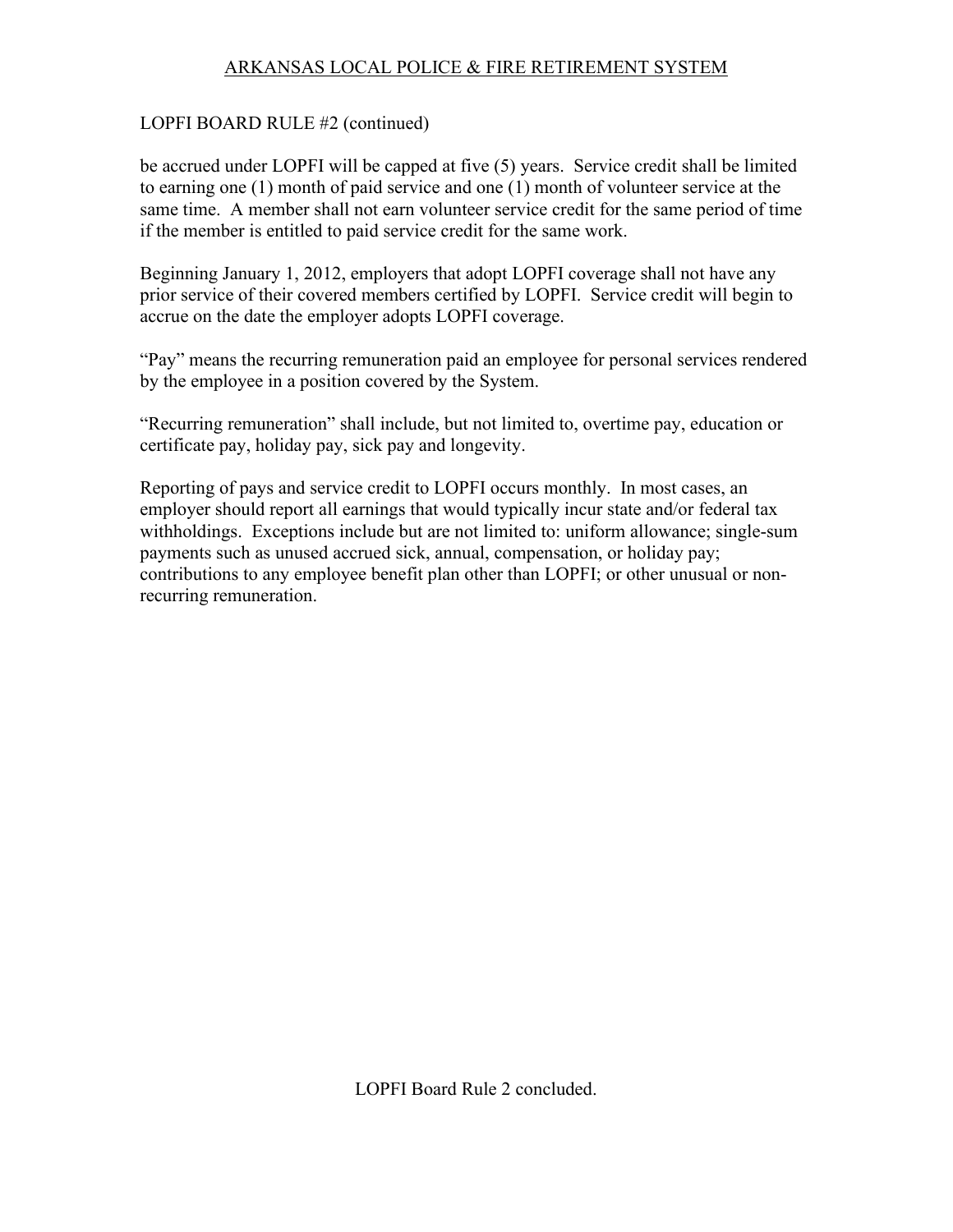#### <span id="page-6-0"></span>LOPFI BOARD RULE  $#3$

| <b>LOPFI BOARD RULE #3</b> |                       | APPROVED: February 16, 1983 |
|----------------------------|-----------------------|-----------------------------|
|                            |                       | AMENDED: November 26, 1995  |
|                            |                       | AMENDED: March 16, 2006     |
|                            |                       | AMENDED: June 21, 2007      |
|                            |                       | AMENDED: December 4, 2008   |
|                            |                       | AMENDED: December 3, 2009   |
|                            |                       | AMENDED: September 2, 2010  |
|                            |                       | AMENDED: September 1, 2011  |
|                            | AMENDED: June 4, 2015 |                             |
|                            |                       | AMENDED: March 3, 2022      |

# **REMITTANCE PROCESS**

The Payroll Report is of primary importance in the remittance process established by LOPFI. Based on the information contained on the Membership Application, a Payroll Report is established monthly for each covered department.

The Payroll Report will be made available to each employer group on the twenty-fifth  $(25<sup>th</sup>)$  day of each month for completion by the employer group. The report will contain identifying information of each new hire enrolled the previous month, as well as member information for all current members at that location. The properly completed report and corresponding employer and member contributions must be returned to LOPFI in time to be received by the tenth  $(10^{th})$  day of each month.

Effective July 1, 2007, all employer groups joining the System and local plans whose administrative responsibility is assigned to LOPFI shall utilize electronic reporting provided by the System to receive/send their Payroll Report

Effective January 1, 2009, all employer groups enrolled in electronic reporting shall use LOPFI's on-line enrollment module to enroll members in the System.

Effective January 1, 2011 (December 2010 reporting cycle) the System will no longer offer or accept paper reporting of Payroll Reports and Membership Applications. Any employer group who has not previously moved to electronic reporting shall transition to the System's electronic reporting effective with this reporting cycle.

At the September 4, 2014 meeting the Board decided that all employer groups would transition to the use of e-payment for all remittances on/after July 1, 2015.

A department will be considered delinquent if any of the above items are not received by the tenth  $(10<sup>th</sup>)$  day of each month. A penalty for delinguent accounts is explained in LOPFI Board Rule 14.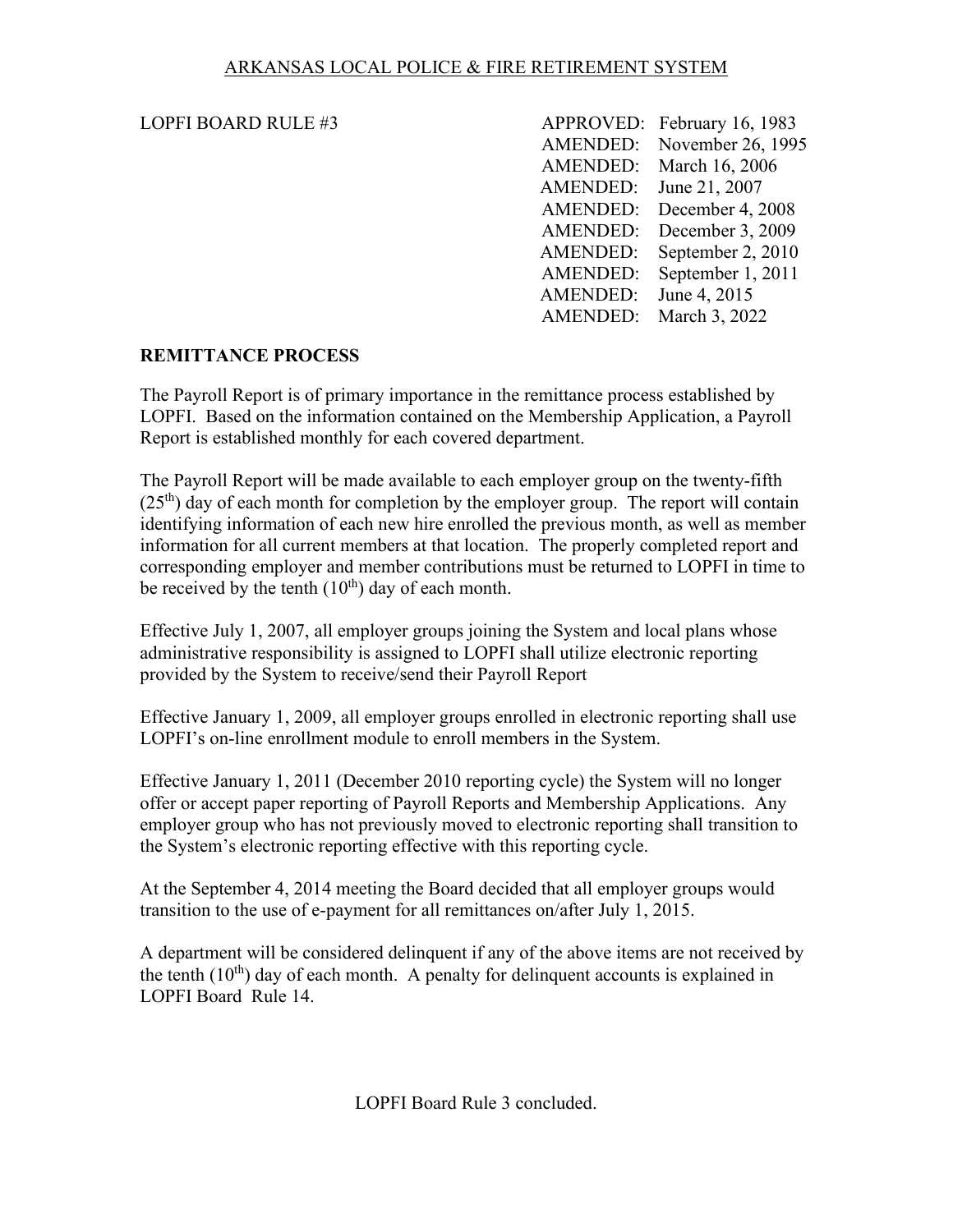#### <span id="page-7-0"></span>LOPFI BOARD RULE  $#4$

| <b>LOPFI BOARD RULE #4</b> | APPROVED: February 16, 1983 |
|----------------------------|-----------------------------|
|                            | AMENDED: March 23, 1994     |
|                            | AMENDED: March 26, 2002     |
|                            | AMENDED: December 4, 2003   |
|                            | AMENDED: September 21, 2006 |
|                            | AMENDED: September 20, 2007 |
|                            | AMENDED: September 1, 2011  |
|                            | AMENDED: December 10, 2020  |
|                            | AMENDED: March 3, 2022      |

#### **PERSONNEL RULES**

I. General Statement

The rules as outlined shall apply to all personnel employed by LOPFI.

#### II. Hours of Work

The normal work week for all full-time employees shall consist of eight (8) hours, five (5) days per week, Monday through Friday. However, all employees may be required to work overtime, if it is deemed necessary for the efficient and effective operation of LOPFI. Approval should be obtained from the Executive Director for overtime that is to be used toward compensatory time-off.

The Executive Director shall prescribe the standard daily office hours.

Hours of work for part-time employees shall be as prescribed by agreement with the Executive Director.

III. Annual Leave

Annual leave for all full-time employees shall be awarded with full pay on the basis of total public service covered by LOPFI and all accrued service with agencies of Arkansas state government as follows:

| 0 through 3 years   | 1 day per month             |
|---------------------|-----------------------------|
| 3 through 5 years   | 1 day and 2 hours per month |
| 5 through 12 years  | 1 day and 4 hours per month |
| 12 through 20 years | 1 day and 6 hours per month |
| over 20 years       | 1 day and 7 hours per month |

(Note:  $1 \text{ day} = 8 \text{ hours}$ )

LOPFI will not accept annual leave credit from other employers.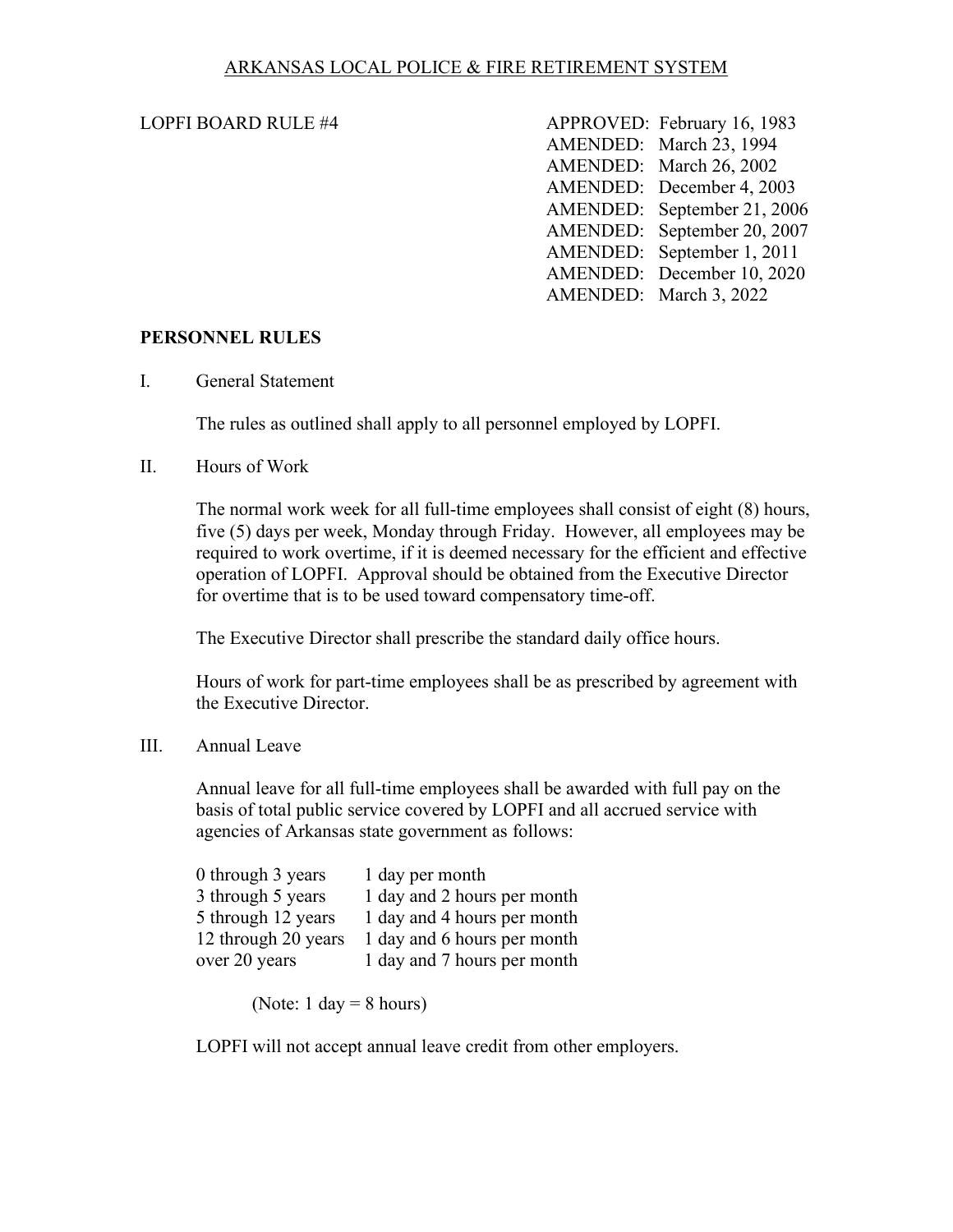#### LOPFI BOARD RULE #4 (continued)

Annual leave for all employees may be taken at the discretion of the Executive Director, with due regard to the wishes of the employee and the needs of the System. Annual leave shall not be cumulative under any circumstances beyond thirty (30) working days (6 weeks). No employee shall accrue more than thirty (30) days of unused annual leave.

Accrual rates for annual leave will change on the first day of the month next following the employee's anniversary date, except where an employee's anniversary date is the first day of the month.

Annual leave is granted based on working days Monday through Friday.

Whenever an employee is separated from LOPFI by reason of resignation, termination of appointment or dismissal, the unused portion of annual leave posted to the employee's credit as of the last day of employment shall be liquidated by a lump sum payment. This lump sum payment shall not exceed the payment for thirty (30) working days.

The unused annual leave of a deceased employee shall be payable to either the estate of the deceased or such individual who is authorized to receive such payment.

No annual leave will be awarded to anyone other than full-time employees LOPFI.

IV. Sick Leave

Sick leave with pay shall be granted to each employee and is computed on the basis of one (1) day per month of employment. (Note:  $1 \text{ day} = 8 \text{ hours}$ )

Sick leave shall be cumulative for not more than sixty (60) days. Upon an employee's retirement or death, unused accrued sick leave, not to exceed sixty (60) days, shall be liquidated and paid to the employee as a lumpsum payment. In all other instances, when an employee separates employment the value of the unused accrued sick leave shall not be eligible for liquidation.

Family leave shall be treated as any other leave for sickness or disability. Accumulated sick and/or annual leave, if requested by the employee, shall be granted for family and maternity/paternity leave if authorized by the Executive Director. Family for this purpose is defined as spouse, daughter, son or dependent stepchildren.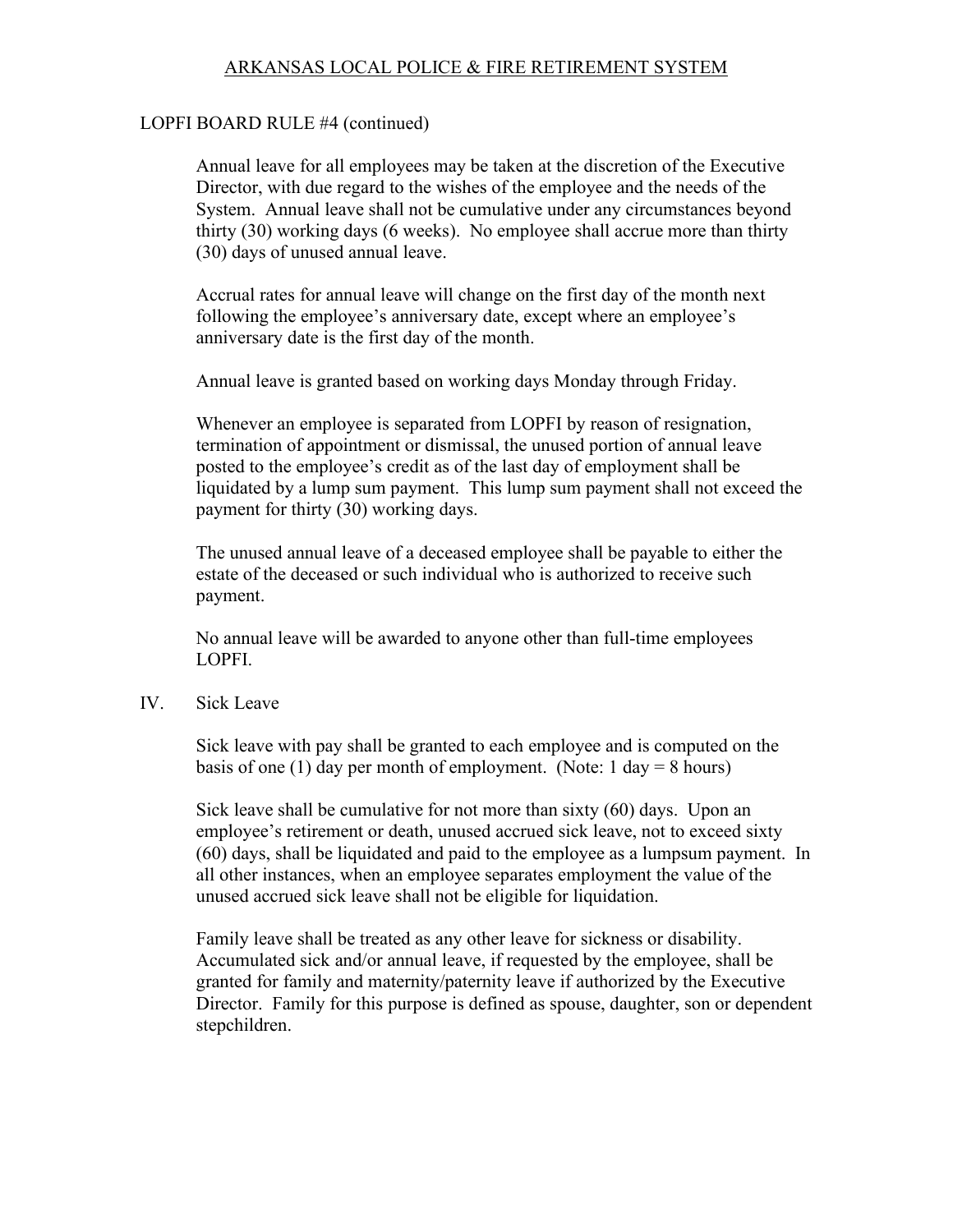#### LOPFI BOARD RULE #4 (continued)

Family, maternity/paternity, emergency or special leave, with and/or without pay, may be granted at the discretion of the Executive Director. Family for this purpose is defined as spouse, daughter, son or dependent stepchildren.

V. Holidays

The following federal and state legal holidays will be observed as official holidays by LOPFI and its employees. Employees will be paid at their regular prevailing rate of pay for all official holidays. The official holidays shall be:

- 1. New Year's Day 7. Columbus Day
- 2. Martin Luther King's Birthday\* 8. Veteran's Day
- 3. George Washington's Birthday\* 9. Thanksgiving Day
- 
- 5. Independence Day 11. Christmas Eve
- 

\* day of observance

- 
- 
- 
- 4. Memorial Day 10. Day after Thanksgiving
	-
- 6. Labor Day 12. Christmas Day
	- 13. Employee's Birthday

VI. Travel and Reimbursement

The LOPFI Board and staff shall be reimbursed for any necessary expenses incurred for performing duly authorized LOPFI business. Reimbursement claims shall be made on a LOPFI Travel Expense Reimbursement Form.

Reimbursement for the use of a privately owned vehicle used in connection with LOPFI business shall be computed on the basis of the Internal Revenue Service guidelines.

Reimbursement for lodging shall be at the available conference/group or government rate. Hotel and lodging receipts must accompany the Travel Expense Reimbursement Form.

 Meals for out of state travel are reimbursed based on the actual expense, however, should not exceed forty dollars (\$40.00) per day. Alcoholic beverages are not reimbursable by LOPFI.

 When commercial transportation is used receipts must be submitted, if expenses will be covered by LOPFI.

 Mileage reimbursement for use of privately owned vehicles shall be computed using online mapping services such as Google Maps.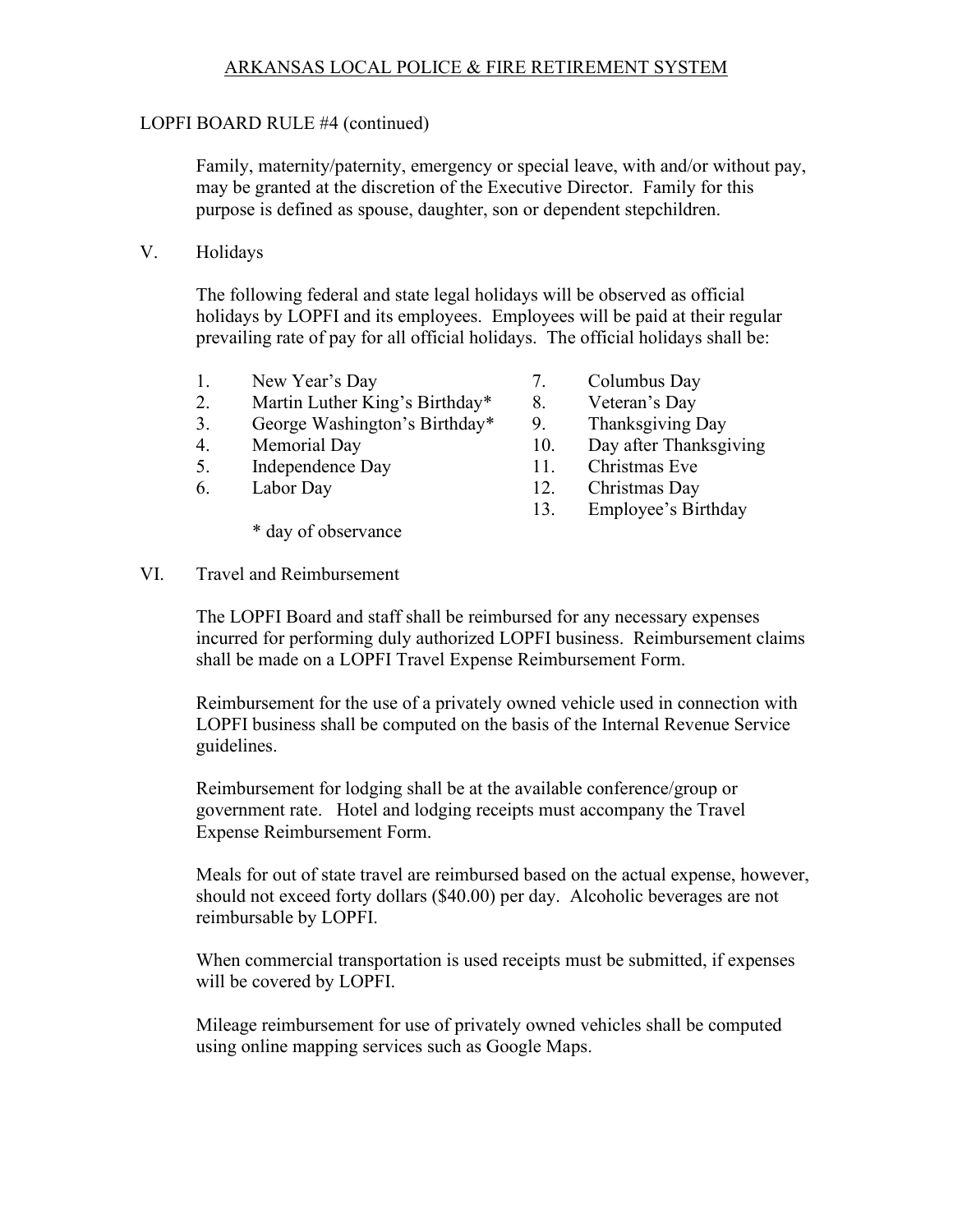# LOPFI BOARD RULE #4 (continued)

When the Board and/or staff travel within the State borders on one-day trips, they may be reimbursed for meals in an amount not to exceed forty dollars (\$40.00) per day. LOPFI shall not pay per diem, but shall make reimbursement for actual expenses incurred for authorized business.

 When the Board and/or staff travel on authorized business, and the expenses are in excess of those specified in the policy, prior written authorization must be obtained from the Executive Director.

#### VII. Insurance

LOPFI shall pay the employer and employee share of premiums for health and disability insurance coverage for all full-time employees and sixty-one percent (61%) of the dependent's portion of premiums for family coverage. Such coverage shall be provided under the Arkansas Municipal League.

#### VIII. Retirement Plan

 In addition to social security, LOPFI shall provide retirement coverage for its administrative staff under the Arkansas Local Police and Fire Retirement System (LOPFI).

#### IX. Filling staff vacancies

Whenever a vacancy occurs in a staff position, the Executive Director shall advertise such opening in the Arkansas Democrat-Gazette and the Arkansas Business, using professional staffing agency services, or both methods. However, if promoting a current staff member will properly fill the open position then the advertising requirement shall be waived.

LOPFI Board Rule 4 concluded.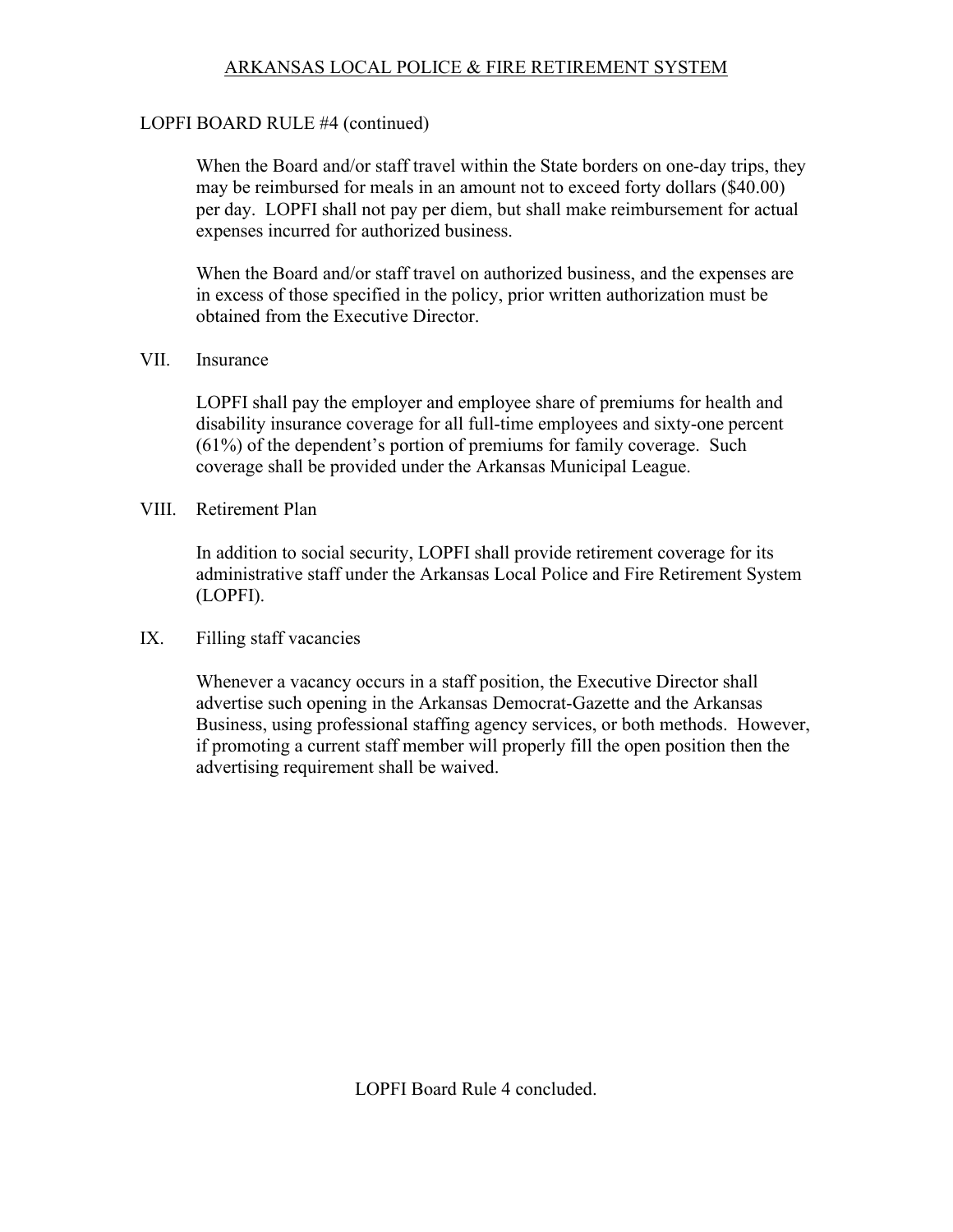<span id="page-11-0"></span>LOPFI BOARD RULE #5 APPROVED: March 22, 2000 AMENDED: September 1, 2011 AMENDED: June 6, 2013 AMENDED: March 3, 2022

# **VESTING**

Vesting is the process by which a LOPFI-covered member accrues sufficient service credit to be eligible for a future retirement benefit from the System. When LOPFI was created the System had ten (10) year vesting for all members. In 1997, the vesting requirements were amended by Act 1136 of 1997. This act was effective July 1, 1998, did not contain a retroactive provision, and reduced the number of years required to vest from ten  $(10)$  years to five  $(5)$  years.

In order to vest under Act 1136 of 1997, a person must have been a member of LOPFI on July 1, 1998 and have been a member for not less than ninety (90) consecutive calendar days prior to July 1, 1998 with five (5) or more years of service.

If a person was a former member on July 1, 1998 with five (5) years, but less than ten (10) years of service, that person must return to covered employment for a period of not less than ninety (90) consecutive calendar days after July 1, 1998 in order to attain a vested status with five (5) years of service.

If a person was a former member on July 1, 1998 with less than five (5) years of service, that previous service would count toward five (5) year vesting, provided the person returned to LOPFI-covered employment for a period of not less than ninety (90) consecutive calendar days, and the previous service had not been refunded.

In 2013 the vesting requirements were amended. Act 1065 of 2013 required that any person hired on or after July 1, 2013 accrue at least ten (10) years of actual LOPFI credited service in order to attain a vested status in the System. Purchased, recognized, and/or reciprocal service credit shall not count towards ten (10) year vesting. A member of any department that adopted LOPFI coverage with an effective date on or after July 1, 2013 shall also be subject to ten (10) year vesting regardless of his/her hire date with that department.

A member who terminated LOPFI-covered employment prior to July 1, 2013 and was not vested may use the service credit standing to his/her member account with LOPFI to count towards ten (10) year vesting if he/she returned to LOPFI-covered employment on or after July 1, 2013. In such cases the member will not be eligible for five (5) year vesting since the covered employment resumed on or after July 1, 2013.

LOPFI Board Rule 5 concluded.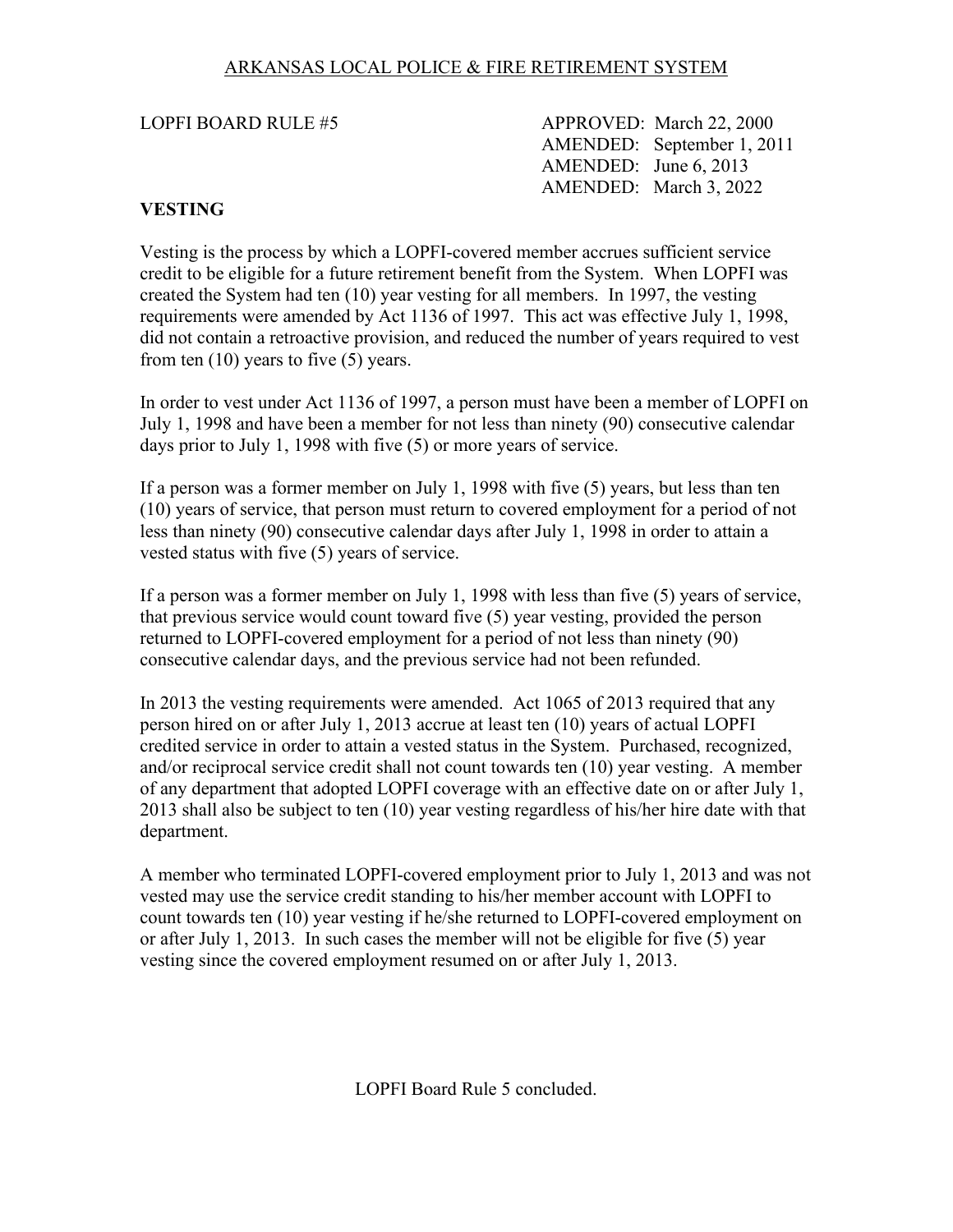<span id="page-12-0"></span>LOPFI BOARD RULE #6 APPROVED: September 14, 2005 AMENDED: June 4, 2009 AMENDED: September 1, 2011 AMENDED: March 3, 2022

# **ADMINISTRATION OF A QUALIFIED DOMESTIC RELATIONS ORDER (QDRO)**

- 1. State law authorizes a court of competent jurisdiction to order all or any portion of a Member's vested benefit paid to a former spouse (alternate payee). Such orders shall not provide for any form of benefit or payment not otherwise available under LOPFI, nor require payments to an alternate payee which are required to be paid to another alternate payee as a result of a previous QDRO. Because LOPFI is not subject to the QDRO rules set out in Internal Revenue Code 414(p), it is necessary to establish rules to be followed where a portion of a Member's benefits are awarded to an alternate payee as a result of a QDRO.
- 2. When a QDRO is entered awarding some portion of a Member's retirement benefit to an alternate payee (for example, 50% of the LOPFI benefit vested to John Doe on July 1, 2005 is awarded to Sally Doe) the time when payment begins is determined by when the Member's (John Doe's) benefits commence as the result of his/her disability, termination of covered employment, or attained age for a normal service retirement, as the case may be.
- 3. Payment to an alternate payee will be determined based on a stated percentage of the Member's benefit accrued during the time of the marriage. In the event the payment amount to an alternate payee is less than one-hundred dollars (\$100.00), the participant shall be paid the total monthly payment and shall be responsible for paying the alternate payee the amount due. An alternate payee is not eligible for a lump-sum payment (the only exception is when the Member is entitled to and elects a lump-sum payment of all or a portion of a DROP benefit), disability or death benefits, inheritance, refund, cost of living adjustment, or any other benefit enhancement. Payments to an alternate payee shall be completed by utilizing electronic funds transfer.
- 4. LOPFI's legal counsel will review QDRO's to ensure compliance with plan provisions and conformance with the model QDRO adopted by the LOPFI Board of Trustees.

LOPFI Board Rule 6 concluded.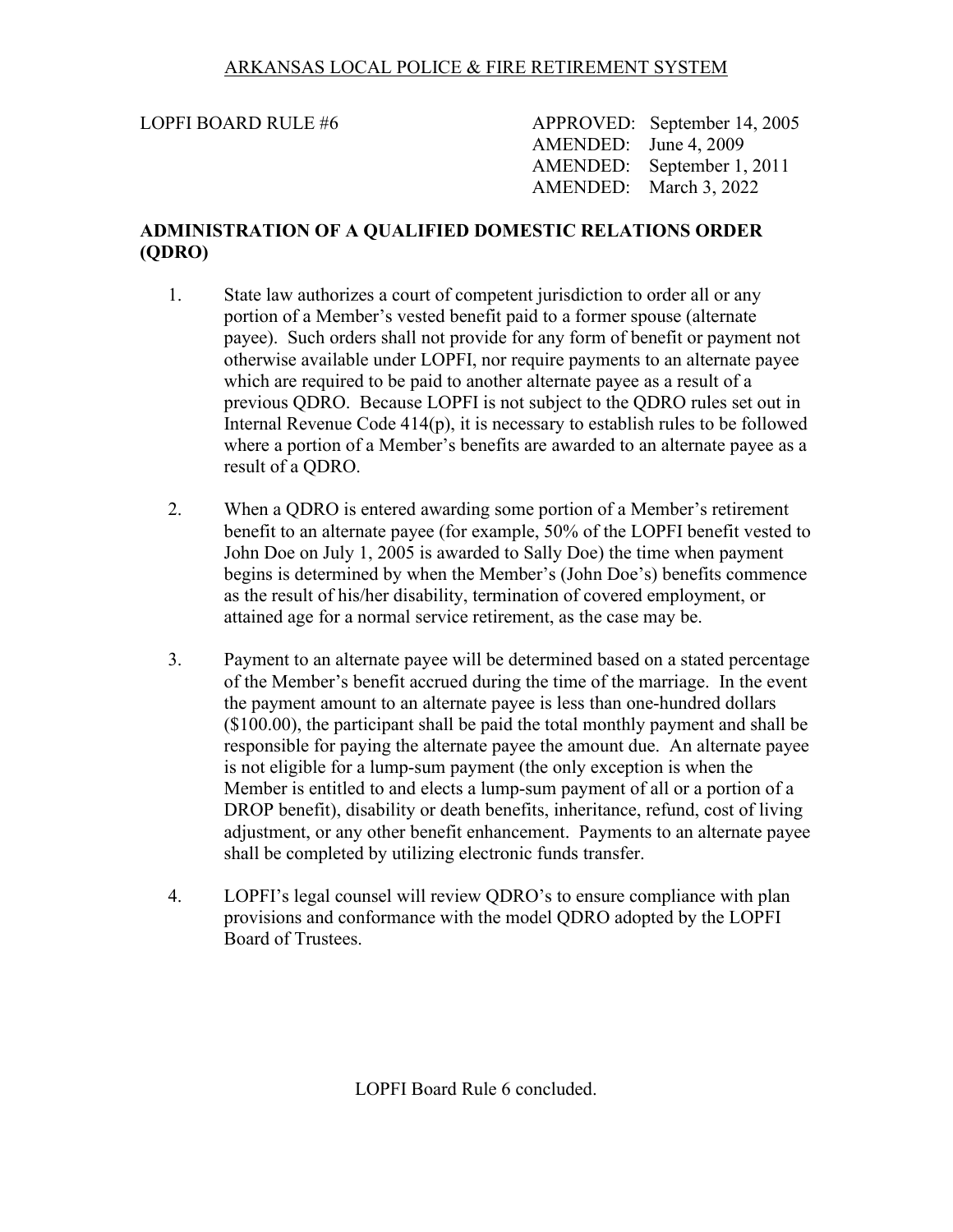#### **MODEL QDRO**

**IN THE CIRCUIT COURT OF \_\_\_\_\_\_\_\_\_\_\_\_\_\_\_\_\_\_\_\_ COUNTY, ARKANSAS JOHN DOE PLAINTIFF VS. NO.** 

#### **JANE DOE** DEFENDANT

#### **QUALIFIED DOMESTIC RELATIONS ORDER**

The Court finds that John Doe (hereinafter referred to as the "Participant") has been a participant in the Arkansas Local Police and Fire Retirement System ("the Plan"), and has certain account(s) in the Plan. Such account(s) arose during the period of time that the Participant was married to Jane Doe (hereinafter referred to as the "Alternate Payee"). The Court further finds that a portion of the Participant's benefits under the Plan should be partitioned and distributed in accordance with the terms of this Order. This Order is intended to meet the requirements of a "Qualified Domestic Relations Order" relating to the Arkansas Local Police and Fire Retirement System Plan. The Order is made in consideration of Arkansas Code Annotated § 9-18-101, et. seq.

#### **THEREFORE, IT IS HEREBY ORDERED, AND DECREED AS FOLLOWS:**

1. The Participant's name is \_\_\_\_\_\_\_\_\_\_\_\_\_\_\_\_\_\_\_\_\_\_\_\_\_\_\_. The last known mailing address of the Participant is \_\_\_\_\_\_\_\_\_\_\_\_\_\_\_\_\_\_\_\_\_\_\_\_\_\_\_. The last four digits of the Participant's Social Security Number are The Participant's . The Participant's year of birth is \_\_\_\_\_\_\_\_\_\_\_\_\_\_\_\_\_\_\_\_.

2. The Alternate Payee's name is \_\_\_\_\_\_\_\_\_\_\_\_\_\_\_\_\_\_\_\_\_\_\_\_\_\_\_. The last known mailing address of the Alternate Payee is  $\cdot$ The last four digits of the Alternate Payee's Social Security Number are  $\blacksquare$ .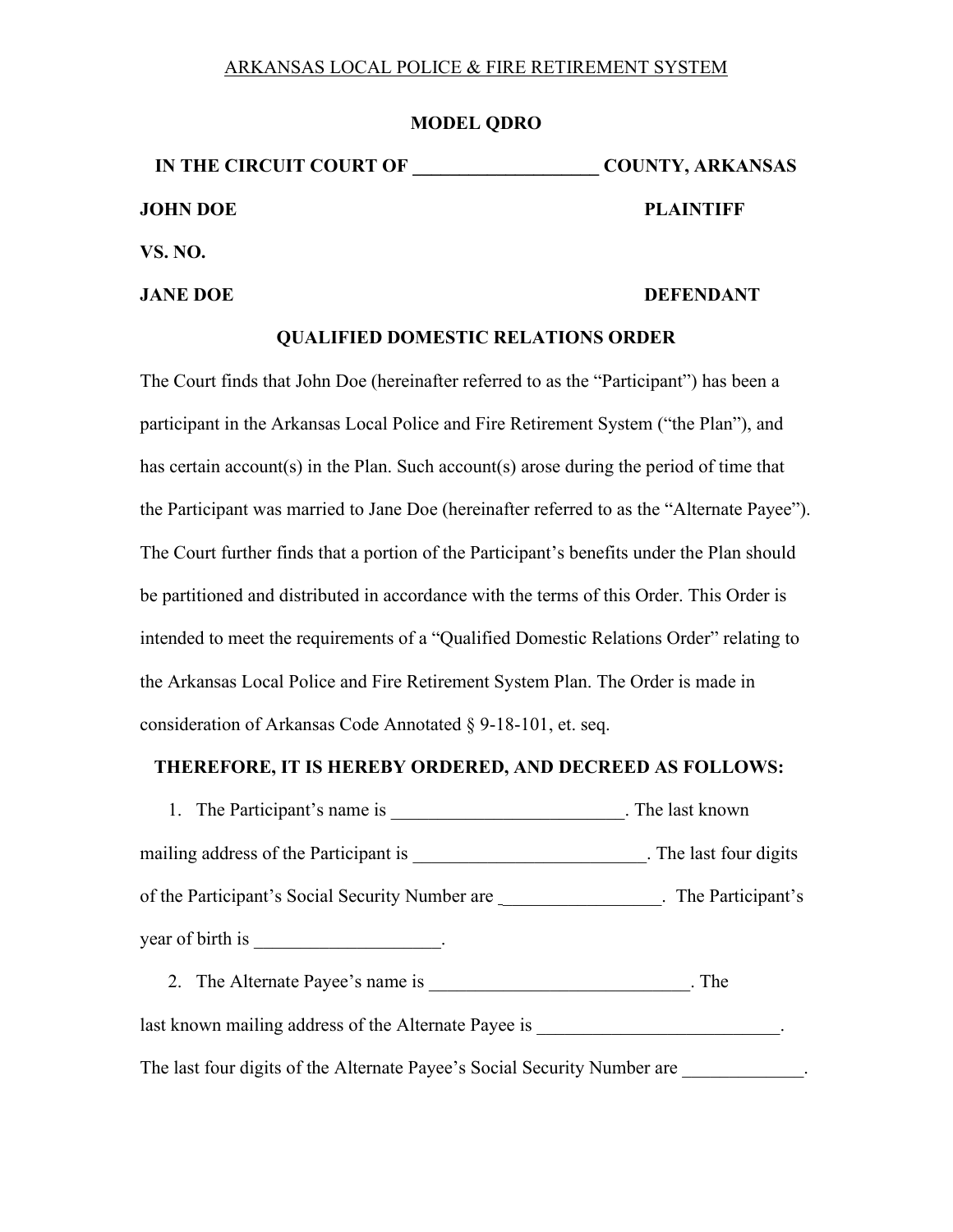The Alternate Payee's year of birth is  $\cdot$ 

3. The Participant and the Alternate Payee were married on \_\_\_\_\_\_\_\_\_\_\_\_\_, and their divorce decree was entered on  $\cdot$ 

4. The Plan shall pay the Alternate Payee \_\_\_\_\_% of the Participant's monthly benefit accrued during the time of the marriage**.**

5. Monthly payments to the Alternate Payee will begin when the Participant ceases covered employment and begins receipt of a normal monthly or disability retirement benefit. In the event the Alternate Payee's monthly payment is less than onehundred dollars (\$100.00), the Participant shall be paid the total monthly payment and shall be responsible for paying the Alternate Payee the amount due.

6. Monthly payments to the Alternate Payee shall cease upon the Participant's death. Should the Alternate Payee receive any payment(s) after the Participant's death, the Alternate Payee is ordered to refund such payment to the Trustee of the Plan within five (5) days after Alternate Payee receives such payment.

7. Upon the Alternate Payee's death, the monthly payment previously assigned to the Alternate Payee shall revert to the Participant.

8. If the Participant is a contributory member and discontinues employment and withdraws the balance in the member deposit account in a lump sum, the Alternate Payee shall receive  $\%$  of the member's deposit account balance for the period of time of the marriage as defined in paragraph 3 above.

9. The rights, limitations and requirements of the Participant, and the Alternate Payee, are controlled by Board Rule #6 of the Arkansas Local Police and Fire Retirement System. The same is incorporated herein by reference and the rights of the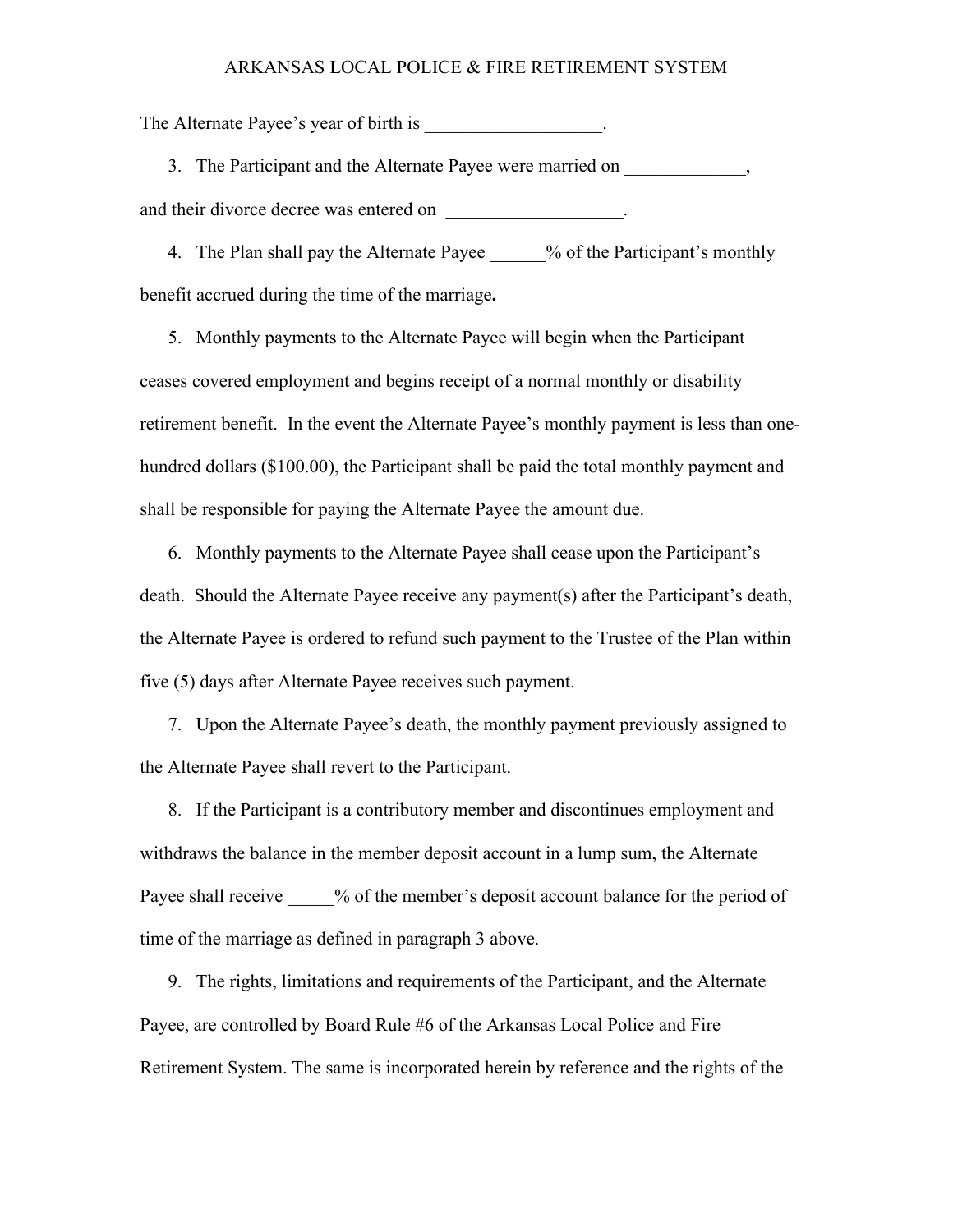parties hereto are to be consistent with the aforementioned Board Rule as it relates to the administration of the Plan.

10. To the extent that the Trustee of the Plan erroneously pays to the Participant any amounts that are payable to the Alternate Payee under this Order, the Participant shall be deemed to be a trustee holding the amount of such monies in a constructive trust for the Alternate Payee. The Participant is ordered to pay such amount to the Alternate Payee within five (5) days after the Participant receives such amount.

11. This Order shall not require the Plan to provide any type or form of benefit, or option not otherwise provided under the Plan; nor shall it require the payment of any amounts to the Alternate Payee which are required to be paid to another alternate payee of another order previously determined to be a qualified domestic relations order; nor shall it require the Plan to provide increased payments to the Alternate Payee. Any provision of this Order that appears to be otherwise shall be null and void and have no effect.

12. The parties shall promptly submit this Order to the administrator of the Plan for determination of its status as a qualified domestic relations order. Pending such determination, this Order shall take effect immediately and remain in effect until further orders of this Court.

13. The Court retains jurisdiction to amend this Order as a Qualified Domestic Relations Order under the Plan, even though all other matters incident to this matter and proceeding have been fully and finally adjudicated.

**IT IS SO ORDERED.** 

**CIRCUIT JUDGE** 

DATE: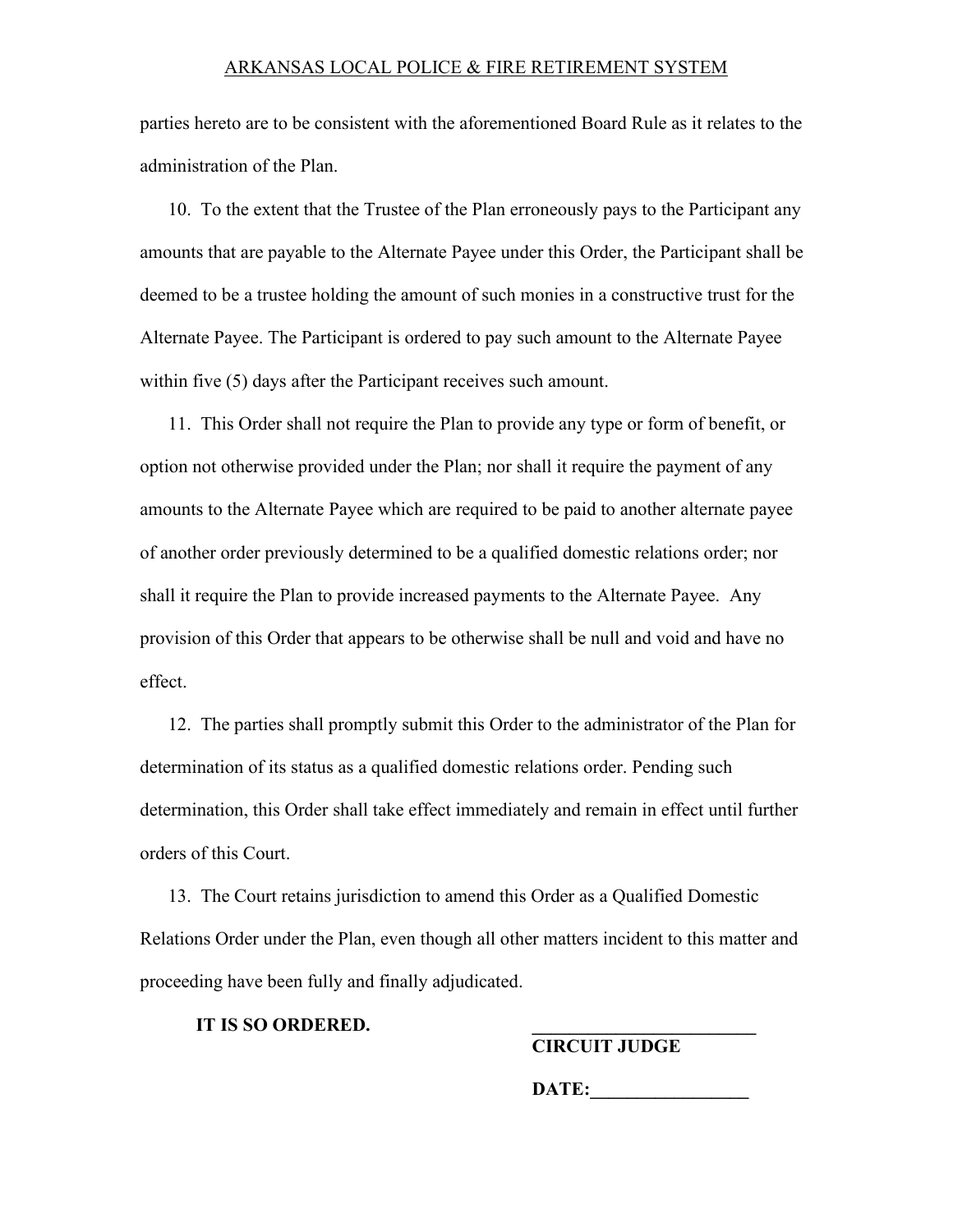#### <span id="page-16-0"></span>LOPFI BOARD RULE  $#7$

| <b>LOPFI BOARD RULE #7</b> |                        | APPROVED: April 13, 1983    |
|----------------------------|------------------------|-----------------------------|
|                            |                        | AMENDED: September 28, 1983 |
|                            | AMENDED: July 13, 1984 |                             |
|                            |                        | AMENDED: March 14, 1985     |
|                            |                        | AMENDED: April 30, 1987     |
|                            |                        | AMENDED: December 7, 1995   |
|                            |                        | AMENDED: June 15, 2000      |
|                            |                        | AMENDED: September 1, 2011  |
|                            | AMENDED: June 6, 2013  |                             |
|                            |                        | AMENDED: March 3, 2022      |

#### **REFUNDS OF MEMBER CONTRIBUTIONS**

- I. Pursuant to ACA 24-10-613
	- A. Refunds of member contributions will not be paid before the expiration of sixty (60) days from the date of termination. If a member had wages in the month he or she terminated, the refund will be paid approximately sixty (60) to ninety (90) days from the date of termination. Refunds will be issued on the first  $(1<sup>st</sup>)$  business day of the month only, unless the first  $(1<sup>st</sup>)$  falls on a weekend or holiday, which means the payment will occur on the preceding business day.
	- B. Any contributory member who terminates from LOPFI covered employment after having attained a vested status is entitled to receive an annuity from LOPFI, upon age qualifications. If the member should elect to receive a refund of member contributions before reaching the age the member would be eligible for an annuity, the member shall sign an acknowledgment, in a manner approved by LOPFI, that no future LOPFI benefit accrued from paid service employment shall be payable as a result of the refund of member contributions. A refund of member contributions will not affect service accrued as a volunteer member.
- II. Pursuant to ACA 24-10-404 and ACA 24-10-405
	- A. Employers shall remit both employer and member contributions for all reportable pays of a terminating employee.
	- B. Refunds to terminating members shall not be made prior to the receipt of a member's final pay along with the appropriate contributions, both member and employer.
- III. Pursuant to ACA 24-10-407
	- A. On or after July 1, 2013, refunds paid to members who terminate from the System shall not include interest awarded to the member's deposit account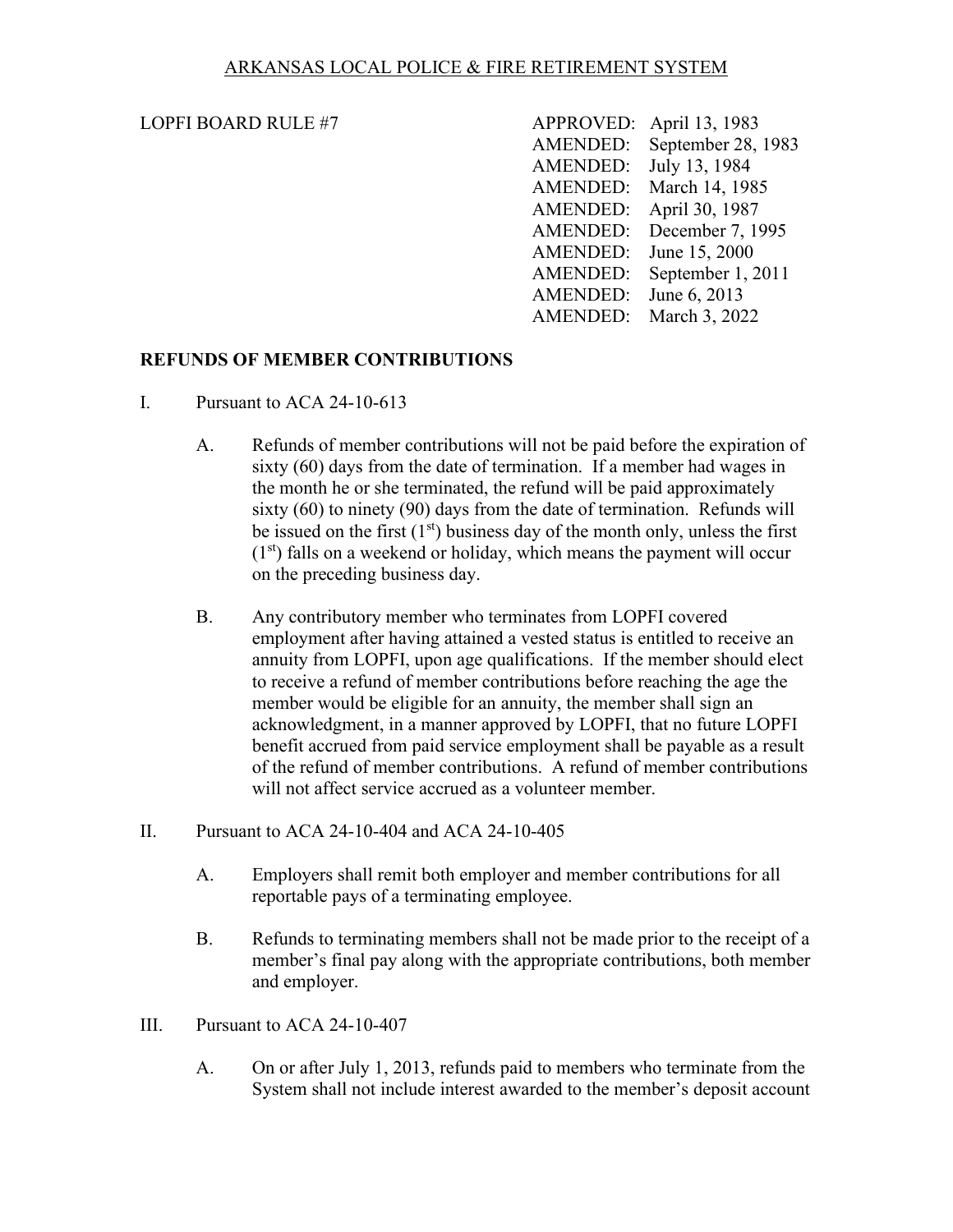#### LOPFI BOARD RULE #7 (continued)

with LOPFI. Interest amounts credited to such account shall be transferred to the retirement reserve account.

- B. Members who terminate from the System because they were enrolled incorrectly shall be refunded their contributions without interest. If interest has been awarded to the terminating member's account it shall be transferred to the retirement reserve account. The transfer shall be made as of the date of the refund.
- IV. Pursuant to ACA 24-10-504, any member who becomes re-employed by any LOPFI-covered employer within sixty (60) days of termination of formerly covered employment shall not be granted a refund of member contributions, but rather shall again become a member of the System and shall leave accrued service credit intact.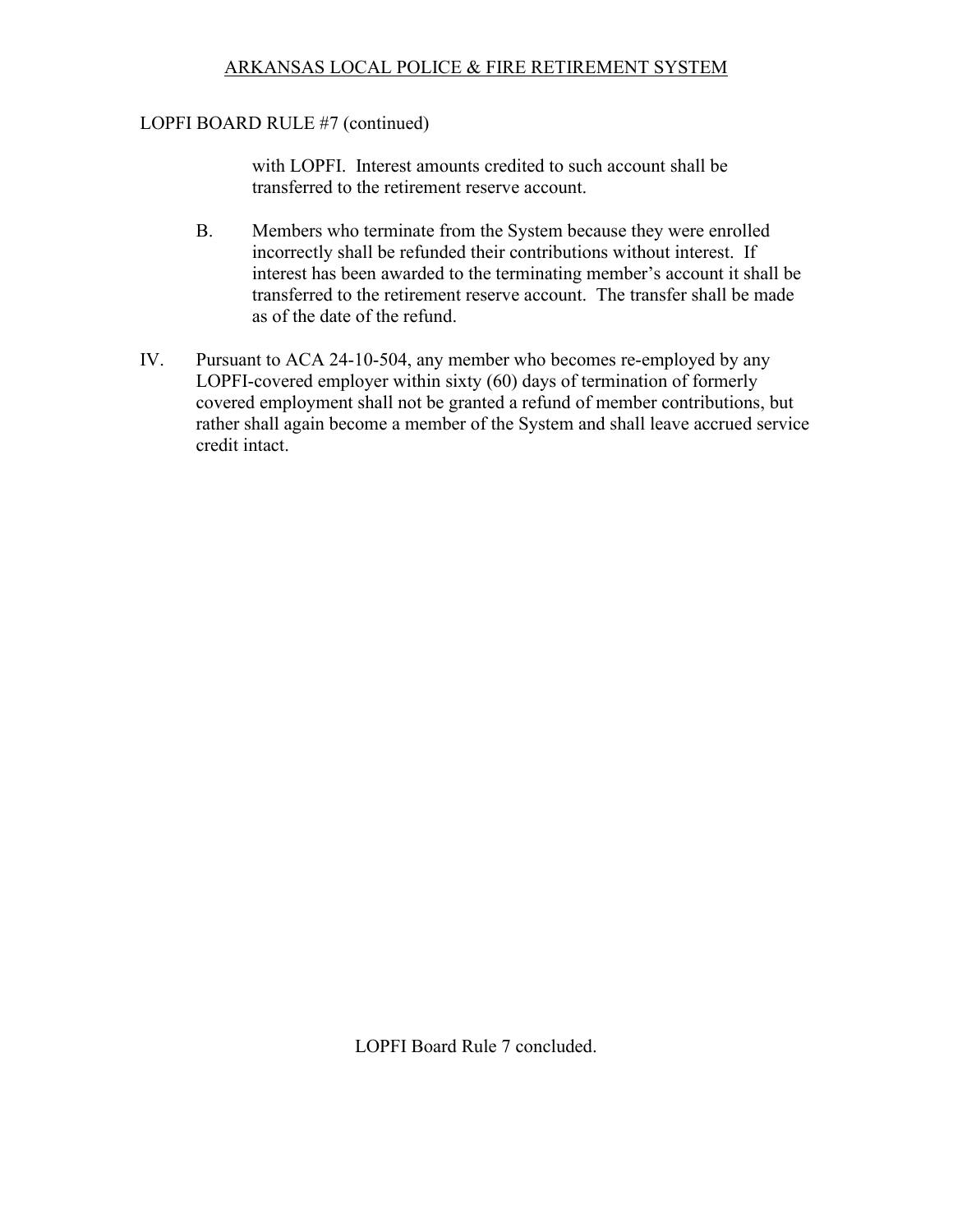#### <span id="page-18-0"></span>LOPFI BOARD RULE  $#8$

| APPROVED: April 13, 1983    |
|-----------------------------|
| AMENDED: December 15, 2005  |
| AMENDED: September 20, 2007 |
| AMENDED: September 2, 2010  |
| AMENDED: September 1, 2011  |
|                             |

## **DISBURSEMENT OF LOPFI MONIES**

- 1. All invoices/bills are first submitted to the Executive Director for review and General Ledger account coding and then forwarded to accounting for processing.
- 2. Accounting prepares the expense voucher with the following information noted:
	- A. Payee's name and address
	- B. Invoice number and description of purchases or services rendered
	- C. Invoice amount
	- D. Expense code
	- E. Voucher number
	- F. Check number
- 3. Accounting prepares the payment from the voucher, records the invoice number and voucher number on the payment, which then automatically posts to the general ledger.
- 4. The Chief Financial Officer reviews the voucher, invoice, and payment for correctness. If correct, the Chief Financial Officer signs the voucher and remits to the Executive Director. If incorrect, the voucher, invoice, and payment are returned to accounting for correction.
- 5. The Executive Director reviews and approves the voucher and authorizes payment. The authorized payment and voucher are returned to accounting for distribution to the payee.
- 6. Accounting files the expense voucher in the appropriate monthly voucher file.

Effective with the January 1, 2011 payroll cycle, all monthly benefit payments shall be disbursed using electronic funds transfer e.g. Direct Deposit. At that time, LOPFI will cease offering the paper check method for issuing benefit payments. The one exception will be for those benefit recipients who received a paper check on December 1, 2010 and have previously certified that they did not have a checking or savings account that would permit receipt of electronic benefit payments. Because a majority of benefit recipients utilize direct deposit, movement to a single method of issuing benefit payments will permit a cost savings for the system.

In addition to using direct deposit, the system shall make available to all benefit recipients (QDRO's excepted) the ability to view their benefit payment history by means of a Member Portal. Hard copy mailings of direct deposit notices shall cease effective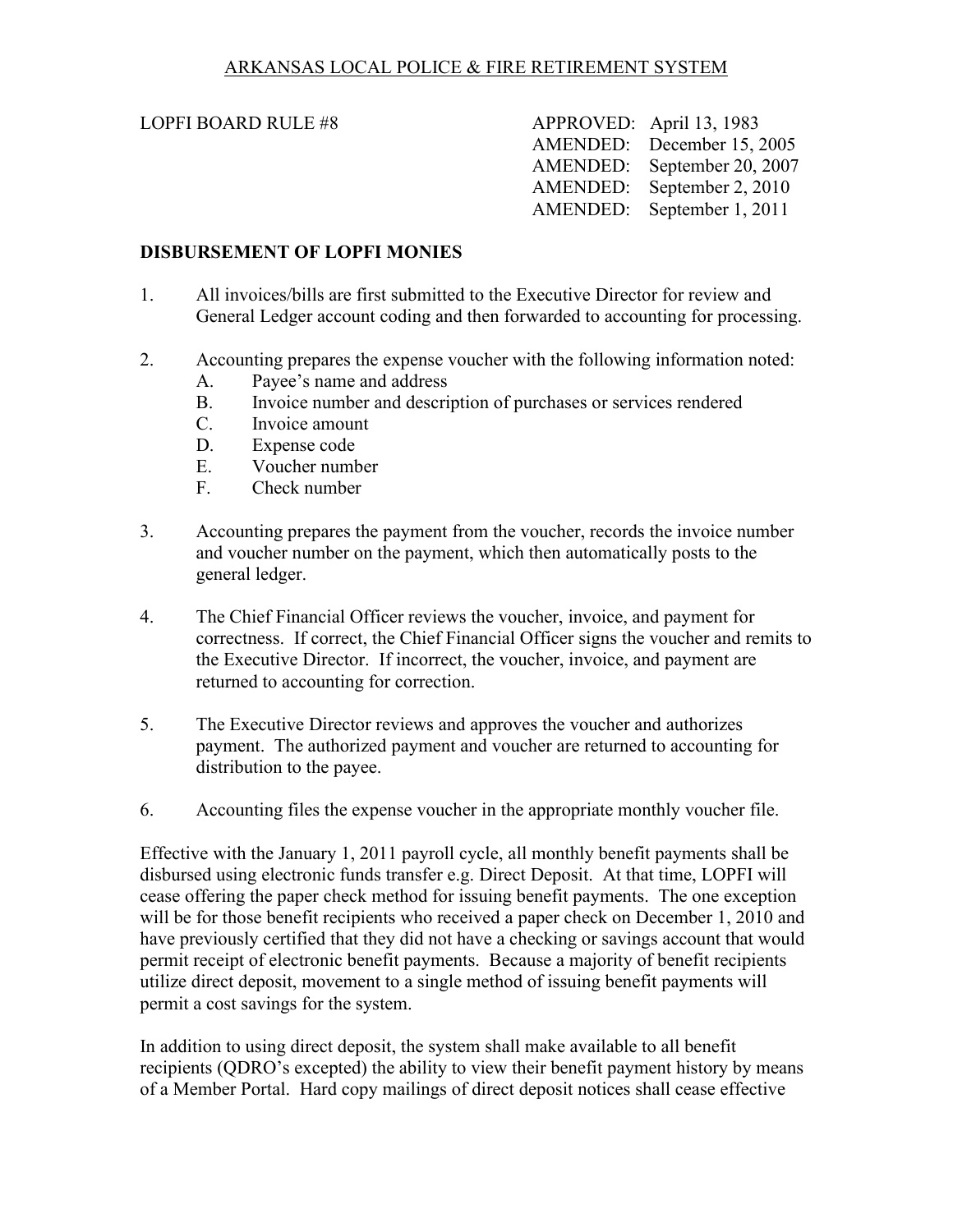# LOPFI BOARD RULE #8 (continued)

with the January 1, 2011 payroll cycle. Benefit recipients will also have the ability to make changes electronically to their address, tax withholdings, and direct deposit information via the Member Portal. Benefit recipients who process such changes through the Member Portal will not be required to file hard copy forms for these changes unless verification of data and/or identification is necessary.

LOPFI Board Rule 8 concluded.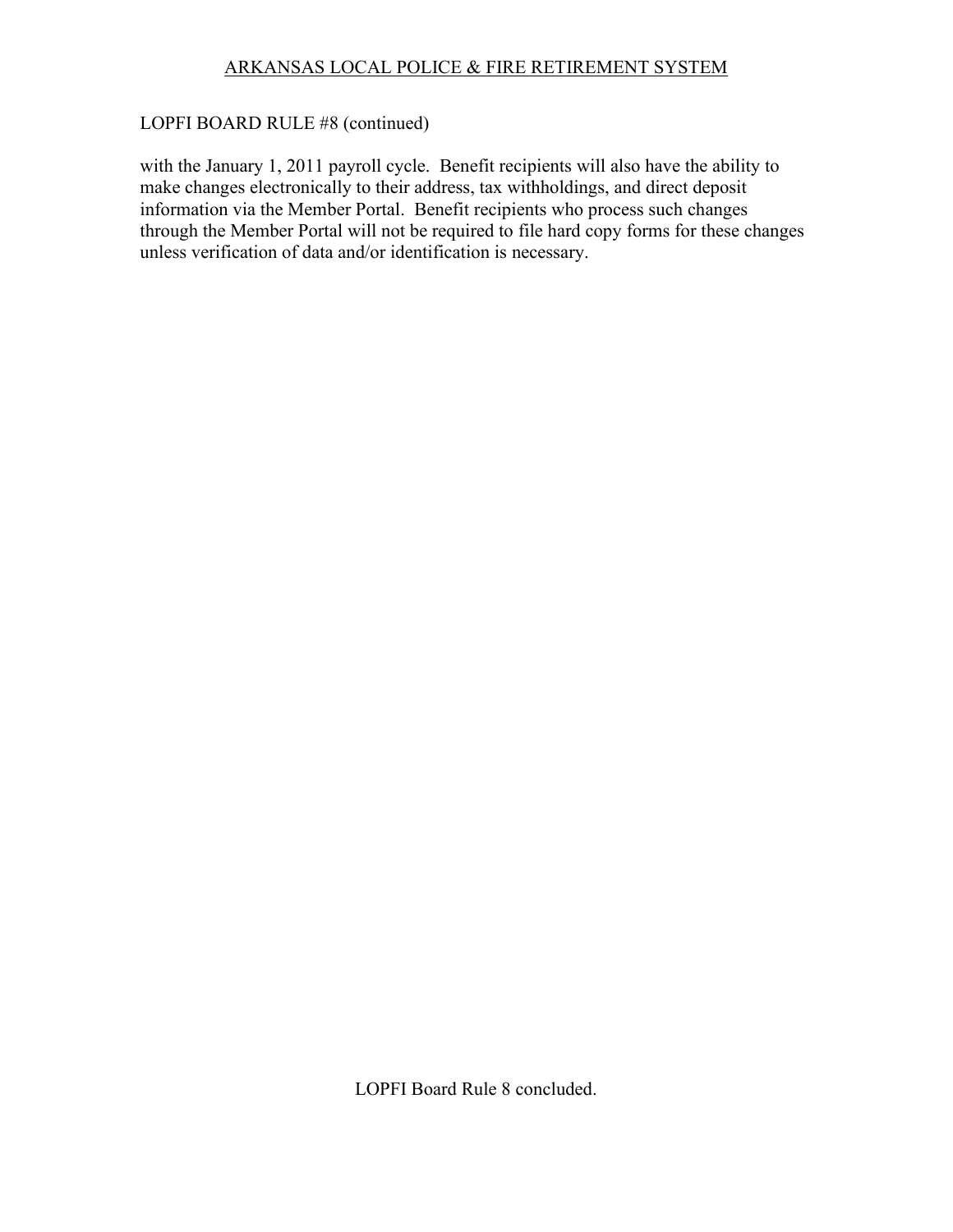#### <span id="page-20-0"></span>LOPFI BOARD RULE #9

| LOPFI BOARD RULE #9 |                       | APPROVED: December 8, 1983 |
|---------------------|-----------------------|----------------------------|
|                     |                       | AMENDED: April 27, 1989    |
|                     |                       | AMENDED: December 4, 2003  |
|                     |                       | AMENDED: September 1, 2011 |
|                     | AMENDED: June 6, 2013 |                            |
|                     | AMENDED: June 4, 2015 |                            |
|                     |                       | AMENDED: March 3, 2022     |

## **PREMIUM TAX TURNBACK**

The allocation of State Insurance Premium Tax Turnback (Premium Tax) assists each eligible participating employer to defray a portion of their employer contribution cost to LOPFI. Premium Tax shall not be used for any portion of member contributions owed to LOPFI. Act 979 of 2011 amended the distribution formula for Premium Tax. This act created a transition period for years 2012 through 2015 to implement a uniform employer contribution rate for LOPFI-covered paid service employers. Because of the disparity in employer contribution rates, and the one percent (1%) limitation to increase employer contribution rates from one year to the next as stated in law, the transition period to establish a single employer contribution rate for all paid locations will not occur until several years after the 2016 Premium Tax allocation. This single employer contribution rate will be similar to the single employer contribution rate all volunteer locations have used since 2008. Any location that adopts LOPFI coverage in 2011 or later will not be subject to the transition period; instead, the location will receive a Premium Tax allocation as described below.

Once the transition to a single employer contribution rate is achieved all paid locations will have forty percent (40%) of the LOPFI-only actuarial cost and, if a location has a Consolidated Local Plan, thirty percent (30%) of the Consolidated Local Plan actuarial cost (as determined on base benefits) funded by Premium Tax. The LOPFI-only volunteer actuarial cost will continue to be funded by Premium Tax at one hundred percent (100%) after the required employer contribution established by the LOPFI Board of Trustees. Any contribution costs that are not funded by Premium Tax remain the responsibility of that location and must be remitted to LOPFI on a monthly basis via the use of LOPFI's e-payment tool.

All Premium Tax allocated to LOPFI locations and Consolidated Local Plans will continue to be deposited directly with LOPFI and credited to the respective internal accounts.

Exceptions for the eligibility of Premium Tax apply to the Arkansas Fire Training Academy, the Arkansas Law Enforcement Training Academy, and employer contribution costs associated with Enhanced Benefit Programs described in LOPFI Board Rule 11. Premium Tax shall not be used for any of these employer contribution costs.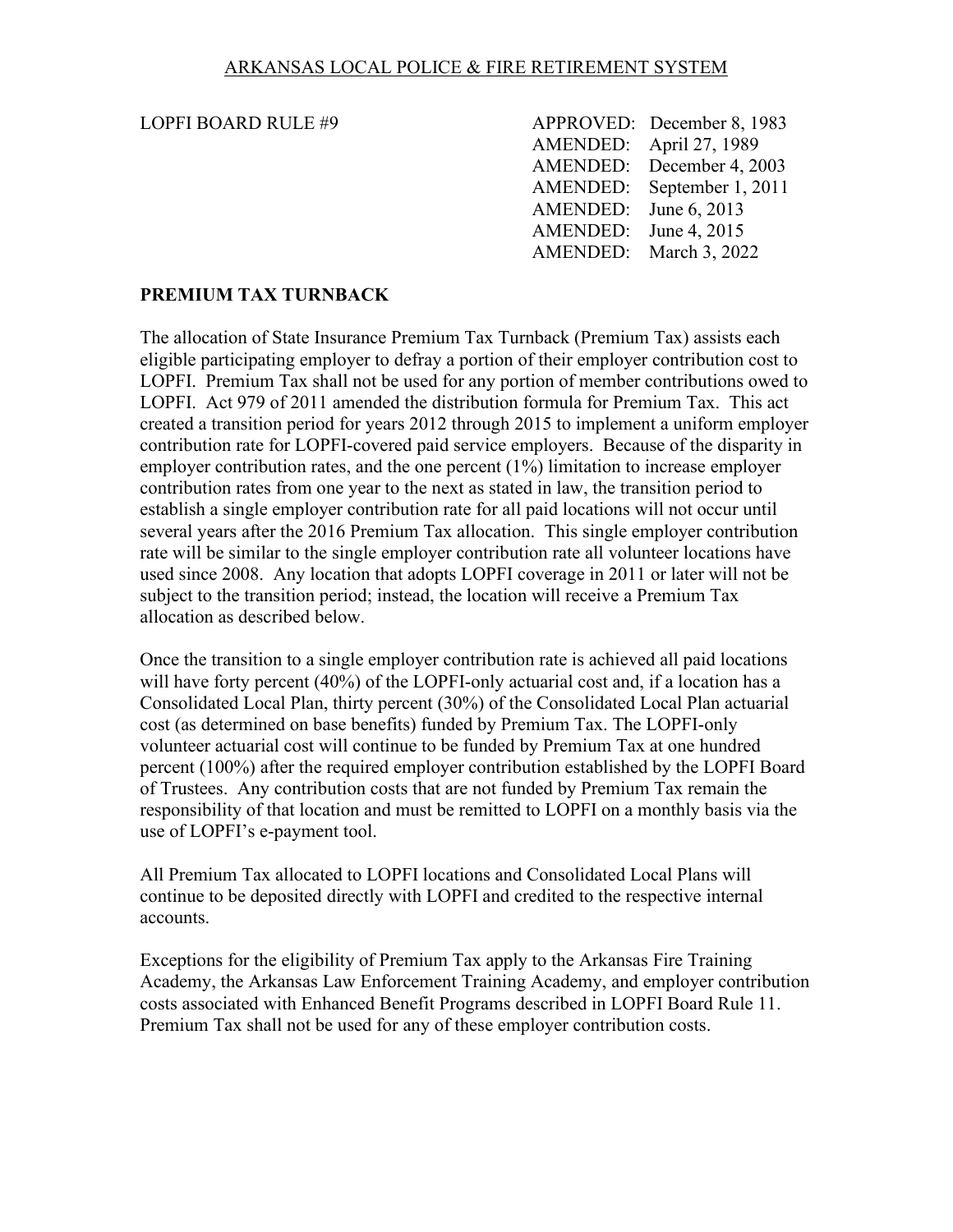# LOPFI BOARD RULE #9 (continued)

All LOPFI employers are responsible for completing their monthly Payroll Report and remitting all required payments in time to be received by LOPFI on the tenth (10<sup>th</sup>) day of each month. Incomplete and/or late reports and/or late payments will result in the location becoming delinquent. Penalties for such delinquencies are described in LOPFI Board Rule 14.

LOPFI Board Rule 9 concluded.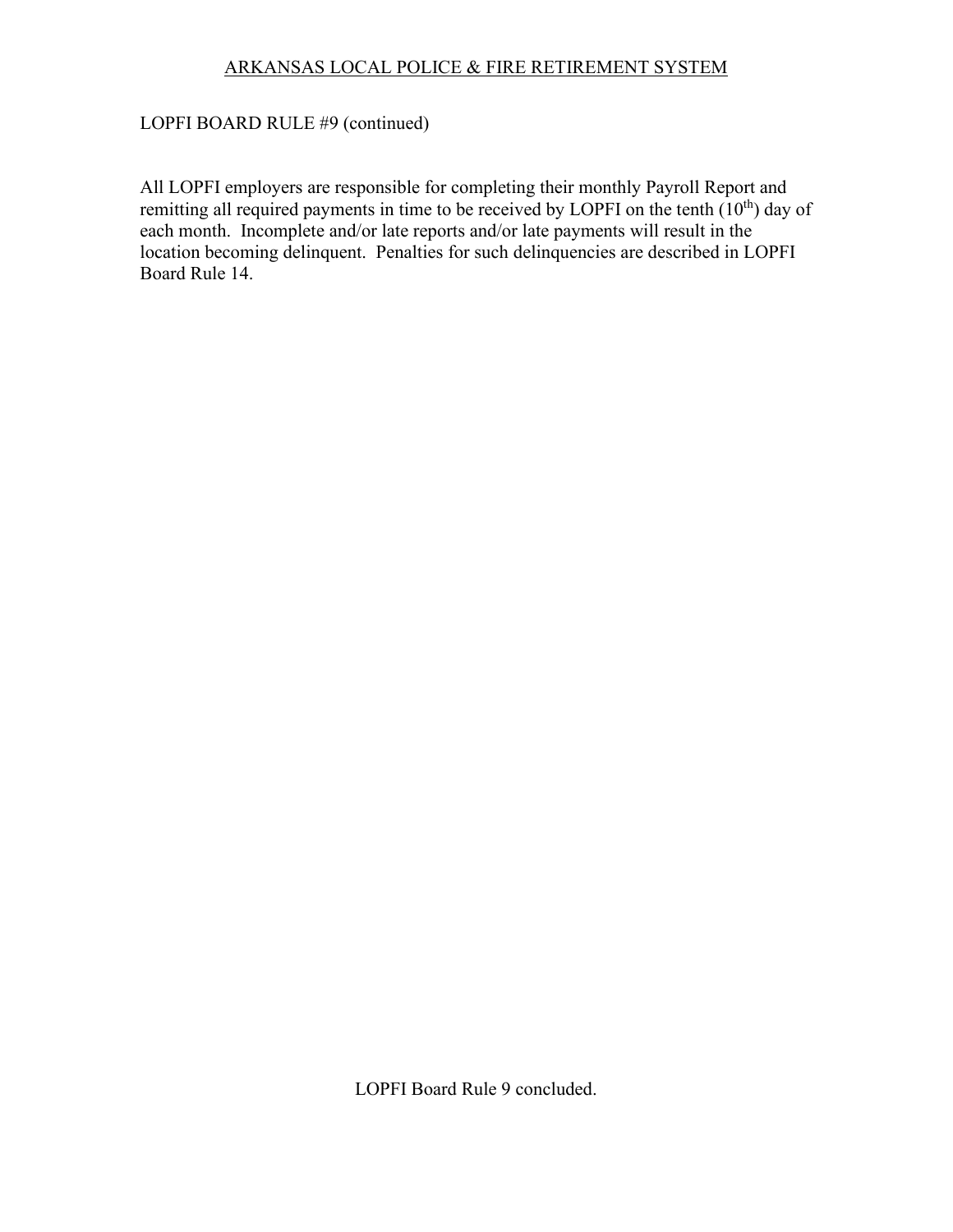<span id="page-22-0"></span>LOPFI BOARD RULE #10 APPROVED: September 28, 1983 AMENDED: July 13, 1984 AMENDED: April 30, 1987 AMENDED: September 1, 2011

#### **REFUND OF EMPLOYER CONTRIBUTIONS**

Employer contributions shall not be refunded upon the termination of a member, but shall continue to accrue in the Employer Accumulation Account.

However, a credit may be made to an employer for an over-payment if:

- 1. The over-payment was the result of a calculation error, and the employer still has covered members in the System; or,
- 2. An employer has enrolled a member, and made contributions for that member, when the member was not LOPFI eligible, i.e., a civilian employee, or a member of a local fire or police pension fund.

In the event a covered employer ceases to have any covered members in the system, LOPFI staff shall work with the system's actuaries to develop a monthly payment schedule for the employer to pay off all liabilities owed to LOPFI for the accrued service of their former LOPFI-covered employees. The payment schedule shall be a closed period not to exceed fifteen (15) years.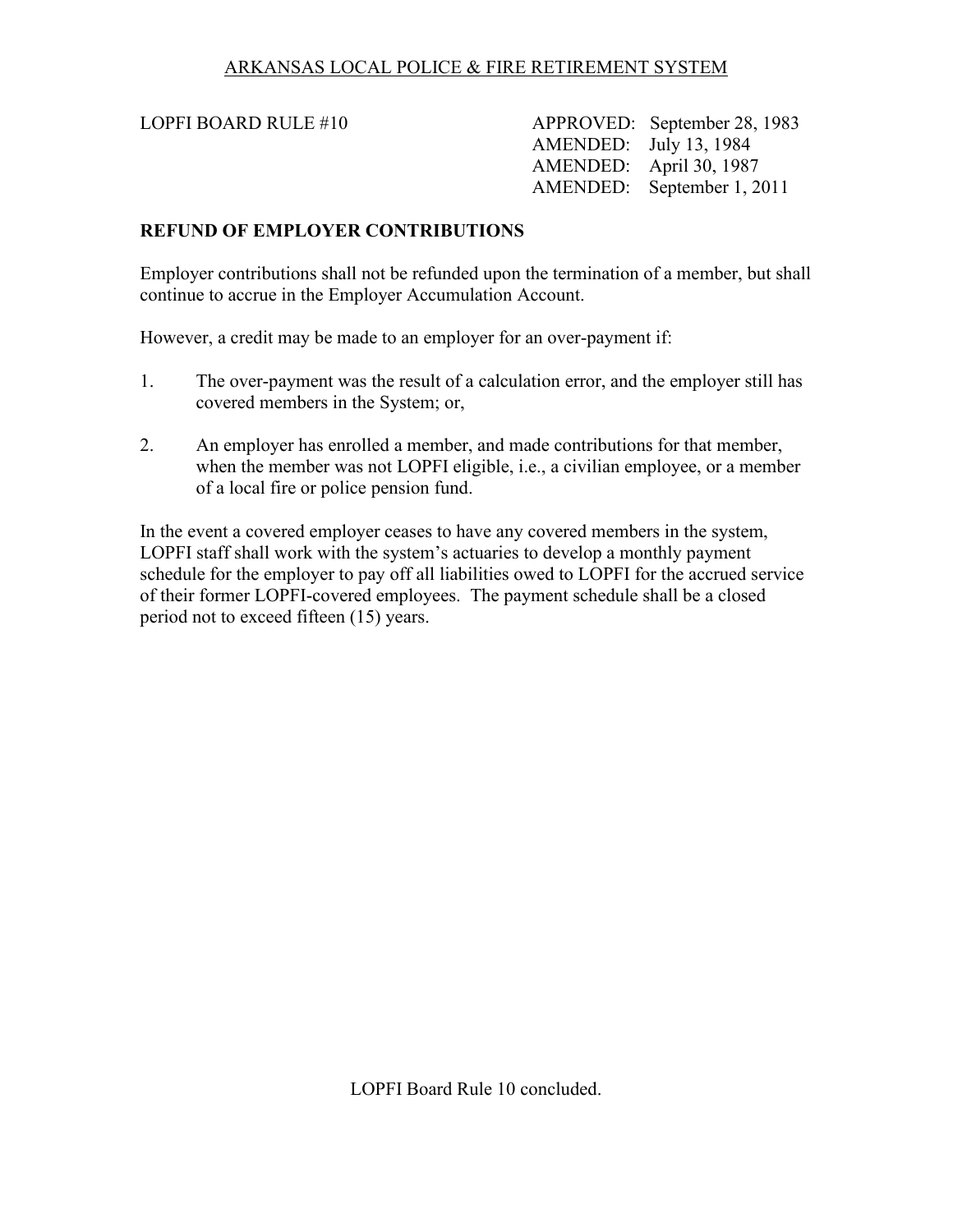<span id="page-23-0"></span>LOPFI BOARD RULE #11 APPROVED: September 27, 1995 AMENDED: March 16, 2006 AMENDED: September 3, 2009 AMENDED: September 1, 2011 AMENDED: June 6, 2013 AMENDED: March 3, 2022

## **ADMINISTRATION OF BENEFIT PROGRAM 2 AND BENEFIT PROGRAM 4**

A. Benefit Program 2 and Benefit Program 4 Defined

Benefit Program 2 and Benefit Program 4 are optional benefit programs that allow LOPFI employers the ability to provide an enhanced retirement benefit for their LOPFI-covered employees. Benefit Program 2 is available for paid service LOPFI members and Benefit Program 4 is available for volunteer service LOPFI members. In most instances this rule will refer to Benefit Program 2 and Benefit Program 4 as an Enhanced Benefit Program.

B. Eligibility

A LOPFI employer may, by a majority vote of its governing body, elect an Enhanced Benefit Program for all LOPFI-covered members of the affected department. The election of an Enhanced Benefit Program is a department-wide election and all eligible LOPFI members at that department will be covered by the election.

C. Certification

Upon approval by the governing body, its Clerk or Secretary shall file with LOPFI an original copy of the ordinance (for municipalities) or resolution (for non-municipal employers) electing an Enhanced Benefit Program. The ordinance or resolution must be received by LOPFI within ten (10) days from the date of its adoption.

D. Effective Date of Coverage

The effective date for an Enhanced Benefit Program shall be the first day of the month following the election of the Enhanced Benefit Program. The act that created Benefit Program 2, Act 474 of 1995, was effective July 28, 1995, therefore, the earliest date of adoption an employer can elect Benefit Program 2 was August 1, 1995. The act that created Benefit Program 4, Act 315 of 2013, was effective March 11, 2013, therefore, the earliest date of adoption an employer can elect Benefit Program 4 was April 1, 2013.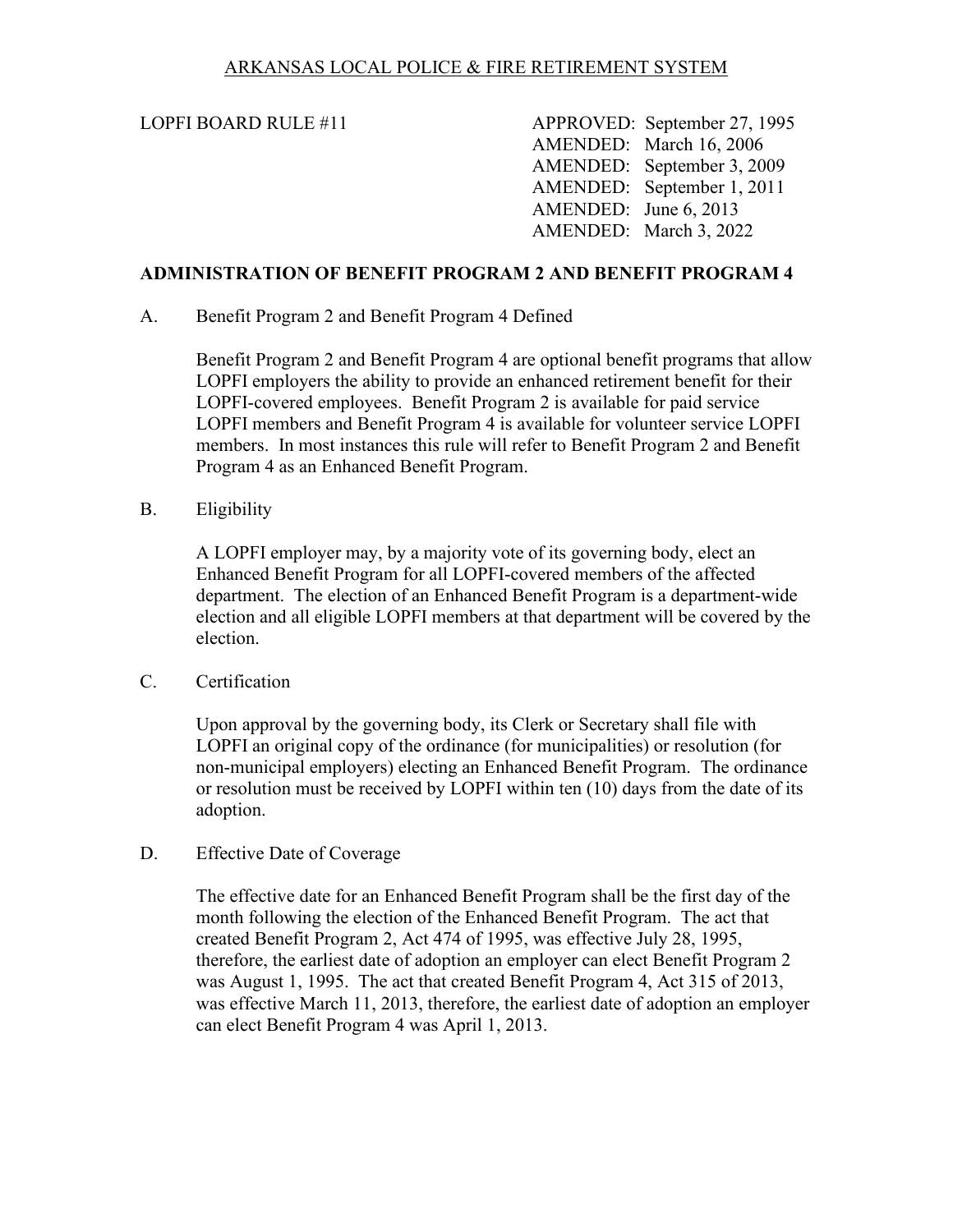# LOPFI BOARD RULE #11 (continued)

E. Cancellation/Reinstatement of an Enhanced Benefit Program

The election of an Enhanced Benefit Program may be cancelled and/or reinstated by the employer upon receipt by LOPFI of an ordinance (for municipalities) or resolution (for non-municipal employers) passed by a majority vote of the governing body. The ordinance or resolution must state a specific date of cancellation or reinstatement and specify the name of the Enhanced Benefit Program. A cancellation shall be effective on the last day of the month following a vote for cancellation and a reinstatement shall be effective on the first day of the month following a vote for reinstatement. The election of an Enhanced Benefit Program may be rescinded only one (1) time by the political subdivision.

F. Effect of Cancellation of an Enhanced Benefit Program

If an employer rescinds the election of an Enhanced Benefit Program the changed benefit program will only affect those periods of LOPFI-covered employment beginning from and after the effective date of the rescission. The change in the employer contribution rate will be the first day of the month that the Enhanced Benefit Program is no longer in effect.

- G. Cost of an Enhanced Benefit Program
	- 1. An employer that elects an Enhanced Benefit Program will be provided the uniform employer contribution rate applicable to the Enhanced Benefit Program for the current reporting year. The change in the employer contribution rate shall be effective the first day of the month that LOPFIcoverage is provided for the Enhanced Benefit Program.
	- 2. Employer and applicable member contributions shall begin on the first of the month the election of Benefit Program 2 is effective. The limitations regarding employer contribution increases in ACA 24-10-405 are forfeited under Benefit Program 2.
- H. Member Requirements and Options
	- 1. Upon election of Benefit Program 2, members covered by Social Security with their LOPFI-covered employer shall begin to contribute an  $8.5\%$ member contribution. No increase in the member contribution rate shall occur for those members not covered by Social Security with their LOPFI employer. All member contributions shall be collected and remitted by the employer on a pretax basis. Members covered under Benefit Program 4 are non-contributory volunteer members.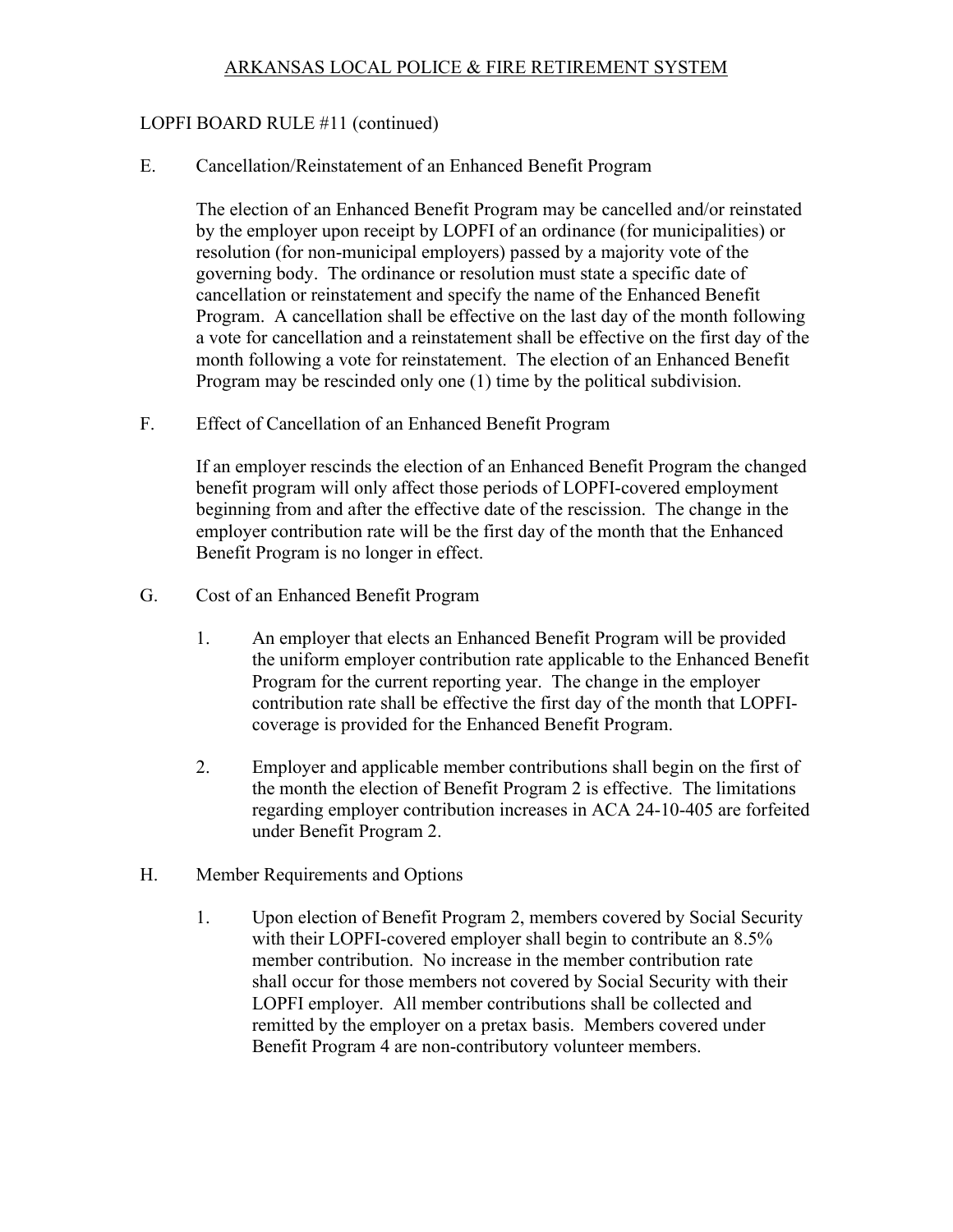# LOPFI BOARD RULE #11 (continued)

- 2. A member may elect to purchase service that was rendered before the election of an Enhanced Benefit Program. The member must pay to LOPFI the actuarial cost for the purchase. Actuarial calculations shall be computed by LOPFI's actuary. The payment shall be governed by LOPFI Board Rule 21 and the member's service credit record shall not be adjusted until the System receives payment in full.
- 3. Upon retirement, a member's total benefit payment from LOPFI shall not exceed one hundred percent (100%) of final average pay, plus any amounts credited as a LOPFI volunteer member. A member's benefit shall be calculated using the combined total accrued service under all benefit programs as described in ACA 24-10-602.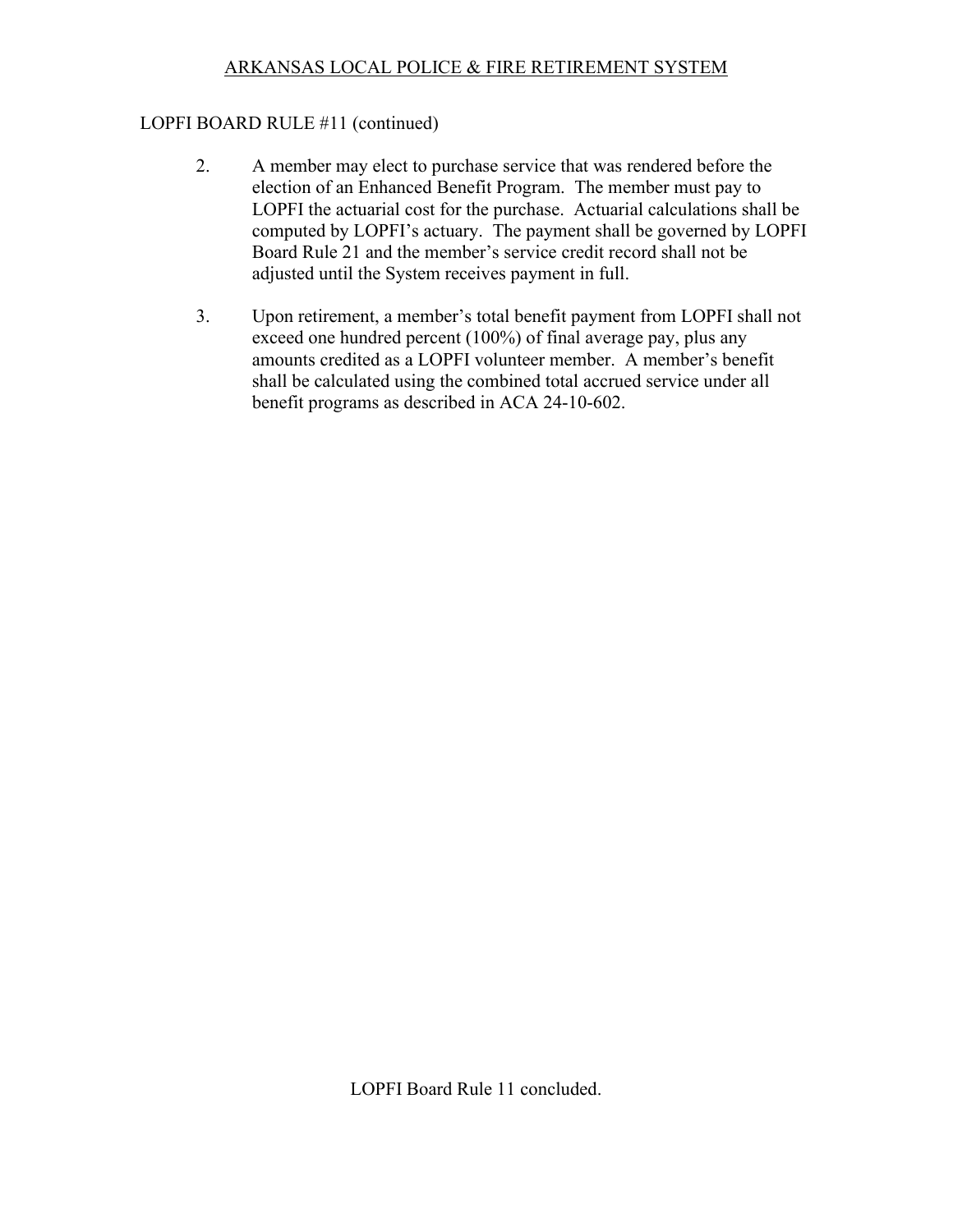# <span id="page-26-0"></span>LOPFI BOARD RULE  $#12$

| LOPFI BOARD RULE #12 |                       | APPROVED: September 28, 1983 |
|----------------------|-----------------------|------------------------------|
|                      |                       | AMENDED: March 15, 1984      |
|                      |                       | AMENDED: April 30, 1987      |
|                      |                       | AMENDED: March 20, 1991      |
|                      |                       | AMENDED: December 12, 1996   |
|                      |                       | AMENDED: September 1, 2011   |
|                      | AMENDED: June 6, 2013 |                              |
|                      |                       | AMENDED: December 1, 2016    |

# **INTEREST CREDITS AT DECEMBER 31**

In accordance with the provisions of ACA 24-10-407, which specify that, after payment of administrative expenses and establishment of any reserves, regular interest shall be credited at the end of each System fiscal year as follows:

- a) The current investment return assumption used for actuarial valuations shall be credited to the retirement reserve account on the average balance therein for the fiscal year then ending.
- b) Interest shall be credited to each active member's DROP account on the average balance therein for the fiscal year then ending. For LOPFI DROP accounts, the interest rate shall be six percent (6%). For Local Plan DROP accounts under LOPFI administration, the interest rate shall be two percent (2%) below the investment return for the LOPFI investment portfolio for the fiscal year, but not less than LOPFI's actuarial assumed rate if the member is in the first  $(1<sup>st</sup>)$  five (5) years of DROP participation or not less than zero percent  $(0\%)$  if the member is in the second  $(2<sup>nd</sup>)$  five (5) years of DROP participation or in continued employment after DROP.
- c) The remainder amount available in the income-expense account shall be credited to the individual accounts in the employer accumulation account. The amount to be credited shall be determined by calculating the average balance in the individual employer accounts and calculating what percentage this average is relative to the total amount available for distribution. The percentage is then applied to the average balance for each employer in accordance with the computation guide attached.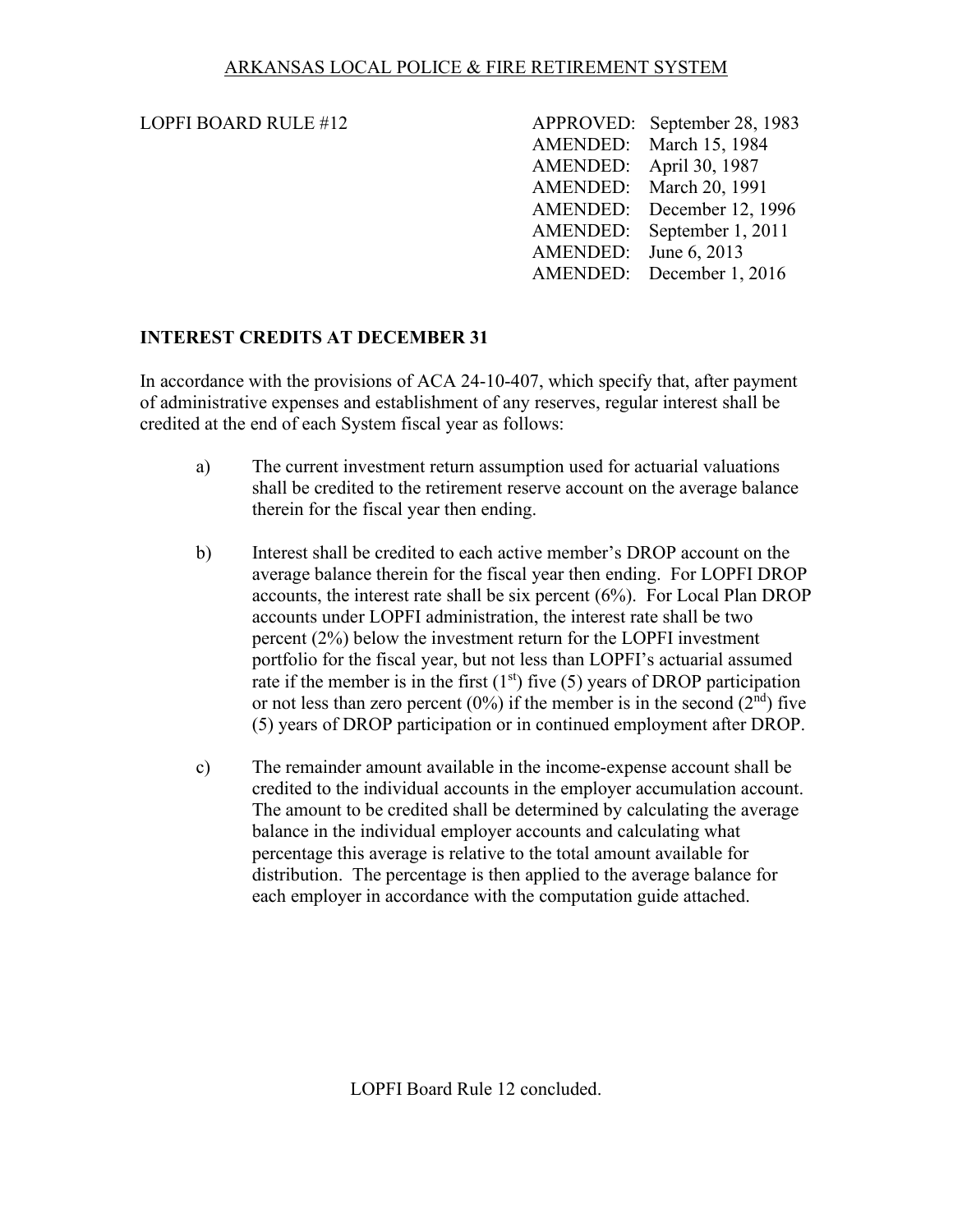# **LOPFI YEAR-END ALLOCATION OF INVESTMENT RETURN FORM INCOME-EXPENSE ACCOUNT (IEA) FOR YEAR ENDED DECEMBER 31, 20XX**

#### **AVERAGE BALANCES IN RESERVE ACCOUNTS DURING YEAR**

- \$ A. Retirement Reserve Account (RRA)
- \$ B. Employer Accumulation Account (EAA)
- \$ C. Local Plan DROP Reserve Account (DRA)
- \$ D. LOPFI DROP Reserve Account (DRA)
- $\text{\$}$  E. Total Reserve Average Balances:  $(A + B + C + D)$

# **IEA BEGINNING OF YEAR (BOY):**

\$ F.1. Reserve for Fluctuations

# **INVESTMENT RETURN RECOGNIZED DURING YEAR:**

- \$ G.1. Ordinary Income
- \$ 6.2. Capital Value Gains/Losses Realized Current Year
- $\$\$  G.3. Total Return Recognized (G.1 + G.2)
- \$ H. Administrative Expenses
- \$ [I. Special Distributions-DROP Interest Awards
- $\text{S}$  J. Investment Credit (F.1 + G.3 H I)

# **IEA END OF YEAR (EOY):**

\$\_\_\_\_\_\_\_\_\_\_ K.1. Reserve for Fluctuations

# **YEAR-END ALLOCATION OF INVESTMENT RETURN**

- \$ L. Investment Credit Rate to Each Group's Reserves (J/F)
- \$ M. Investment Credit (Charge) to EAA Groups: (L x F) (O- P- Q)
- \$ N. Average Investment Credit (Charge) Rate to EAA (M/C)
- \$\_\_\_\_\_\_\_\_\_\_ O. Investment Credits to RRA (GRS to set RRA values to Retirees and Beneficiaries Liability)
- \$\_\_\_\_\_\_\_\_\_\_ P. Investment Credits to Local Plan DROP
- \$. Q. Investment Credits to LOPFI DROP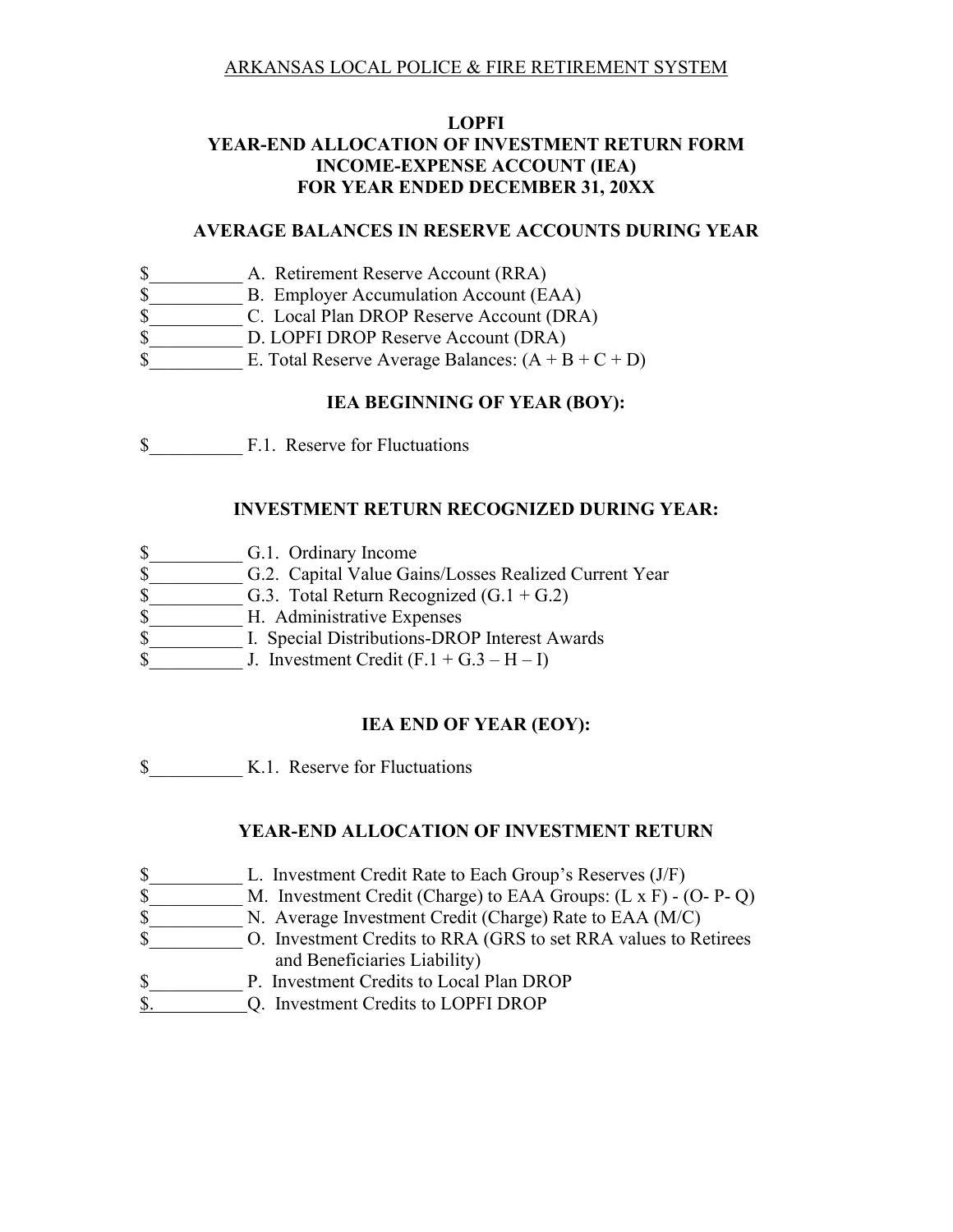<span id="page-28-0"></span>LOPFI BOARD RULE #13 APPROVED: December 12, 1983 AMENDED: September 1, 2011

## **MINIMUM AMOUNT FOR PAID SERVICE**

Pursuant to ACA 24-10-501, no paid member shall be given a month of paid service credit for a month in which the member's pay is less than the minimum allowed by ACA 24-10-102. The monthly minimum amount for any calendar year after 1981 is five hundred dollars (\$500.00) plus any percentage increase in the Consumer Price Index for Urban Wage Earners and Clerical Workers, U.S. City Average, as determined by the U.S. Department of Labor, for the period from October 1980 to the October immediately preceding such calendar year. (The 2011 minimum amount was calculated as one thousand two hundred fifty-eight dollars (\$1,258.00) per month.))

In such cases when a paid member's monthly earnings are less than the minimum amount for that year, and it is determined that the lower earnings were caused by a temporary absence from the member's LOPFI-covered employment, whether it be for personal reasons or disciplinary action, the member shall not receive service credit for that month.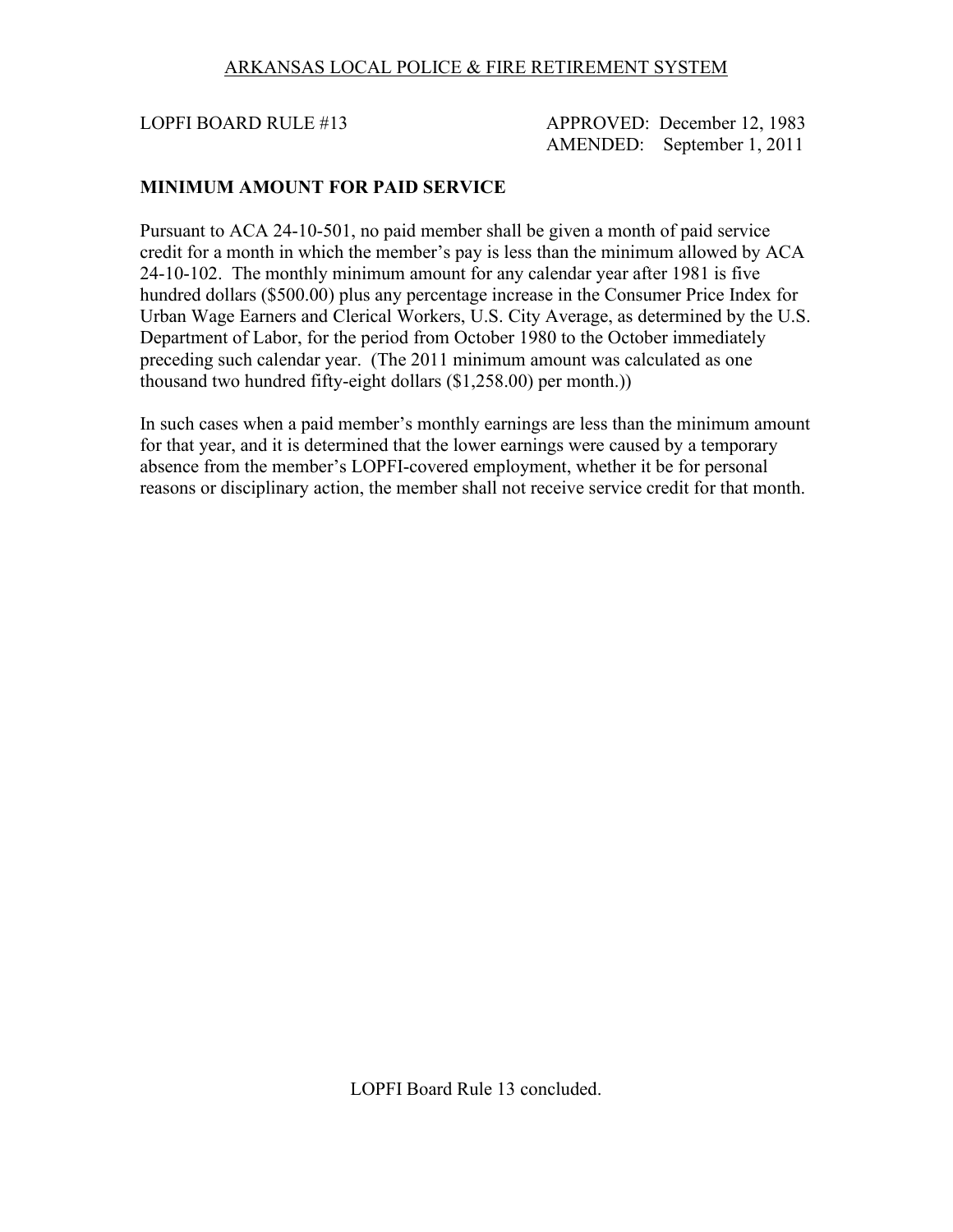#### <span id="page-29-0"></span>LOPFI BOARD RULE  $#14$

| <b>LOPFI BOARD RULE #14</b> |                       | APPROVED: December 8, 1983  |
|-----------------------------|-----------------------|-----------------------------|
|                             |                       | AMENDED: December 19, 1985  |
|                             |                       | AMENDED: April 30, 1987     |
|                             |                       | AMENDED: December 8, 1993   |
|                             |                       | AMENDED: September 19, 2001 |
|                             |                       | AMENDED: June 12, 2008      |
|                             |                       | AMENDED: September 1, 2011  |
|                             | AMENDED: June 7, 2018 |                             |
|                             |                       | AMENDED: December 5, 2019   |

# **DELINQUENT ACCOUNTS**

Employer Payroll Reports and payments are due back to LOPFI on or before the tenth  $(10<sup>th</sup>)$  day of the month for employee coverage in the previous month. An account shall be delinquent when payments, monthly reporting and/or enrollment items are not properly/timely filed with LOPFI.

In addition to the event of delinquency described above, and pursuant to ACA 24-10-410, the political subdivision shall become delinquent if any payment due to LOPFI is not paid by the twentieth  $(20<sup>th</sup>)$  day of each month. When an account is delinguent, the Executive Director or designee shall notify the political subdivision in writing of its delinquency and of the delinquency penalty. The Executive Director shall also notify by email each member of the Board of Trustees the fact of the delinquency and request that they concur that the delinquency exists and that it should be certified to the Treasurer of State. Once at least four (4) Trustees have agreed, and absent a dissenting reply, certification by the Board of Trustees of the delinquency shall immediately be deemed to have occurred. The Executive Director or designee shall notify the Treasurer of State, in writing, of the delinquency and to withhold all moneys due the political subdivision by the state. LOPFI shall assess an eight percent  $(8.0\%)$  interest penalty as of the twentieth  $(20<sup>th</sup>)$  day of the month on all delinquent monies due to LOPFI and shall compound the interest penalty on the twentieth  $(20<sup>th</sup>)$  day of each subsequent month until the total amount of the delinquency and interest is paid. For political subdivisions with volunteer departments, the interest penalty shall be assessed against the full calculated uniform employer contribution rate as determined by the LOPFI Board of Trustees.

Pursuant to Act 988 of 2019, effective January 1, 2020 any employer that fails to enroll in the retirement system a LOPFI retiree who is hired as a police officer or firefighter (a returnee) within ten (10) calendar days of hiring as outlined in ACA 24-10-504(e) shall be assessed an automatic penalty of two hundred fifty dollars (\$250.00). In addition to the automatic penalty of two hundred fifty dollars (\$250.00), beginning on the eleventh  $(11<sup>th</sup>)$  day after a returnee is hired by the employer, an additional penalty of fifty dollars (\$50.00) per day shall be assessed until the returnee is properly enrolled.

LOPFI Board Rule 14 concluded.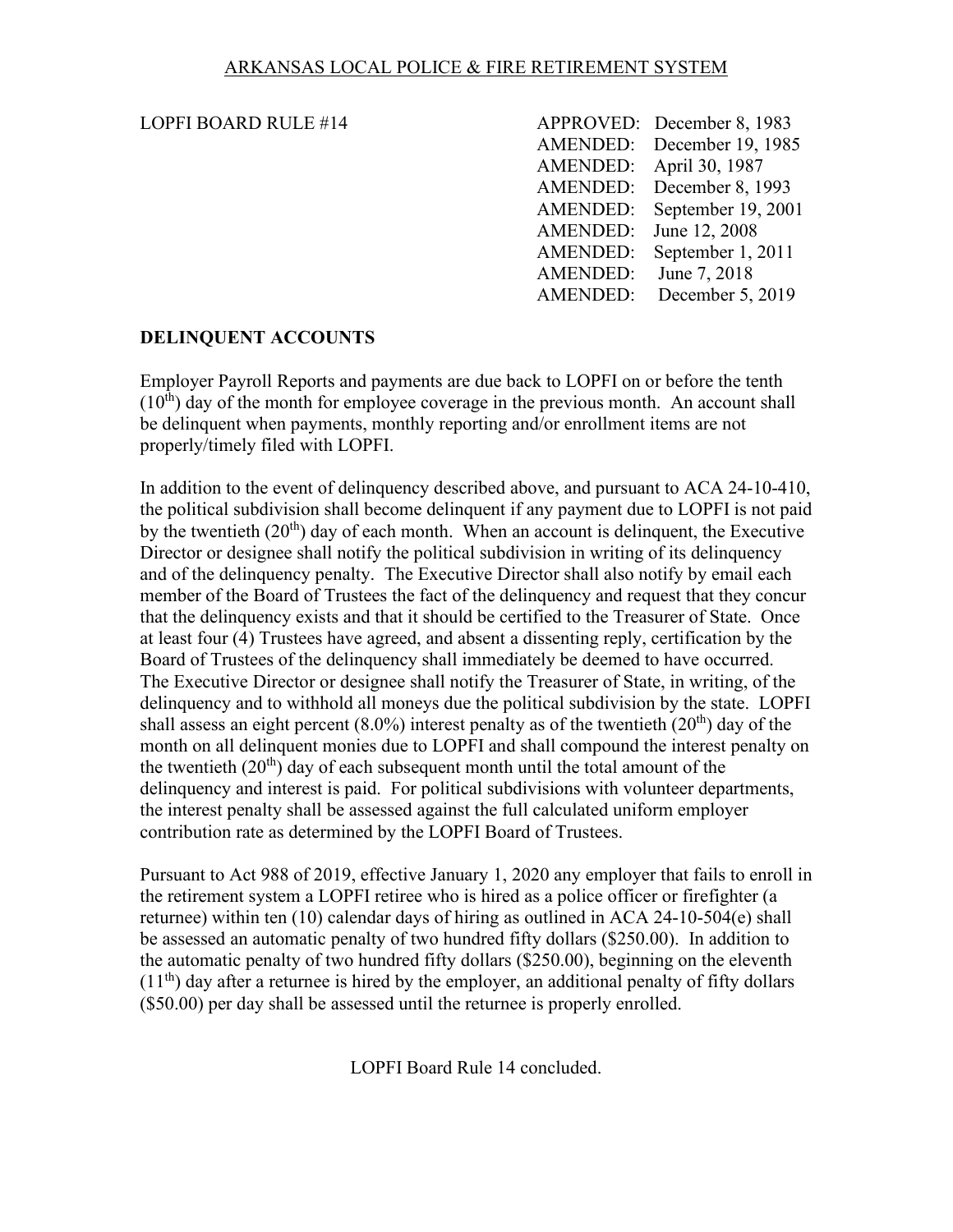<span id="page-30-0"></span>LOPFI BOARD RULE #15 APPROVED: March 15, 1984 AMENDED: March 26, 2002 AMENDED: September 14, 2005 AMENDED: March 4, 2010 AMENDED: September 1, 2011 AMENDED: June 6, 2013

#### **DEFINITION OF POLICE OFFICER, FIREFIGHTER, AND ACADEMY INSTRUCTOR**

The following descriptions of a police officer, firefighter, and academy instructor define who is eligible for retirement coverage in LOPFI:

"Police Officer" means any paid or volunteer member of a police department of a political subdivision who is recognized as a law enforcement officer by the Commission on Law Enforcement Standards and Training and responsible for the prevention and detection of crime and the enforcement of the criminal, traffic or highway laws of this State. This definition shall include probationary police officers and legally appointed auxiliary officers.

"Firefighter" means any paid or volunteer member of a fire department of a political subdivision that is certified by the Arkansas Fire Protection Services Board and engages in training, inspection, fire suppression, rescue, or other fire-ground activities. This definition shall include probationary firefighters.

For LOPFI-coverage, the above descriptions of police officer and firefighter shall not include any civilian employee of a police/fire department, or any person temporarily employed as a police officer/firefighter during an emergency, or temporarily and/or occasionally employed during special events such as festivals, fairs, concerts, etc., or any person employed on a contract basis.

"Academy Instructor" means a current active LOPFI-covered police officer or firefighter who becomes an instructor at the Arkansas Law Enforcement Training Academy or the Arkansas Fire Training Academy on or after July 1, 2013. The LOPFI member must move directly from an active LOPFI-covered police officer or firefighter position to an academy instructor position to be eligible to continue his/her LOPFI coverage. An instructor employed by either academy prior to July 1, 2013 or a former LOPFI member who assumes employment as an academy instructor will not be eligible for LOPFI coverage as an academy instructor.

LOPFI Board Rule 15 concluded.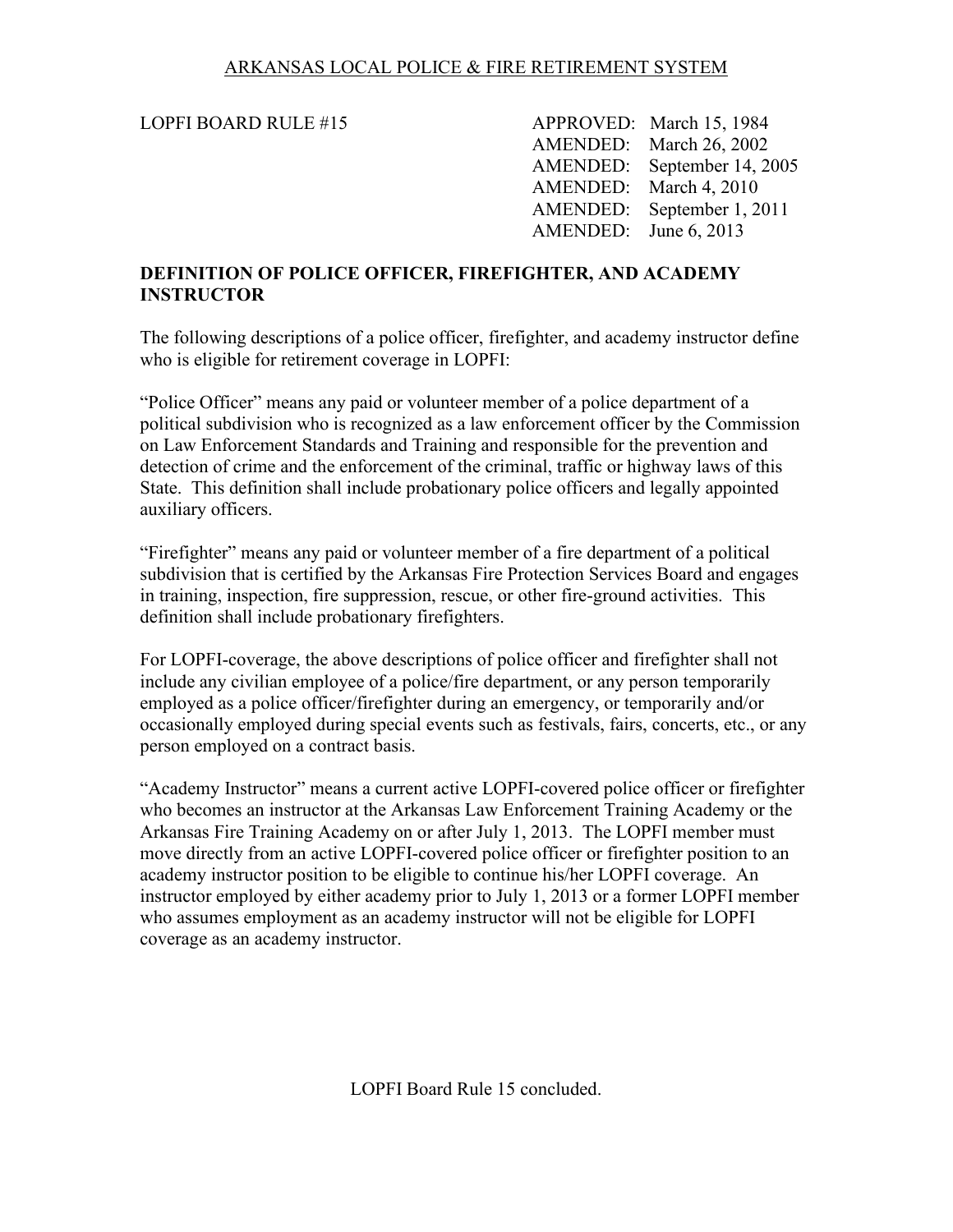#### <span id="page-31-0"></span>LOPFI BOARD RULE  $#16$

| <b>LOPFI BOARD RULE #16</b> |                        | APPROVED: October 11, 1984 |
|-----------------------------|------------------------|----------------------------|
|                             | AMENDED: July 14, 1988 |                            |
|                             |                        | AMENDED: October 17, 1989  |
|                             |                        | AMENDED: December 19, 1991 |
|                             |                        | AMENDED: June 10, 1993     |
|                             |                        | AMENDED: March 23, 1995    |
|                             |                        | AMENDED: June 21, 2007     |
|                             |                        | AMENDED: December 3, 2009  |
|                             |                        | AMENDED: September 1, 2011 |
|                             |                        | AMENDED: March 6, 2013     |
|                             |                        | AMENDED: December 1, 2016  |
|                             |                        | AMENDED: December 6, 2018  |
|                             |                        | AMENDED: March 7, 2019     |
|                             |                        | AMENDED: June 11, 2020     |
|                             |                        | AMENDED: December 10, 2020 |
|                             |                        | AMENDED: March 4, 2021     |

#### **STANDARDS FOR LOPFI DISABILITY DETERMINATIONS**

- I. Disability Defined
	- A. A LOPFI-covered member or former member who is eligible to apply for disability retirement (member) shall be determined to be under a total and permanent disability only if the physical or mental impairment(s) are of such severity that the member is unable to perform his or her previous duty as a police officer or firefighter.
	- B. Provided, if any member has been satisfactorily performing his or her duties, and there has been no acute, grave illness or injury or deterioration of their physical or mental condition in the immediate past, then the member is not disabled for LOPFI disability retirement purposes.
	- C. In instances where a member seeks a non-duty disability retirement and the member is eligible for an immediate unreduced LOPFI retirement benefit, the application shall be processed as a normal service retirement, not a non-duty disability application. In such cases, the value of the LOPFI retirement benefit is the same; therefore, the System shall process the application in a manner that provides a retirement benefit to the member as promptly as possible and remain as cost effective as possible for LOPFI.
	- D. LOPFI recognizes that a retirement system-covered member may be required to perform departmental duties even when he/she is acting in an off-duty capacity. For the purpose of this Board Rule "off-duty capacity" means the LOPFI-covered member operated in accordance with his/her departmental policy/regulation by fulfilling his/her responsibilities as a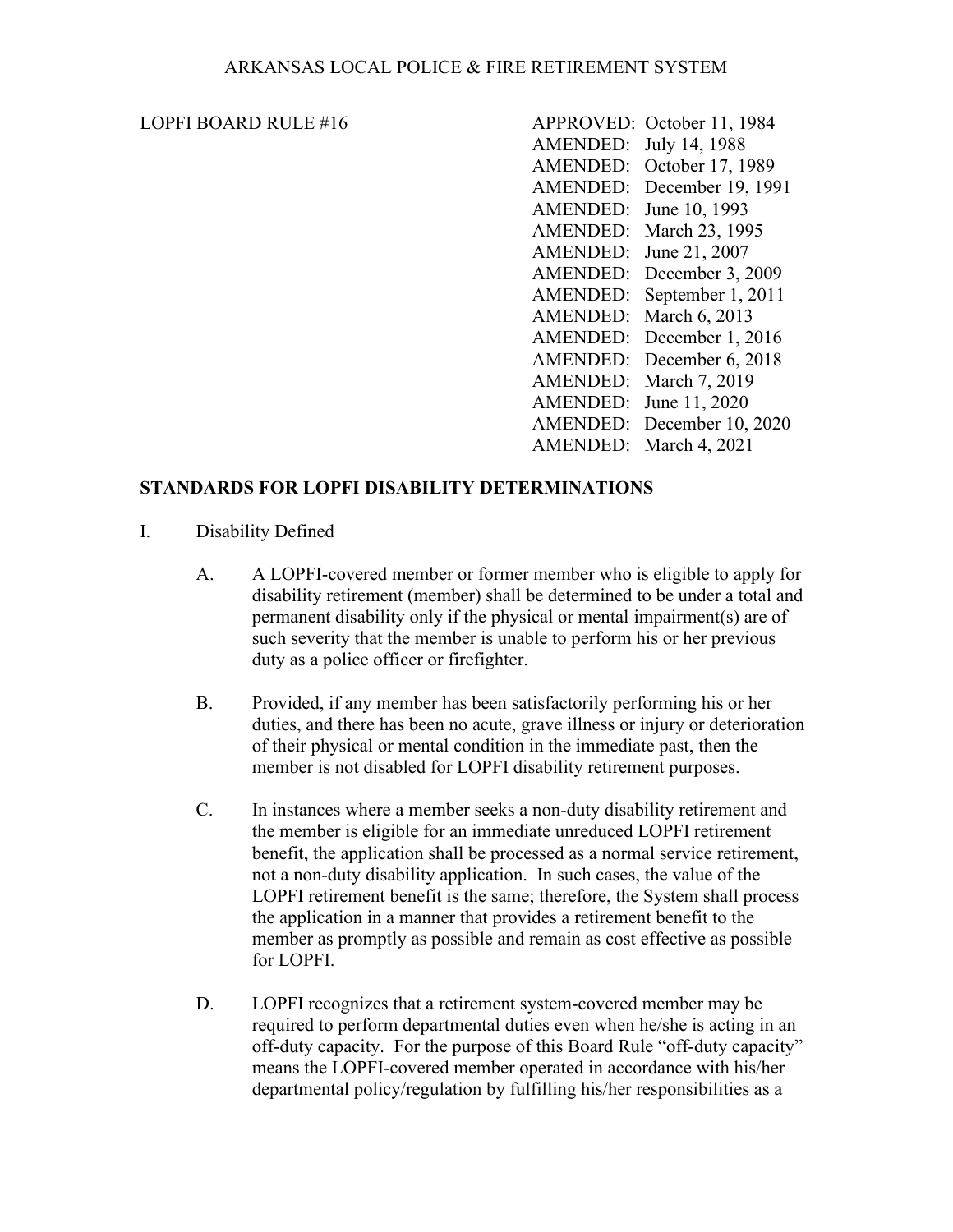# LOPFI BOARD RULE #16 (continued)

police officer or firefighter. When such action results in a disabling condition, the LOPFI Board of Trustees (the Board) shall retain the authority to determine if the disability is considered a duty-related or non-duty-related event. For a duty-related application the member's applicable LOPFI-covered department shall:

- 1. Certify, in writing, their police officer/firefighter complied with departmental policy/regulation by acting in his/her official capacity as a LOPFI-covered member.
- 2. Explain, in writing, how/why the department supports the application as being from a duty-related event as opposed to a non-duty-related event.
- 3. Remit all employer and member contributions associated with the disabling event. To determine applicable contributions, the employer will be required to report the member as active i.e. in an on-duty status beginning immediately before the disabling event occurred and continuing through the remainder of that workday. LOPFI will calculate applicable employer and member contributions based on the pay information provided by the employer. LOPFI may request supporting documentation to assist with validating the reported pay. If the member was receiving remuneration from an entity other than their LOPFI-covered employer immediately before an alleged disabling event (the member was serving in a position with a separate employer) and wishes to apply for a duty-related disability retirement, the member must be removed from the payroll of that separate employer for time served immediately before and continuing forward from that alleged disabling event. The member must then be placed on the payroll of their LOPFI-covered employer for the hour immediately before and the time continuing forward from the alleged disabling event in order to make application for a duty-related disability retirement. Additionally, if a paid member of a LOPFI-covered department is serving as a volunteer with a separate volunteer police/fire department at the time of the alleged disabling event, then LOPFI will not consider the alleged disabling event as duty-related with the paid service department.
- II. Documentation Procedures for Disability Determination
	- A. For duty-related applications, the employer shall certify, in writing, to LOPFI that an injury or disease causing the disability was or was not dutyrelated. Duty-related means the disabling condition shall have arisen as a result of the actual performance of the member's departmental duties. For LOPFI disability purposes, departmental duties will include departmental training and training to become a police officer or firefighter. This written statement is not a medical opinion. It must include supporting facts for the request for disability retirement. The statement must be signed by the member's supervisor or the chief administrator of the department or employer and include a copy of the member's job description, if available.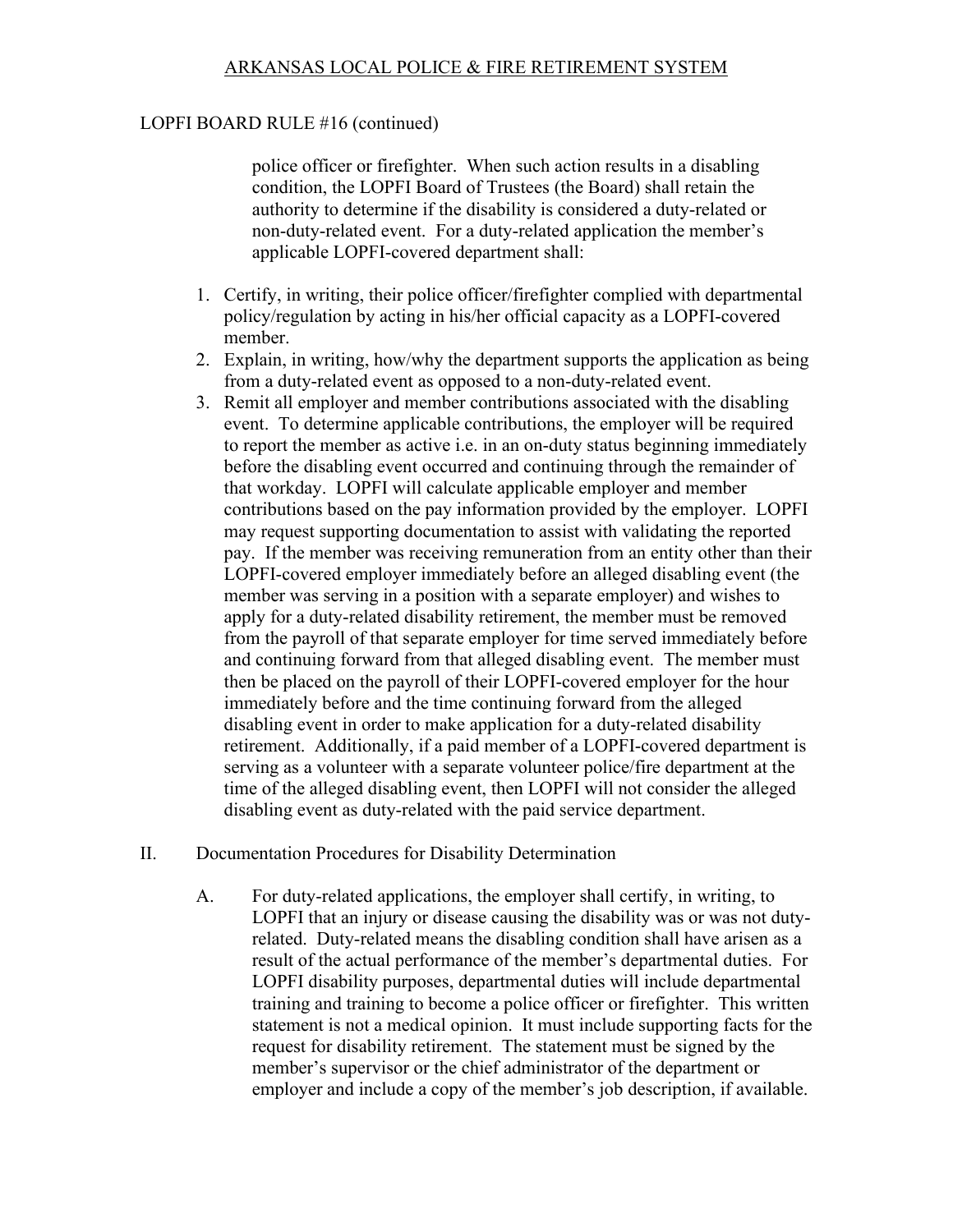## LOPFI BOARD RULE #16 (continued)

LOPFI may, but is not required to, request an employer statement in non-duty disability cases as part of the fact gathering process. The employer shall provide the certification described in this paragraph.

- B. The member shall sign a LOPFI-approved Release of Information form, authorizing access by the System and its advisors to all records concerning the member's disability application. It is solely the member's responsibility to obtain and provide to LOPFI all records pertaining to the disability application. In addition, the member shall submit a signed member statement that describes the facts surrounding the disability, state whether it is duty or non-duty related, and state that the member is totally and permanently disabled from his or her duties.
- C. Pre-existing conditions shall be excluded from LOPFI disability coverage. For eligibility determinations the employer will be asked to submit a copy of the member's employment physical. Any such pre-existing condition(s) should appropriately be noted and maintained as a permanent part of the employee's records. The employment physical for police officers shall include a psychological stress test.
- D. Drug addiction and/or alcoholism may not be considered as a basis for disability determination. Any such problems or rehabilitation efforts are the responsibility of the employer group. LOPFI will not approve an application for disability retirement for such conditions.
- E. Medical evidence and forms must be submitted to LOPFI in hardcopy format. Faxed items will not be considered acceptable. X-rays and/or MRIs should be delivered in disc format.
- F. All disability determinations shall be made in compliance with procedures established by the Board.
- III. Medical Advisor
	- A. LOPFI will work with a team of physicians who shall serve as its advisors on disability determinations. These physicians will be specialists, i.e. cardiologist, neurosurgeon, diagnostic internist, etc., although one may be a general practitioner.
	- B. A member's physician(s), who must be a specialist(s) such as an orthopedist, cardiologist, psychiatrist, etc., shall be deemed as the member's physician(s) of record. A member's physician(s) shall properly complete a LOPFI-approved Physician's Statement form and include all objective information related to the application for disability retirement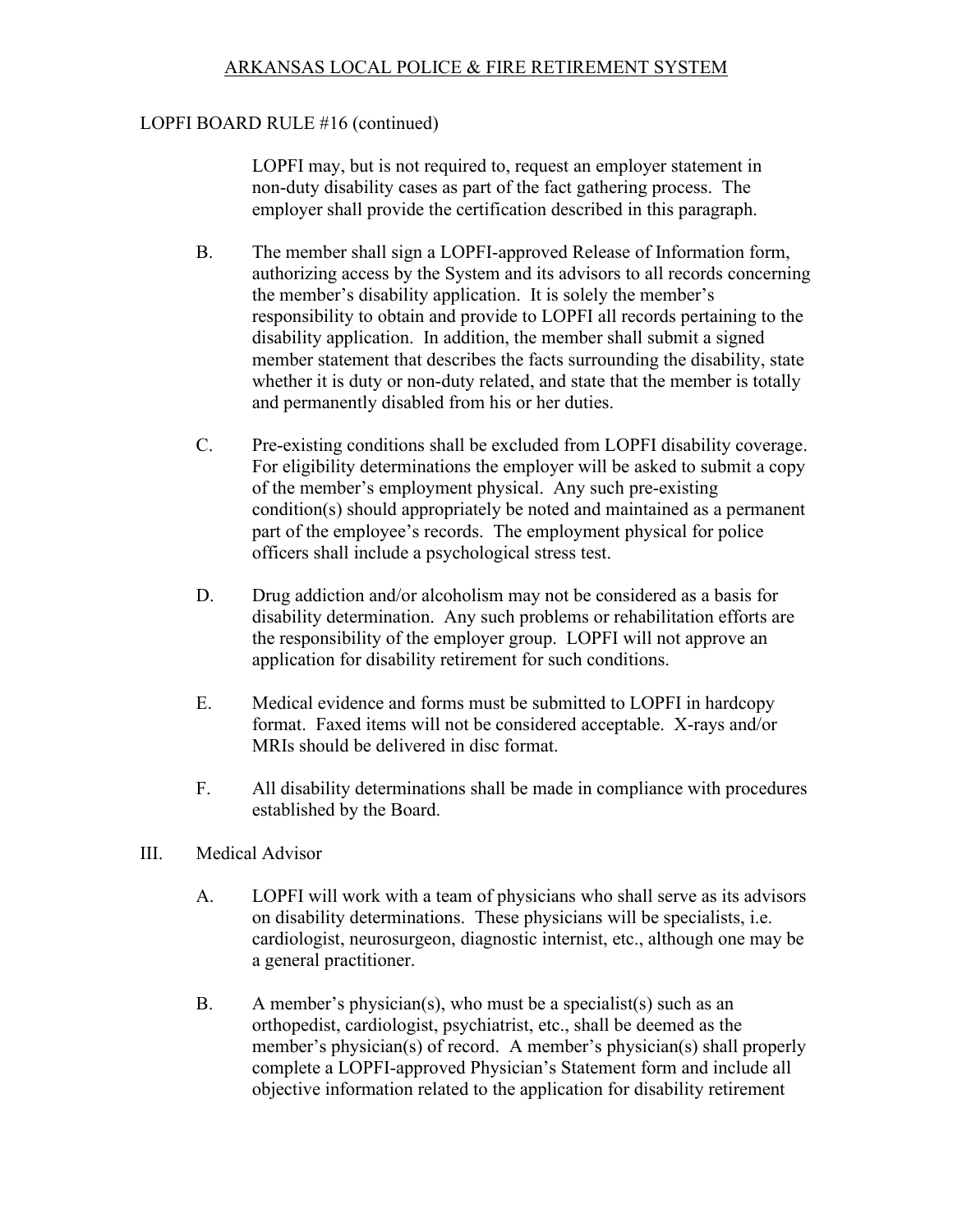#### LOPFI BOARD RULE #16 (continued)

and which clearly form the basis for the physician(s) opinion(s).

- C. For duty-related disability retirement applications based on psychological, blood-borne diseases, or cancer, the member shall submit at least two (2) properly completed Physician's Statement forms from separate treating specialists as described in paragraph B above. All applications (duty or non-duty) attributed to psychological-related disorders, such as posttraumatic stress disorder, mood disorders, such as depression, or anxiety disorders, such as panic attacks, the member's physician(s) must be specifically trained and credentialed to diagnose and treat the respective condition(s). All mental health-related applicants (duty or non-duty) must have undergone no less than six (6) consecutive months of treatment for their condition(s) with their treating specialist(s). Each month must have no less than three (3) separate counseling or treatment sessions with the specialist(s). These specialists must be in agreement that the disabling condition(s) resulted in a total and permanent disability and that the disability was clearly the direct result of the member's LOPFI-covered employment. The specialists must fully support their opinions with complete copies of all records and evidence used to develop their opinions. To further clarify, an applicant who applied for a duty-related disability must submit clear and convincing evidence to establish the causal connection between the disability and the applicant's LOPFIcovered duties as a police officer or firefighter.
- D. The LOPFI medical advisor will review the documents submitted to LOPFI by the member and member's physician(s) of record, in conjunction with an examination of the member, in order to make a determination if the member is totally and permanently disabled from his or her duties. Any records/evidence not submitted directly to LOPFI shall not be considered a part of the record for determination of a disability. For clarification, any records/evidence that a member, a member's physician(s), and/or any other representative for the member who does not provide records/evidence directly to LOPFI shall not be included in the disability determination process.
- E. The Board may designate the member's physician(s) as its medical advisor, if the member's condition is of such severity that it is clearly disabling, and/or social security disability was awarded to the member for the same disabling condition in the LOPFI disability application, and/or the Board determines that the cost of referring the member to a LOPFI medical advisor is excessive in comparison with the eligible benefit payment. In these instances, a separate medical review by a LOPFI medical advisor will not be needed; however, a properly completed Physician's Statement form from the member's physician(s) must still be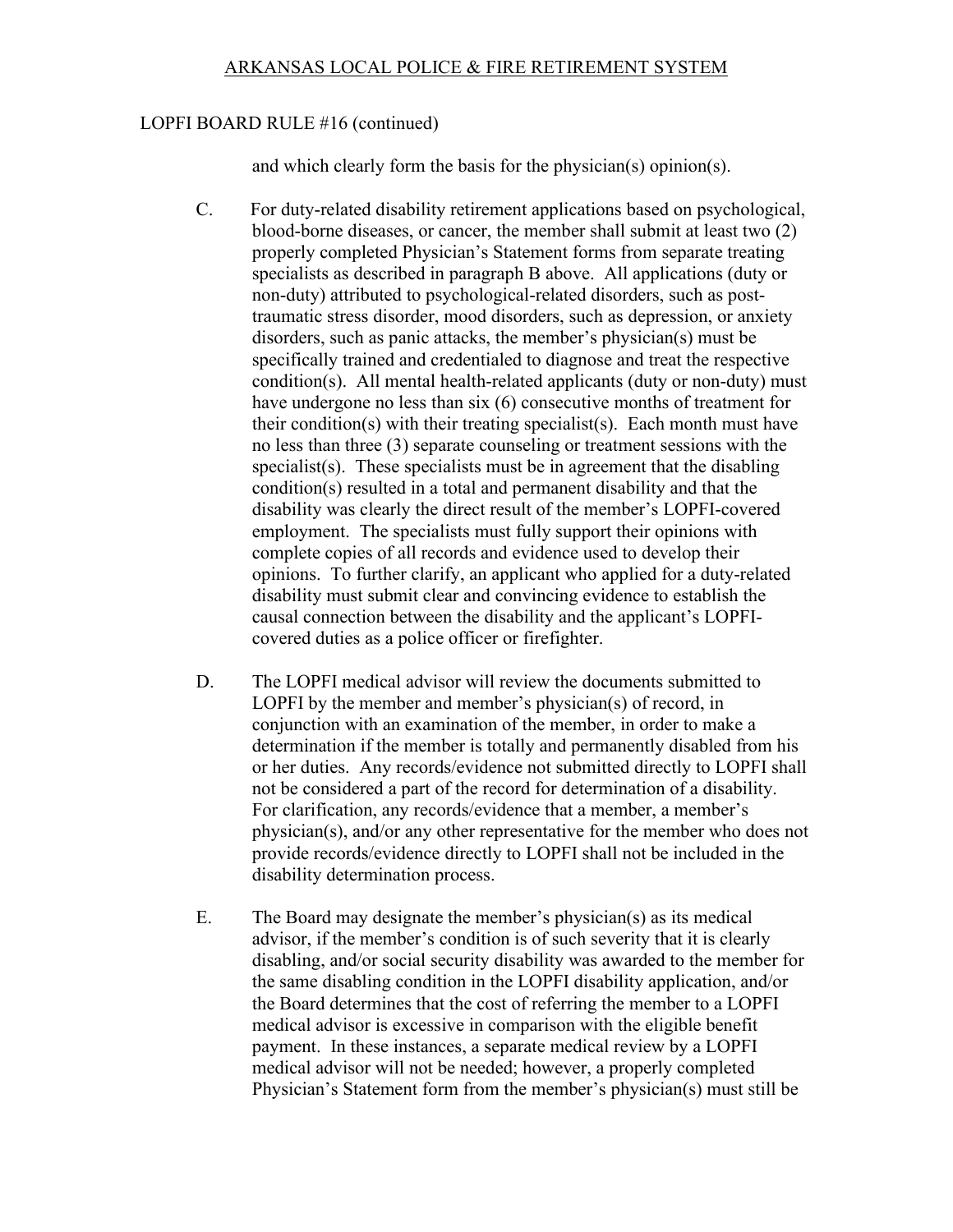# LOPFI BOARD RULE #16 (continued)

provided to LOPFI. Copies of supporting medical evidence will only be requested in such cases if the System determines it to be necessary to demonstrate a total and permanent disability exists and/or that the disability was the result of duty-related matters.

- IV. Conditions for Disability Payments
	- A. The member shall be retired if a LOPFI medical advisor reports to the System, in writing, that the member is physically and/or mentally unable to perform the member's duties, and that the incapacity is total and permanent. Once an application has been approved, the member cannot change the type of retirement for which he/she has applied i.e. non-duty disability to a duty disability.
	- B. In accordance with the law, a disability retirant may be required to submit to a medical re-examination at least one (1) time each year following retirement up to the age of fifty-five (55). The examination must be made by or under the direction of a LOPFI medical advisor. If the medical advisor reports that the retirant is physically and mentally able and capable to resume suitable duty as a LOPFI-covered member, the disability retirement benefit shall terminate. Further, disability payments may be suspended by the Board if the retirant refuses the examination. If the refusal for examination continues for ninety (90) calendar days, the Board may revoke the retirant's right to the disability retirement entirely.
- V. Disability Benefit Payments

On or after April 1, 2019, a member's disability benefit shall be effective the first day of the calendar month after termination of active membership and receipt of a proper application by LOPFI.

VI. Benefit Determination Purposes

In order to determine the monthly annuity payable to a member who received benefits through Worker's Compensation, LOPFI shall contact the employer to determine if the member's monthly pay was affected by any amounts received from Worker's Compensation. If the member's pay was less than the amount attached to the current rank of the member, the final pay will be adjusted to be equal, but not greater than, the amount the member would have received had Worker's Compensation benefits not been received.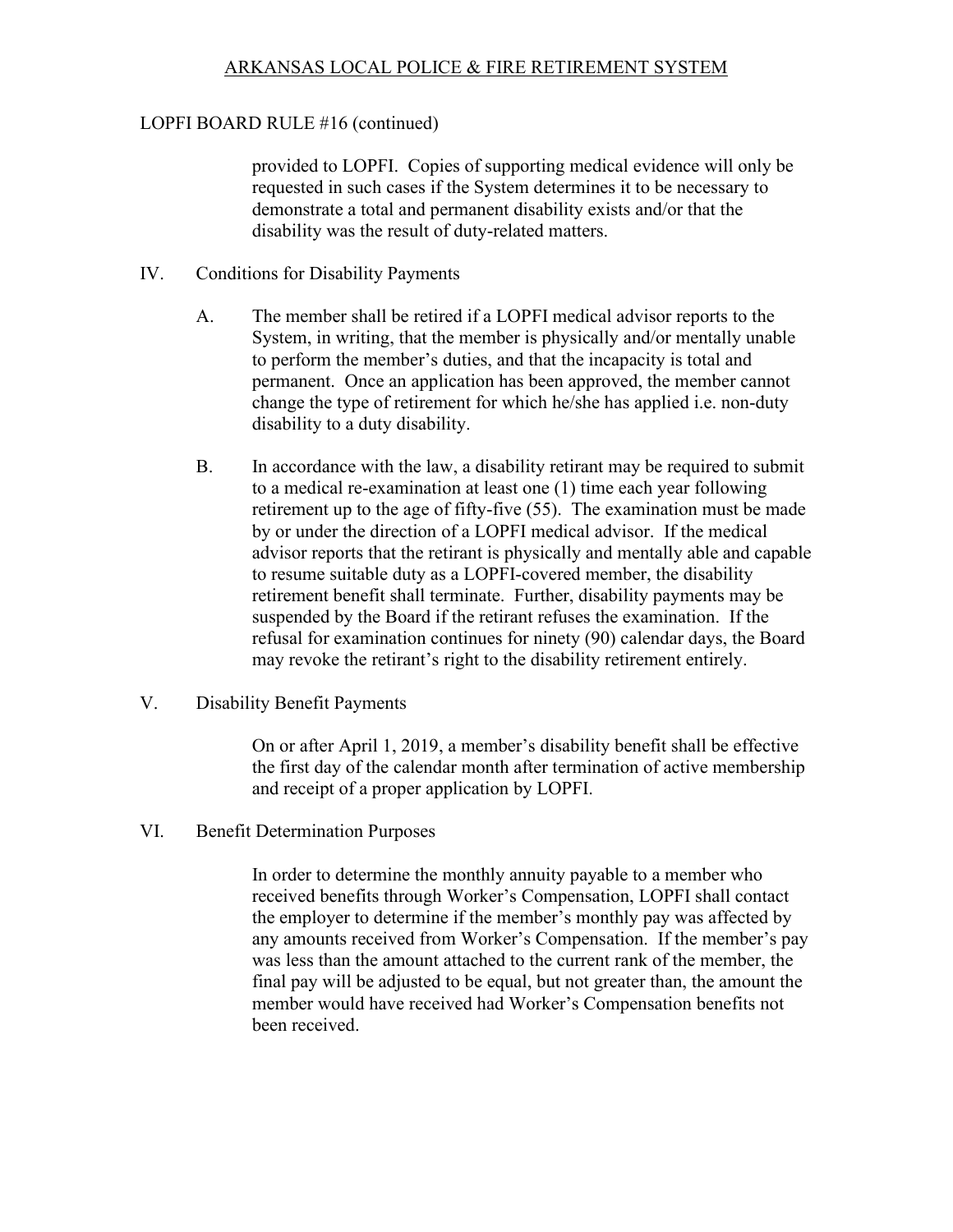## LOPFI BOARD RULE #16 (continued)

A member or former member who applied for a duty disability benefit with an effective retirement date on/after April 1, 2021 shall have his/her disability designated as Catastrophic Duty, Hazardous Duty, or Ordinary Duty and the monthly benefit payment calculated in compliance with the following criteria:

| Catastrophic Duty                                                                                                                                                                                                                                                           | <b>Hazardous Duty</b>                                                                                                                                                                                                                                                                                                                               | <b>Ordinary Duty</b>                                                                                                                                                                                                                                                                                                                                               |
|-----------------------------------------------------------------------------------------------------------------------------------------------------------------------------------------------------------------------------------------------------------------------------|-----------------------------------------------------------------------------------------------------------------------------------------------------------------------------------------------------------------------------------------------------------------------------------------------------------------------------------------------------|--------------------------------------------------------------------------------------------------------------------------------------------------------------------------------------------------------------------------------------------------------------------------------------------------------------------------------------------------------------------|
| Total and permanent loss of:<br>All mobility<br>Hearing in both ears<br>Sight in both eyes<br>Use of both hands, both<br>arms, both feet, both legs,<br>or at least two different<br>limbs<br>Injuries that require<br>physician-directed fulltime<br>care of another party | Sudden/traumatic injury<br>(shall have a verified date of<br>injury) that requires<br>continuous course of medical<br>treatment beginning on date<br>of injury such as:<br>Total loss of a limb<br>Majority loss of sight<br>in one eye<br>Majority loss of<br>hearing in one ear<br>Crippling burn $(s)$<br>Presumptive disability<br>cancer cases | All other injuries or illnesses<br>to include, but not limited to:<br>Injury while exercising or<br>$\bullet$<br>performing physical<br>fitness testing/training<br>Psychological matters<br>$\bullet$<br>Slip/fall incurred during a<br>$\bullet$<br>non-emergency event<br>Cumulative<br>$\bullet$<br>injuries/illnesses over a<br>multi-month/year<br>timeframe |
| Benefit calculated as greater of 28<br>years of paid service or actual<br>service credit.                                                                                                                                                                                   | Benefit calculated as greater of<br>65% of final average pay or<br>actual service credit.                                                                                                                                                                                                                                                           | Benefit calculated as greater of<br>15% of final average pay or<br>actual service credit.                                                                                                                                                                                                                                                                          |

## VII. Temporary Disability

- A. In accordance with the law, LOPFI shall not pay disability retirement benefits for temporary disabilities.
- B. LOPFI shall not accept requests for the suspension of member contributions on temporary disabilities. Any reported pays will be subject to applicable member and employer contributions.
- VIII. Disability Defined for Local Plans Administered by LOPFI
	- A. Any member of a police department or fire department covered by a Local Plan that is administered by LOPFI and who becomes totally and permanently physically or mentally disabled from injury or disease may be retired by the Board upon certification by a LOPFI medical advisor and using LOPFI criteria for determination of total and permanent disability. If the injury or disease occurs while a member is "in the line of duty" (duty related), the member shall be retired at 65% of the salary attached to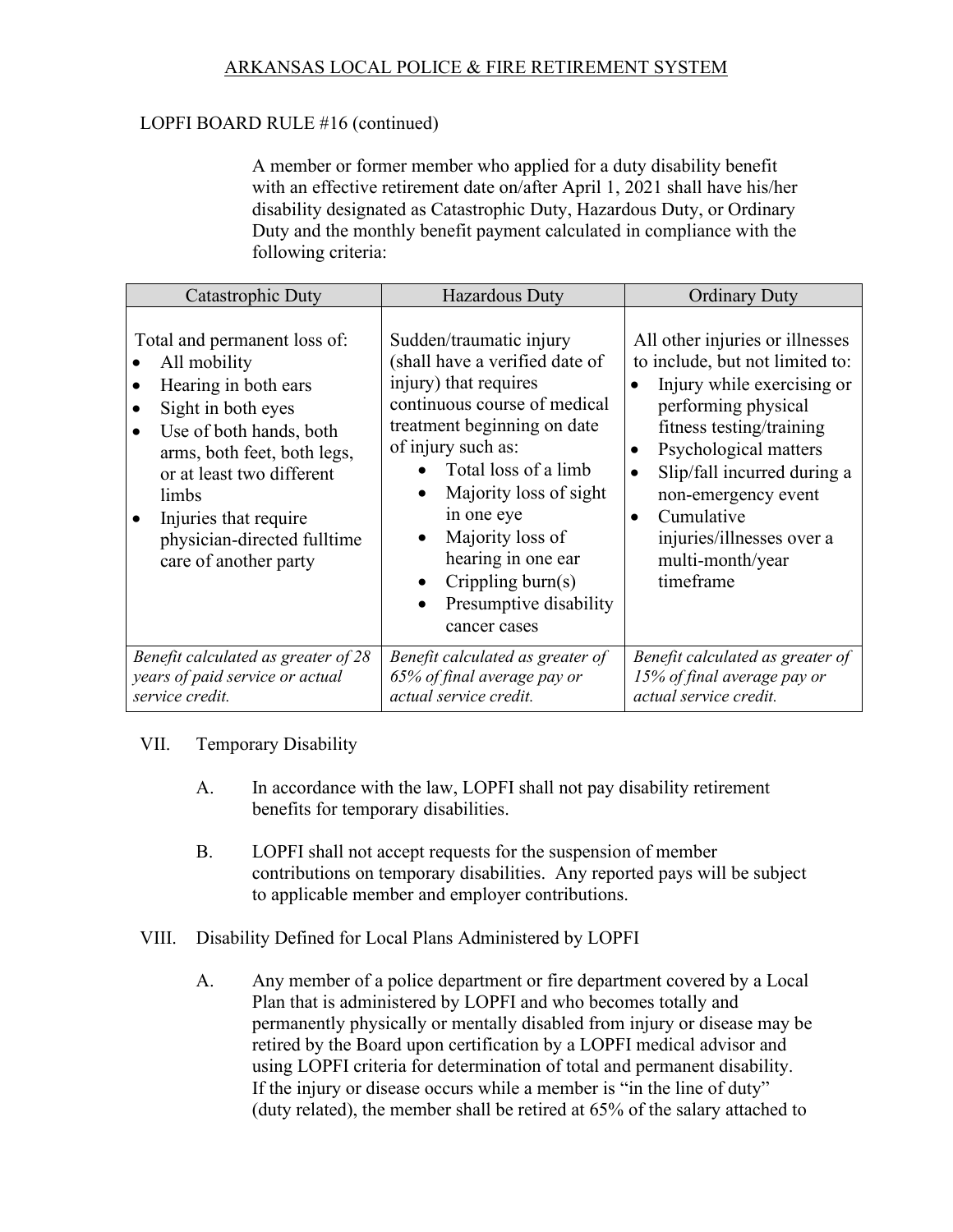#### LOPFI BOARD RULE #16 (continued)

the member's rank at the time of injury or disease or shall be equal to the benefit paid to normal service retirants, whichever is greater. A volunteer member shall receive the benefit amount payable according to his/her Local Plan's benefit structure.

- B. A member retiring because of a disabling injury or disease that occurred while not performing gainful employment with a police department or fire department, shall receive a normal benefit payment calculated in accordance with the provisions of the Local Plan benefit structure. A volunteer member shall receive the benefit amount payable according to his/her Local Plan's benefit structure.
- IX. Administrative Appeal Hearing
	- A. Results of Medical Review
		- 1. If the LOPFI medical advisor determines that the member is not totally and permanently disabled, the member's application shall not be approved for benefit payment. Upon that determination, the member may lodge an appeal before the Board to establish whether or not a total and permanent disability exists.
		- 2. When the LOPFI medical advisor opines that the member is totally and permanently disabled, but such disability is not duty related, the member's application will be approved, but only for a non-duty disability benefit. The member has a right to contest the issue of whether or not the disability is duty related by lodging an appeal before the Board.
		- 3. The member will be notified by certified mail of these results and offered the right to appeal at an Administrative Appeal Hearing before the Board to determine: a) whether the member is, in fact, totally and permanently disabled; and/or, b) whether the disability is duty related.
	- B. In order to be eligible to appeal to the Board, the member shall notify LOPFI, in writing, preferably by certified mail, of the request to appeal. The member's request for an appeal must be received by LOPFI within thirty (30) calendar days from the date of receipt of the notification mailed by LOPFI. It is the duty of the applicant to ensure the request for appeal notice has been received by LOPFI within the thirty (30) calendar day period. Requests for appeals that are received beyond the thirty (30) calendar day timeframe will not be allowed.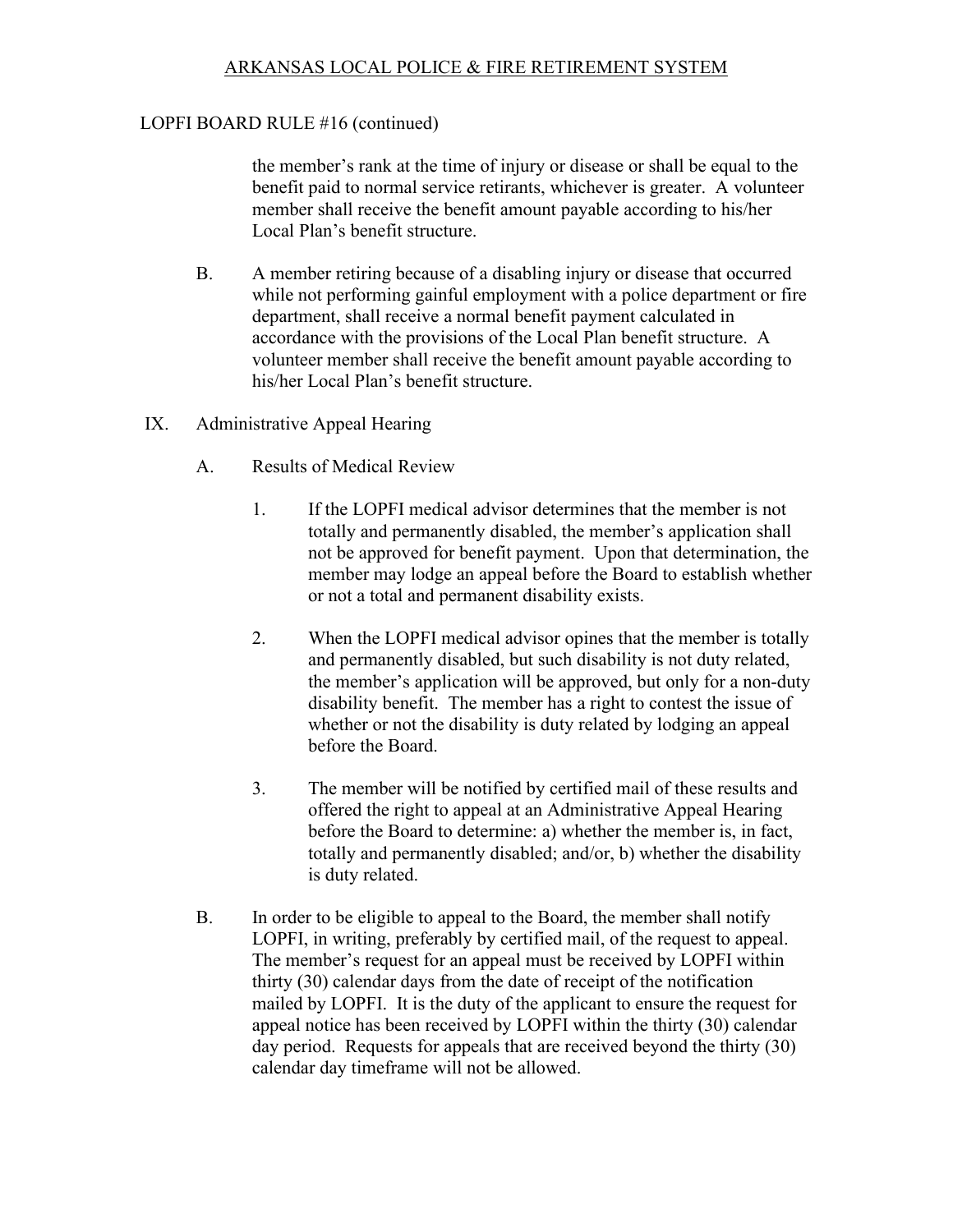#### LOPFI BOARD RULE #16 (continued)

- C. Once the member has properly notified LOPFI of the intent to appeal, the member may submit any new evidence which supports the disability application. The new evidence must be received by LOPFI, in hard copy form, at least thirty (30) calendar days prior to the date of the Administrative Appeal Hearing. The appeal record will close sixty (60) calendar days after the date of the LOPFI medical advisor's report (first report if more than one report is issued). This means any new evidence the member decides to submit for the appeal cannot be for treatment, medical care, counseling, therapy, etc., that occurred on or after the sixtieth  $(60<sup>th</sup>)$  day after the date of the report provided by the LOPFI medical advisor. Evidence submitted to LOPFI that fails to conform with this paragraph shall not be considered or added to the appeal record.
- D. If the member is unable to attend and/or prefers to delay an appeal, the member may request, in writing, up to two (2) continuances for an Administrative Appeal Hearing. LOPFI must receive the member's written request for a continuance no later than seven (7) calendar days prior to the date of the Administrative Appeal Hearing. A request for a continuance that fails to conform with this paragraph will not be allowed.
- E. If the member fails to appear at an Administrative Appeal Hearing and/or fails to request a continuance in writing, in compliance with paragraph D. above, such non-appearance will result in a dismissal of the appeal with prejudice.
- X. Administrative Closing of Case

For a member who applies for disability retirement, but fails to provide all supporting evidence required for the case to proceed the System shall have the right to administratively close the disability case. The System must first send the member notification by certified mail that the case will be administratively closed by a date certain and offer the member another opportunity to provide the necessary information for the case to proceed. A file that was administratively closed may be reopened upon receipt of a written and signed request from the member that includes all information previously requested.

When a case is administratively closed, the member will have up to six (6) months (180 calendar days) to request the reopening of the case. The member must still meet the requirement of providing all previously requested information with the written and signed request to re-open the case. After the six-month period has expired and the member has not properly requested the reopening of the case, the same will be closed permanently. The System will inform the member of the six-month time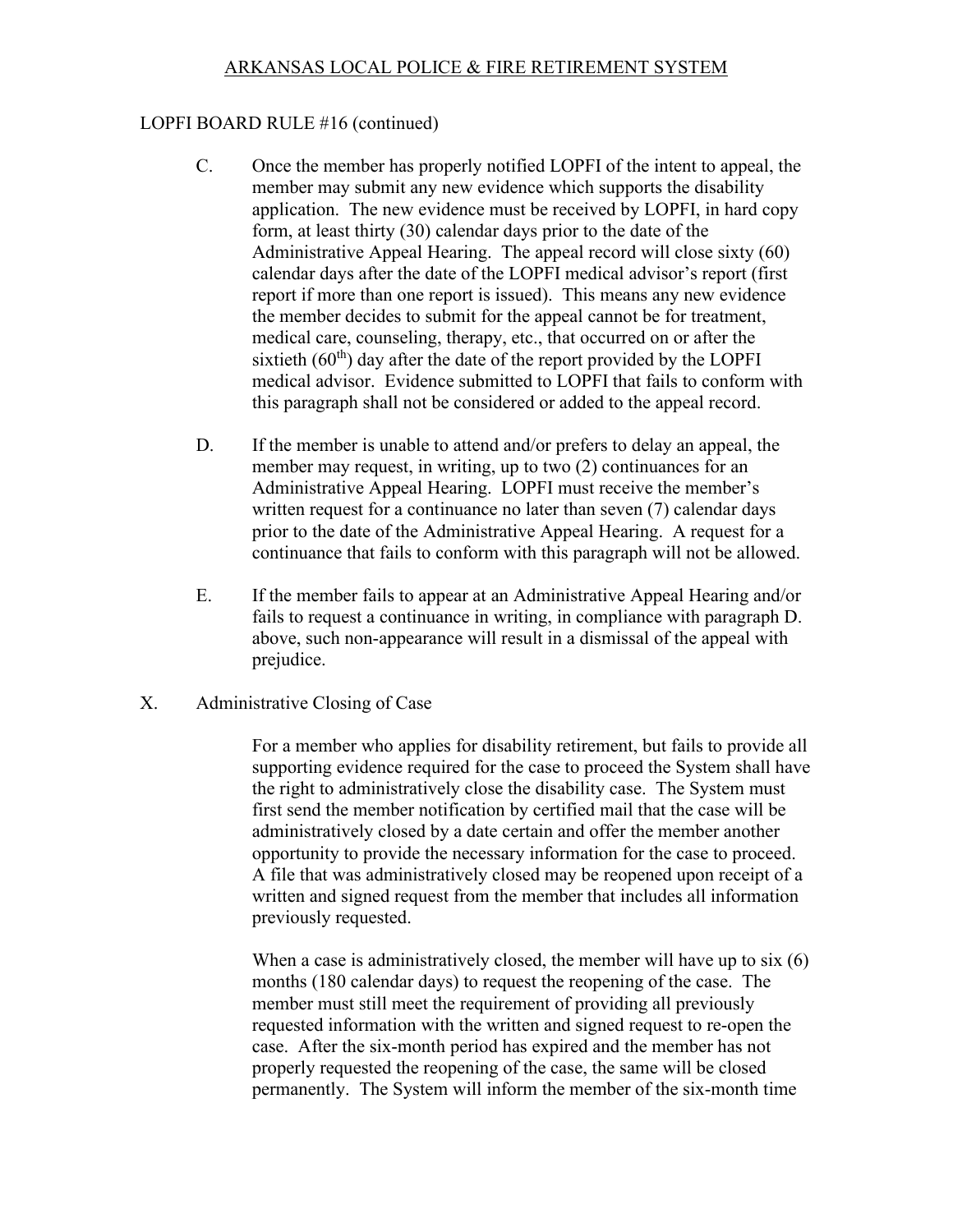#### LOPFI BOARD RULE #16 (continued)

limitation for reopening the case in the administrative closing notification letter.

#### XI. Return to Service

Should a retiree's condition improve to the point that he or she is able to resume his or her LOPFI-covered duties, the retiree may return to employment with a LOPFI-covered employer and shall be re-enrolled in LOPFI as an active member. The retiree must receive a written medical release from the member's physician of record and provide a complete/unredacted copy of the medical release to LOPFI in order to return to active membership.

A disability retiree is expressly prohibited from accepting any of the types of employment described in this section. A condition of applying for and being awarded a LOPFI disability retirement benefit (duty disability or non-duty disability) means the disability retiree affirmatively agrees with the employment restrictions described in this section. If a disability retiree can perform any of the duties for these positions and accepts that employment, the LOPFI disability benefit shall be permanently forfeited. (The following list is not all-inclusive as there may be other positions that indicate a person is no longer disabled.)

Police-

| Police Officer                      | Jailer                                  |
|-------------------------------------|-----------------------------------------|
| Detention Officer                   | Corrections Officer                     |
| Fish and Game Warden/Officer        | Security Guard, Bodyguard, Bouncer      |
| Detective                           | Sheriff/Deputy Sheriff                  |
| <b>State Trooper</b>                | Highway Police Officer                  |
| Capitol Police Officer              | Campus Police Officer                   |
| Air Marshal                         | <b>Customs Officer</b>                  |
| Anti-Terrorism Officer              | <b>Border Patrol Agent</b>              |
| ATF, CIA, DEA, FBI, Secret Service  | <b>US Marshal</b>                       |
| <b>Emergency Medical Technician</b> | <b>Emergency Medical Services (EMS)</b> |
| (EMT)                               |                                         |
| Fire Investigator                   | Fire Marshal                            |

Any other employment in which the job function(s) is/are similar or closely related to a police officer's job description.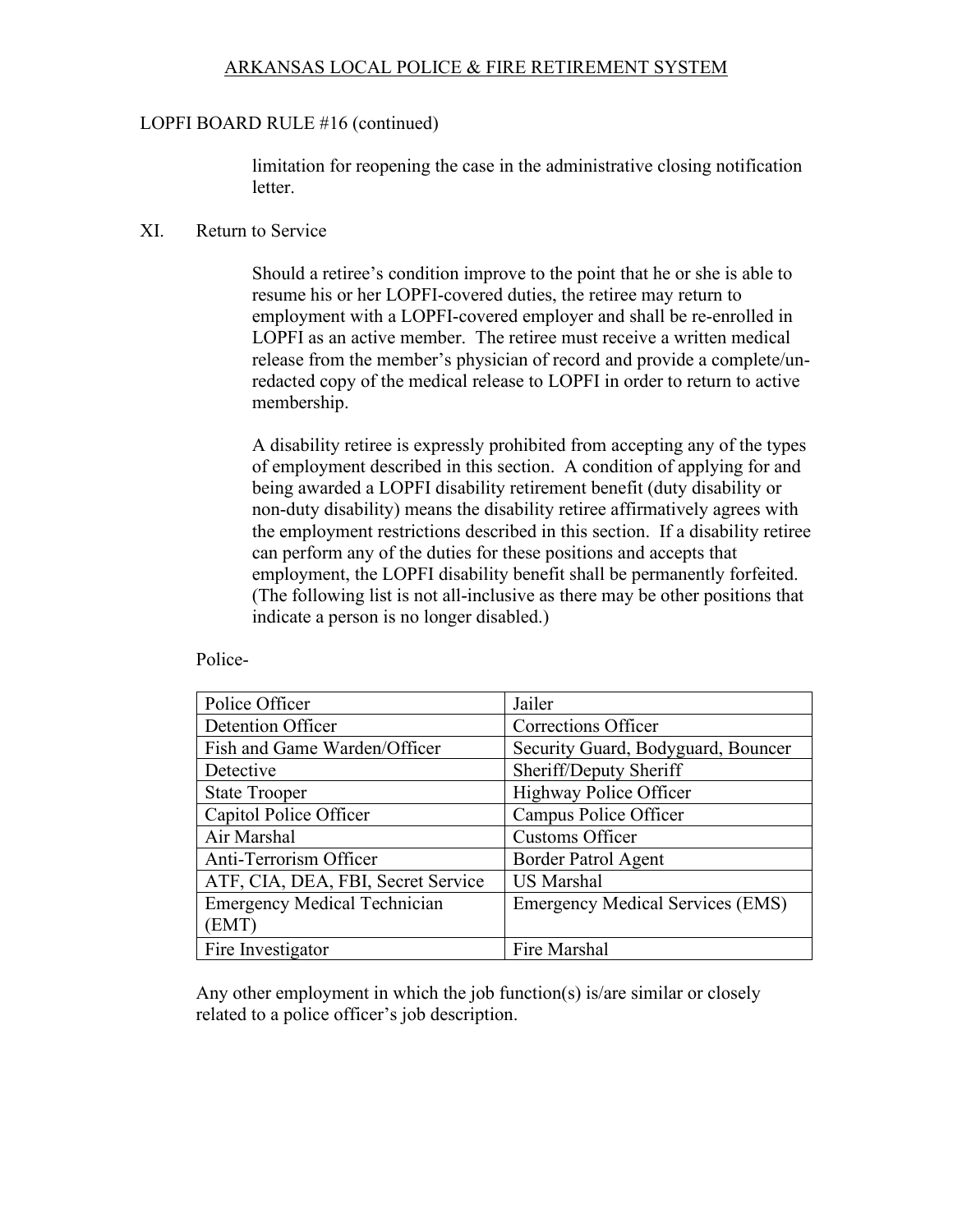# LOPFI BOARD RULE #16 (continued)

# Firefighter-

| Firefighter                             | Fire Marshal                            |
|-----------------------------------------|-----------------------------------------|
| Fire Inspector                          | Fire Investigator                       |
| Forestry Technician                     | <b>Emergency Medical Services (EMS)</b> |
| Emergency Medical Technician (EMT)      | Paramedic                               |
| Riggers/Construction (use ropes,        |                                         |
| pulleys, or other gear to move large or |                                         |
| heavy items.)                           |                                         |

Any other employment in which the job function(s) is/are similar or closely related to a firefighter's job description.

LOPFI Board Rule 16 concluded.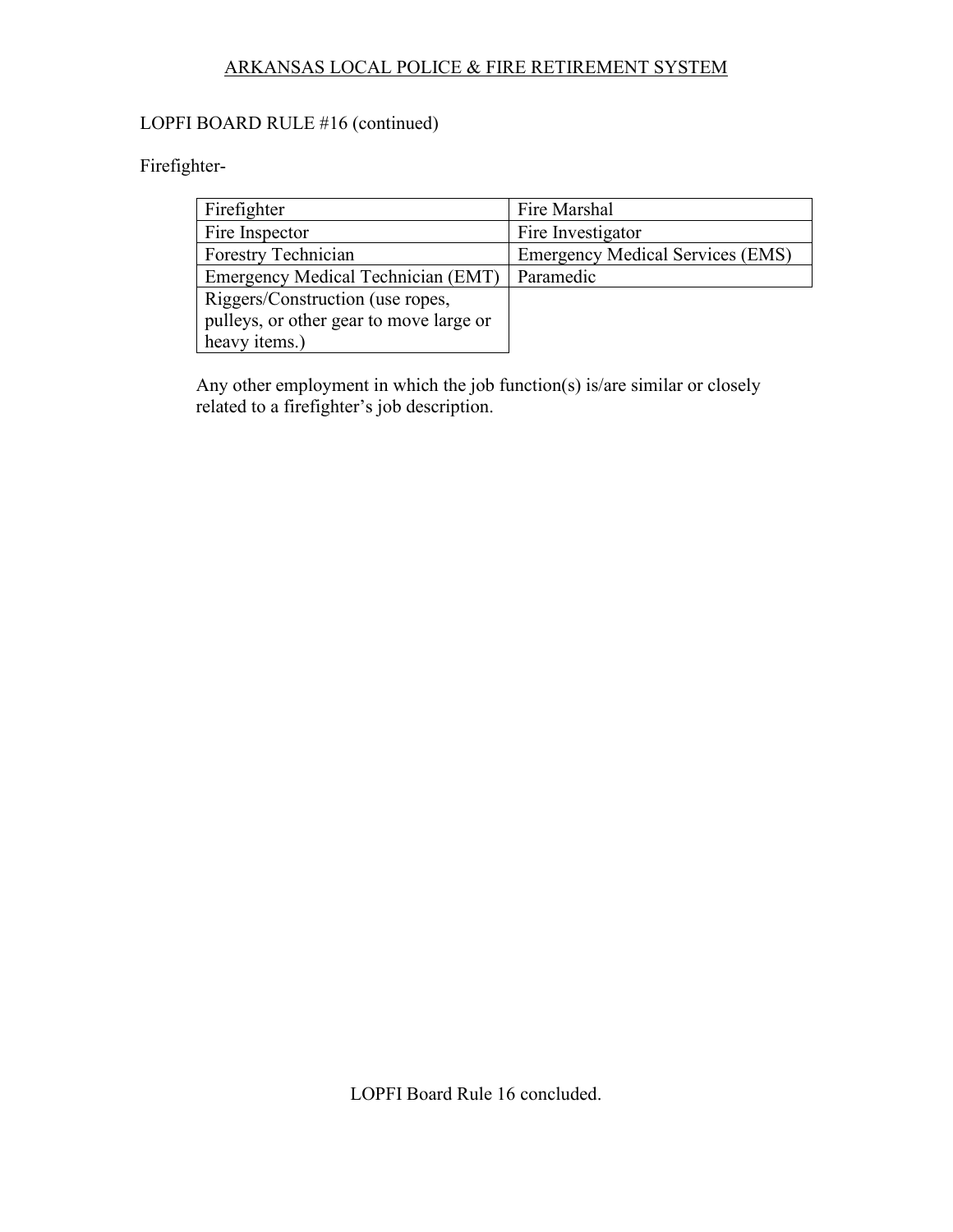LOPFI BOARD RULE #17 APPROVED: March 3, 2005 AMENDED: September 14, 2005 AMENDED: March 4, 2010 AMENDED: September 1, 2011 AMENDED: June 6, 2013 AMENDED: June 4, 2015 AMENDED: December 1, 2016 AMENDED: June 8, 2017 AMENDED: March 12, 2020 AMENDED: March 3, 2022

#### **ADMINISTRATIVE PROCEDURES FOR THE LOPFI DROP; LOPFI PARTIAL ANNUITY AND LUMP-SUM OPTION; AND FOR LOCAL PLANS WITH DROP UNDER LOPFI ADMINISTRATION**

#### LOPFI DROP:

In lieu of terminating employment a LOPFI member in paid service may enroll in the LOPFI DROP under the provisions of ACA 24-10-701 et. seq. as amended. The member shall notify LOPFI, in a manner prescribed by the System of the decision to enroll in DROP.

Credited Service: For purposes of determining credited service, such service includes military service under ACA 24-10-502, but shall not include credited service that is purchased. A member may use up to thirty-six (36) months of actual LOPFI volunteer service credit to attain eligibility to enroll in DROP. However, no volunteer service credit will be included in the calculation of the monthly DROP benefit. In all cases, the accrual of further service credit (paid and volunteer) ceases upon the enrollment in DROP.

Contributions: Upon enrollment in the LOPFI DROP the employer and employee contributions shall continue to be paid and credited to LOPFI. The employer contributions will be credited to the employer accumulation account and the employee contributions will be credited to the member deposit account. For those members with at least twenty-eight (28) years of credited service seventy-five percent (75%) of the member's monthly benefit calculated at the time the member enrolled in DROP shall be paid into the member's DROP account. For those members at least age fifty-five (55) and with at least twenty (20) years, but less than twenty-eight (28) years of credited service the same method of calculation shall be used except that seventy-two percent (72%) of the member's monthly benefit shall be paid into the member's DROP account.

Benefits and Interest Rate: The monthly retirement benefit shall not change unless the retirement annuity defined in ACA 24-10-602 is increased. However, should a change in marital status occur (through marriage, divorce or death of a spouse), a participant may rescind the elected benefit option and elect a different benefit option (A60, A120, B50, or B75). In the case of marriage, the participant must notify LOPFI no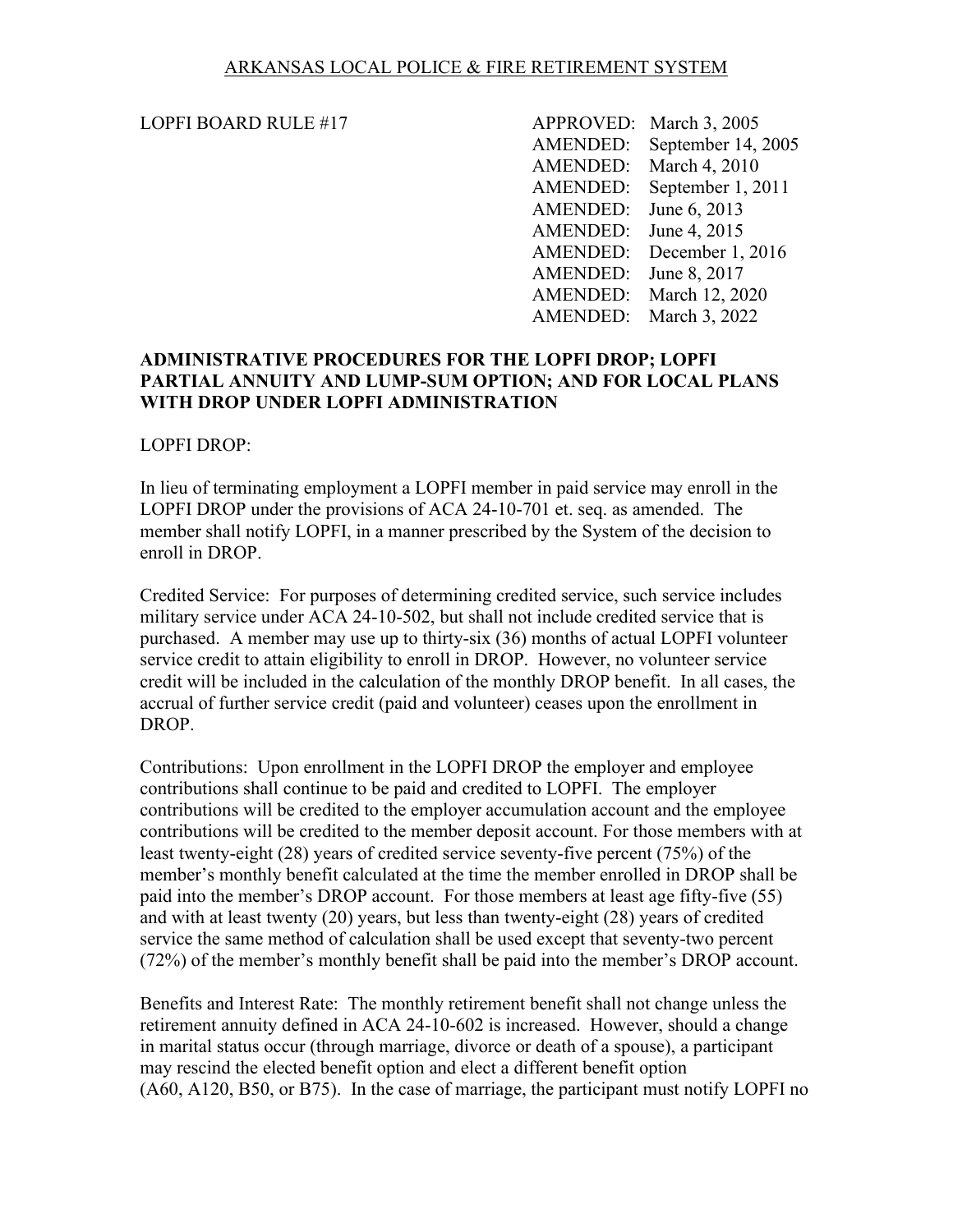#### LOPFI BOARD RULE #17 (continued)

earlier than (1) one year after the marriage and not later than eighteen (18) months thereafter. In the case of divorce, the participant must notify LOPFI of the marriage dissolution. In the case of the death of a member's spouse, the member must notify LOPFI of the death of his/her spouse. All notifications must be in the form and timeframe required by the System. DROP participants are eligible to receive a COLA upon attaining year six (6) of the LOPFI DROP and in accordance with the provisions of ACA 24-10-612. The COLA will be awarded on the July  $1<sup>st</sup>$  following the attainment of year six (6) and will be awarded to the monthly benefit calculated at the time of enrollment in DROP. The COLA will continue to be awarded each July 1<sup>st</sup> thereafter.

During the period of participation in DROP the member's DROP account shall be credited with six percent (6%) interest per annum. Interest shall be credited at the end of each calendar year, unless the DROP account is distributed intra-year, then a pro-rata interest credit shall occur, and based on the average balance in the member's DROP account.

Beginning August 1, 2017, a DROP participant who enters retirement may exercise a one-time deferral of receipt of all or a portion of his/her DROP account balance. The DROP account balance that remains with the System shall be credited interest in the same manner as when the participant was actively employed and participating in DROP, except that the interest rate shall be two percent (2%).

Duration and Method of Payment: The duration of the DROP shall not exceed seven (7) years. At the conclusion of this period the member shall terminate employment and begin receiving the full monthly retirement benefit calculated at the time the member first enrolled in DROP, plus applicable COLAs, and including the benefit from the actual LOPFI volunteer service credit standing to the member's LOPFI account. Members enrolled in DROP are not eligible to return to LOPFI-covered service as provided in ACA 24-10-504. When the member concludes participation in DROP, and at the option of the member, shall receive one or a combination of the following:

1) A lump-sum payment from the DROP account equal to the balance held in the DROP account or;

2) A monthly annuity that is the actuarial equivalent of the lump-sum amount and paid in one (1) of the annuity options provided under ACA 24-10-603, and 3) In the event a member dies during the DROP annuity period, and before the total of the monthly DROP annuity payments equals or exceeds the original DROP account balance prior to distribution, that difference shall be paid to the member's survivor(s), or if none, the member's estate. The survivor(s) may choose to either continue the DROP annuity payments or accept a lump sum distribution. If the balance is paid to an estate, it shall be made in a lump sum distribution.

4) In all cases the DROP account balance must be fully distributed or annuitized no later than April  $1<sup>st</sup>$  of the calendar year following the attainment of age 72.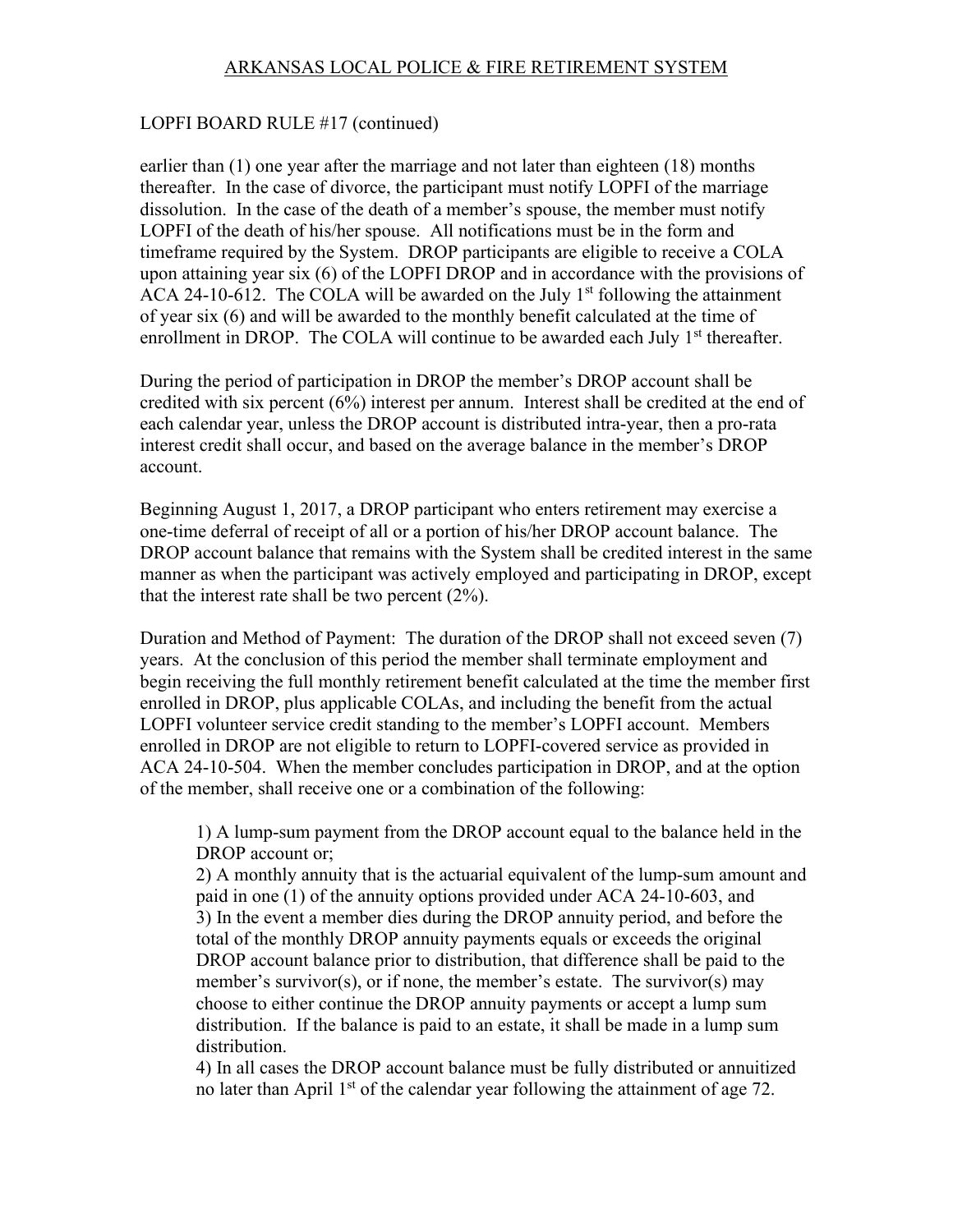## LOPFI BOARD RULE #17 (continued)

Disability or Death of a DROP Member: In the event a DROP member becomes totally and permanently disabled while enrolled in DROP the member shall be considered to have concluded participation in the DROP and begin receiving payments as described in the Duration and Method of Payment section of this Rule. Should a member die during participation in the DROP, a lump-sum payment equal to the DROP account balance shall be paid to the member's survivor(s) or if none, to the member's estate.

## PARTIAL ANNUITY AND LUMP-SUM OPTION:

If a LOPFI member does not terminate employment and retire when first eligible for an unreduced annuity as provided under ACA 24-10-604 and was not eligible or did not participate in the LOPFI DROP, the member may participate in the Partial Annuity and Lump-Sum Option. The member may elect to receive a lump-sum distribution in an amount that does not exceed one (1) month of benefit for each completed month of service beyond eligibility for an unreduced benefit. The lump-sum shall not exceed sixty (60) months. The member's retirement benefit shall be reduced by the actuarial value of the amount withdrawn.

## LOCAL PLANS WITH DROP UNDER LOPFI ADMINISTRATION:

In lieu of terminating employment Local Plan members may enroll in DROP after attaining twenty (20) years of credited service, provided that the Local Plan has established a DROP under the provisions of ACA 24-11-434 as amended, for Police plans, and ACA 24-11-830, as amended, for Fire plans.

Contributions: When a member begins participation in DROP the member and employer contributions shall continue to be paid. In a municipality with a population over twenty thousand (20,000) the employer matching contributions shall be credited equally to the employer accumulation account and the DROP account or, if approved by the sponsoring municipality and the LOPFI Board of Trustees, the employer matching contributions shall be credited in full to the employer accumulation account and the member's contribution shall be credited to the member's DROP account. This is the same method used for crediting of contributions in municipalities with a population of twenty thousand (20,000) or less.

The member's monthly retirement benefit calculated at the time of enrollment in DROP shall be credited to the DROP account, except for the second five-year period under fire plans. For the second five-year period under fire plans the monthly amount credited to the DROP account shall be seventy-five percent (75%) of the monthly benefit as calculated at the time of enrollment in DROP. For fire plans in which the local governing body has provided such approval, one-hundred percent (100%) of the monthly benefit shall be credited to the member's DROP account during the second five-year period.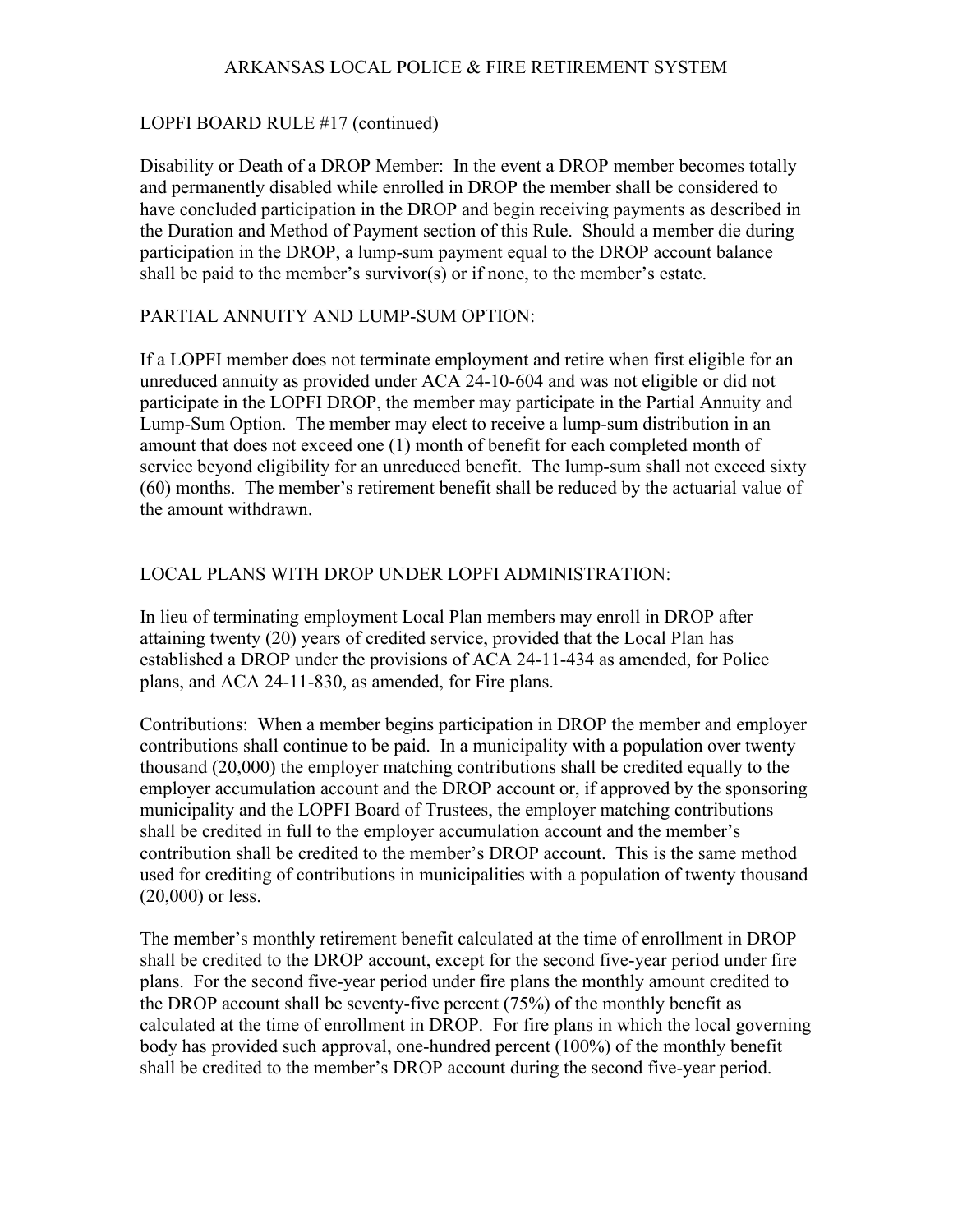#### LOPFI BOARD RULE #17 (continued)

For municipalities that offer continued employment after DROP, the six percent (6%) employer matching contribution shall cease, but all other employer contributions shall continue and be credited to the employer accumulation account. Also, during this period of continued employment the member's monthly benefit and six percent (6%) contribution shall also cease.

Benefits and Interest Rate: The monthly benefit shall not change unless the Local Plan receives a benefit increase. During the first 5-year period of DROP the member's DROP account shall earn interest at a rate of two percent (2%) less than the portfolio return, but no less than the actuarial rate of return for the System. For the second 5-year period, if a Local Plan has adopted a 10-year DROP, and/or continued employment after DROP, and/or permits DROP accounts to remain in the System after the conclusion of DROP, the interest rate credited to the DROP account shall be two percent (2%) less than the portfolio return, but no less than zero percent (0%). Interest is awarded to the DROP account on an annual basis at the end of each calendar year and based on the average balance in the member's DROP account.

Duration and Method of Payment: The duration of the DROP shall not exceed five (5) years, unless extended to ten (10) years as approved by the sponsoring municipality and the LOPFI Board of Trustees. The extension of DROP must be available to all participating members of the Local Plan. At the conclusion of DROP the member may remain employed if the continued employment is approved by the sponsoring municipality and the LOPFI Board of Trustees. The continued employment must be available to all members of the Local Plan. At the conclusion of participation in DROP, and when the member terminates employment, the member shall receive, at their option, one (1) or a combination of the following:

1. A lump-sum payment from the DROP account equal to the payments to the account or;

2. A true annuity based on the DROP account balance or;

3. If the Local Plan permits, the DROP balance may remain on account until April 1<sup>st</sup> of the calendar year following the attainment of age 72 at which time the member must take full distribution or annuitize the account balance, and 4. In the event a member dies during the DROP annuity period, and before the total of the monthly DROP annuity payments equals or exceeds the original DROP account balance prior to distribution, that difference shall be paid to the member's survivor(s), or if none, the member's estate. The survivor(s) may choose to either continue the DROP annuity payments or accept a lump sum distribution. If the balance is paid to an estate, it shall be made in lump sum distribution.

In all cases a member must actually terminate employment with all participating municipalities and employer groups under the System in order to receive a distribution from DROP.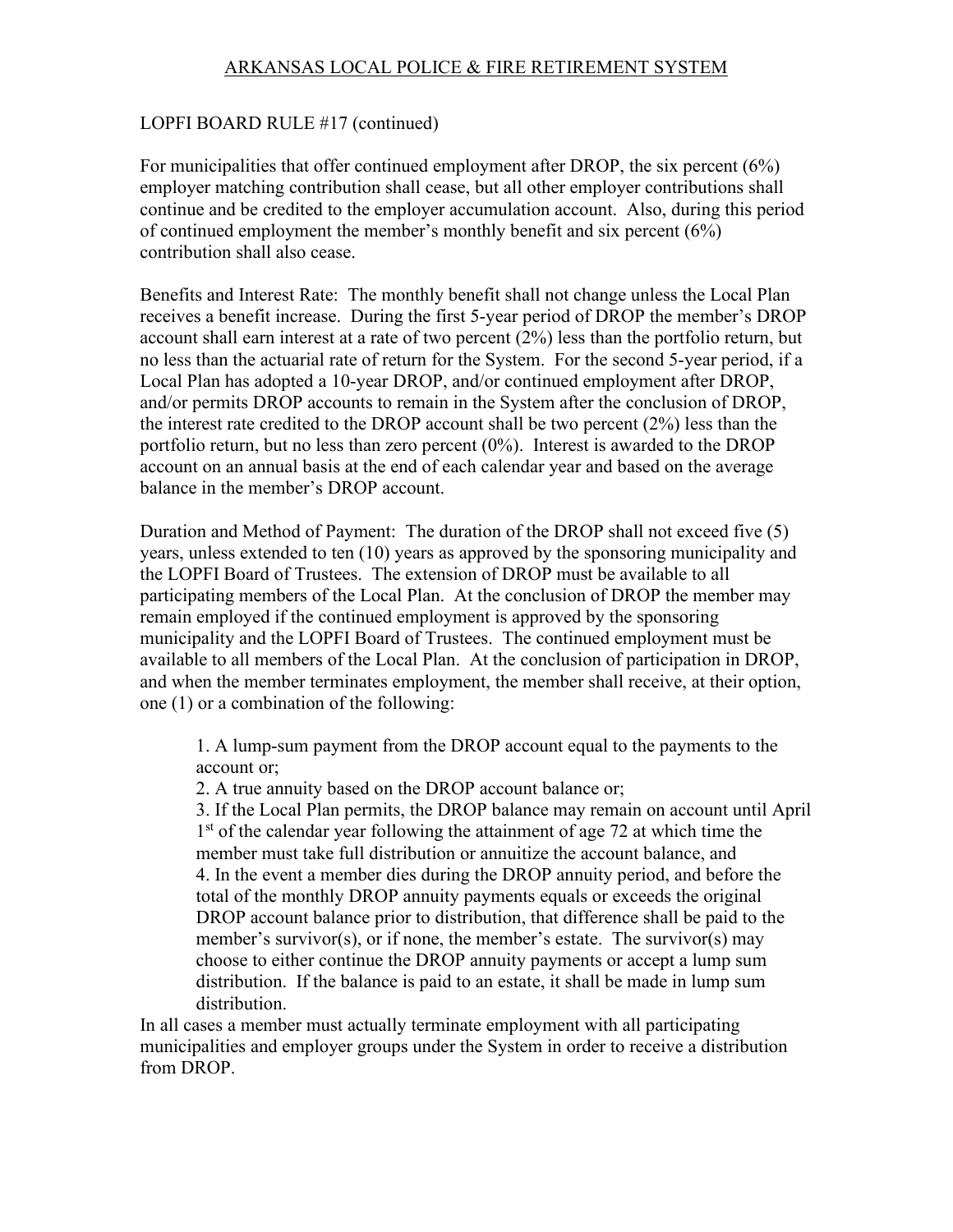#### LOPFI BOARD RULE #17 (continued)

Disability or Death of a DROP Member: In the event a DROP member becomes totally and permanently disabled while enrolled in DROP the member shall be considered to have concluded participation in DROP and begin receiving payments as described in the Duration and Method of Payment section of this Rule. Should a member die during participation in DROP, a lump-sum payment equal to the DROP account balance shall be paid to the member's survivor(s) or if none, to the member's estate.

LOPFI Board Rule 17 concluded.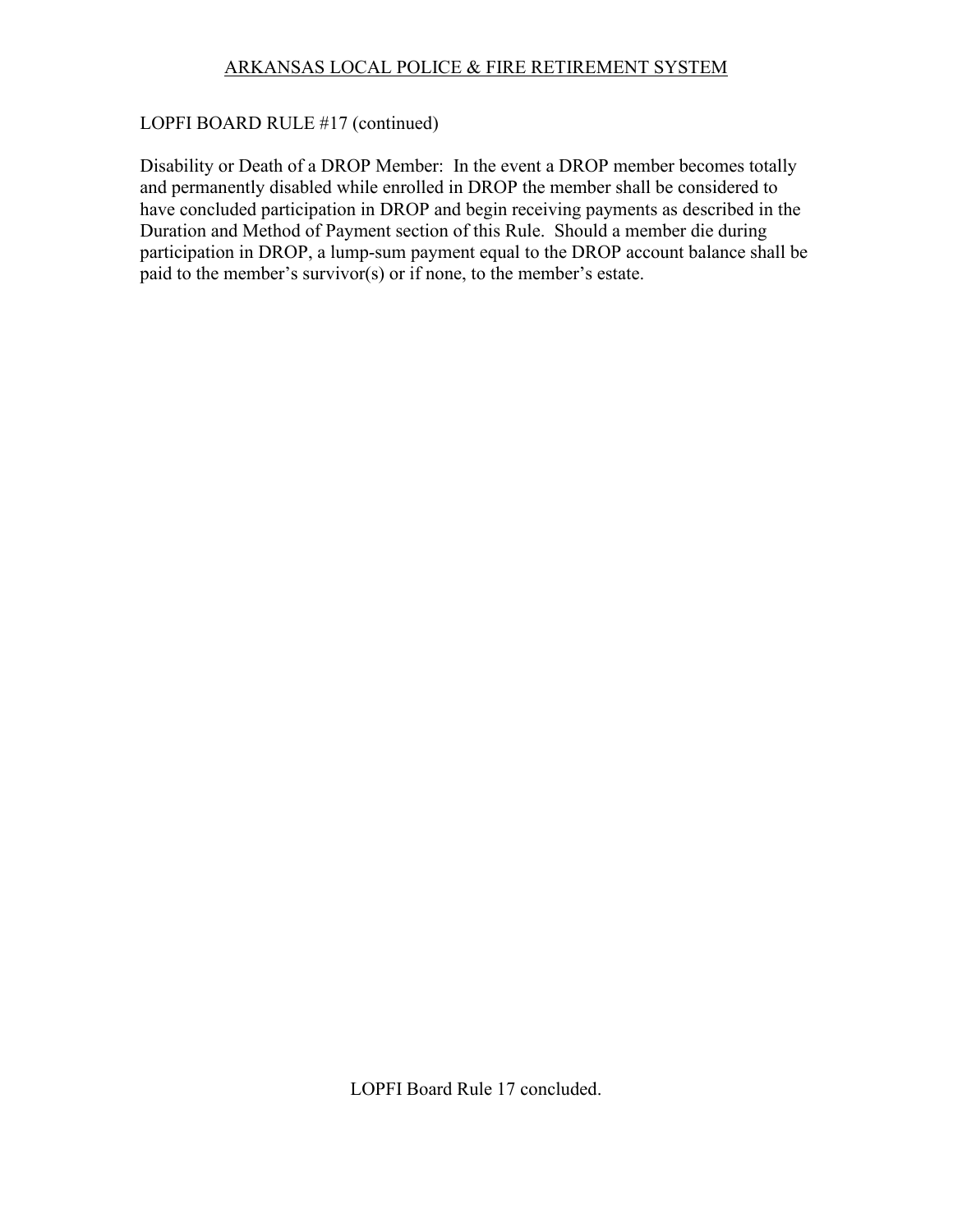LOPFI BOARD RULE #18 APPROVED: June 13, 1985 AMENDED: September 1, 2011

#### **RETIREMENT COVERAGE FOR NON-PROFIT FIRE DEPARTMENTS**

Before a fire department which is structured as a private, non-profit corporation can be admitted as a LOPFI-covered employer, the following conditions and standards shall be met:

- 1. The fire department shall have been in continuous existence for at least five (5) years.
- 2. The fire department shall have an ISO rating of nine (9) or better.
- 3. The fire department shall have filed its articles of incorporation with the Arkansas Secretary of State's office and provided certification of its boundaries with the UALR Census State Data Center.
- 4. The department shall arrange for regular audits and the most recent audit must show a positive ratio of assets and income to liabilities and debts.
- 5. The department shall comply with all other admittance procedures required of departments entering the System, which includes the use of electronic reporting and electronic remittance of monthly contributions.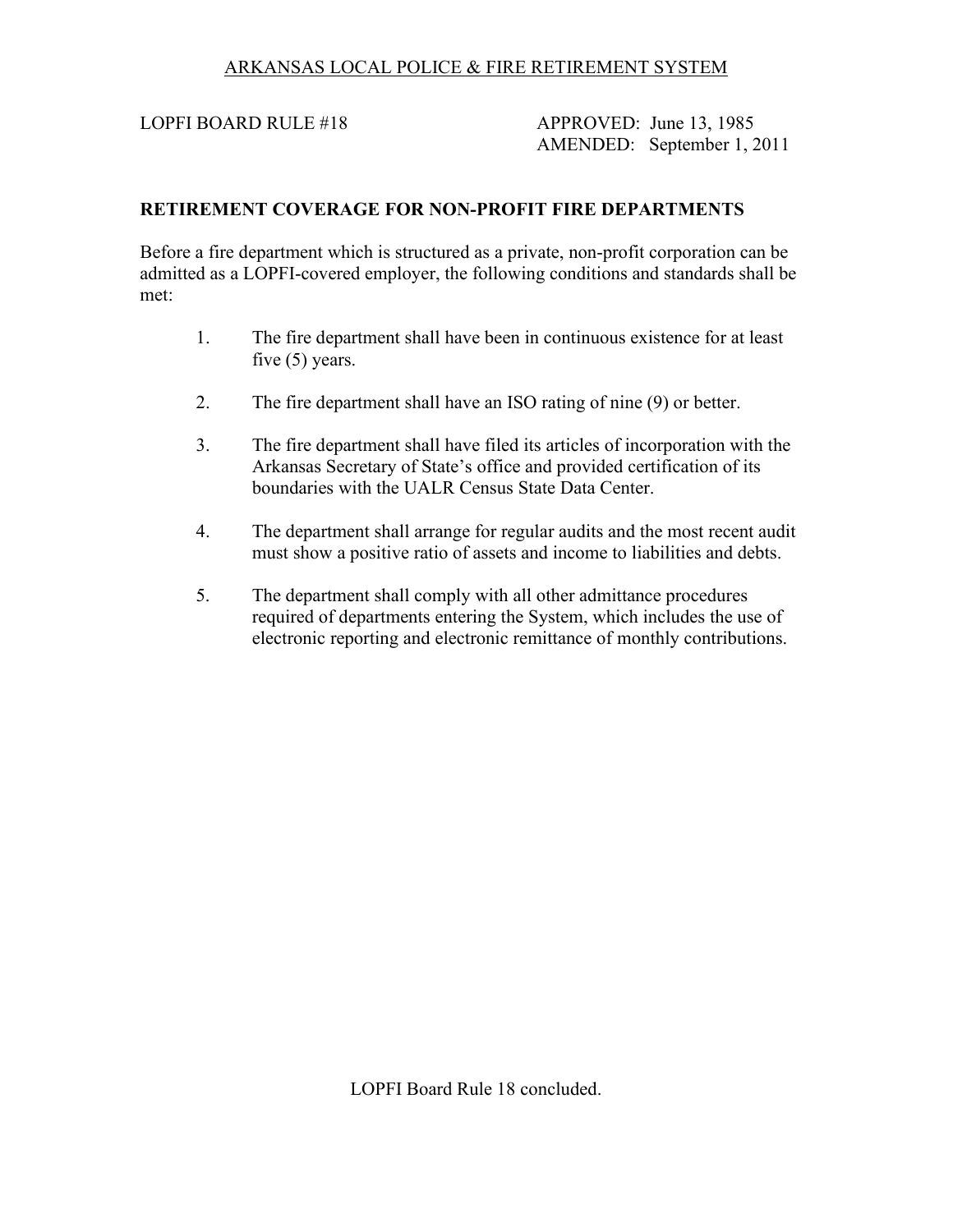LOPFI BOARD RULE #19 APPROVED: June 13, 1985 AMENDED: September 21, 2006 AMENDED: September 1, 2011

# **STANDARDS FOR ACT 118 OF 1985-EMPLOYMENT PHYSICALS**

The following are criteria for employment physical examinations required by LOPFI.

- 1. The medical examination shall be administered by a licensed physician.
- 2. The evaluation shall include a medical history statement from the employee and physician that must include information on past and present diseases, injuries, operations, and disabilities, if any.
- 3. A physician's report after the physical examination must conclude and clearly state, in his/her opinion, that the applicant has no pre-existing conditions which will impair the ability of the employee to physically perform the duties of a firefighter or police officer. If such conditions do exist, the physician shall specify them.
- 4. Psychological status (police only) as required by the Commission on Law Enforcement Standards and Training.
- 5. Presence of alcohol or drug abuse.
- 6. A description of the conditions and the results of testing for any of the following: back pain, back injury, back trouble, hernia or rupture.
- 7. The medical evaluation described above shall apply only to paid personnel hired on or after July 1, 1985. A copy of the evaluation should be kept by the LOPFIcovered employer and made available to LOPFI in the event a member applies for disability retirement from the System. LOPFI will first obtain written authorization from the member, which will permit the employer to provide this information in such cases.
- 8. Responsibility for the costs incurred for employment physicals shall be determined and governed by the employer.

LOPFI Board Rule 19 concluded.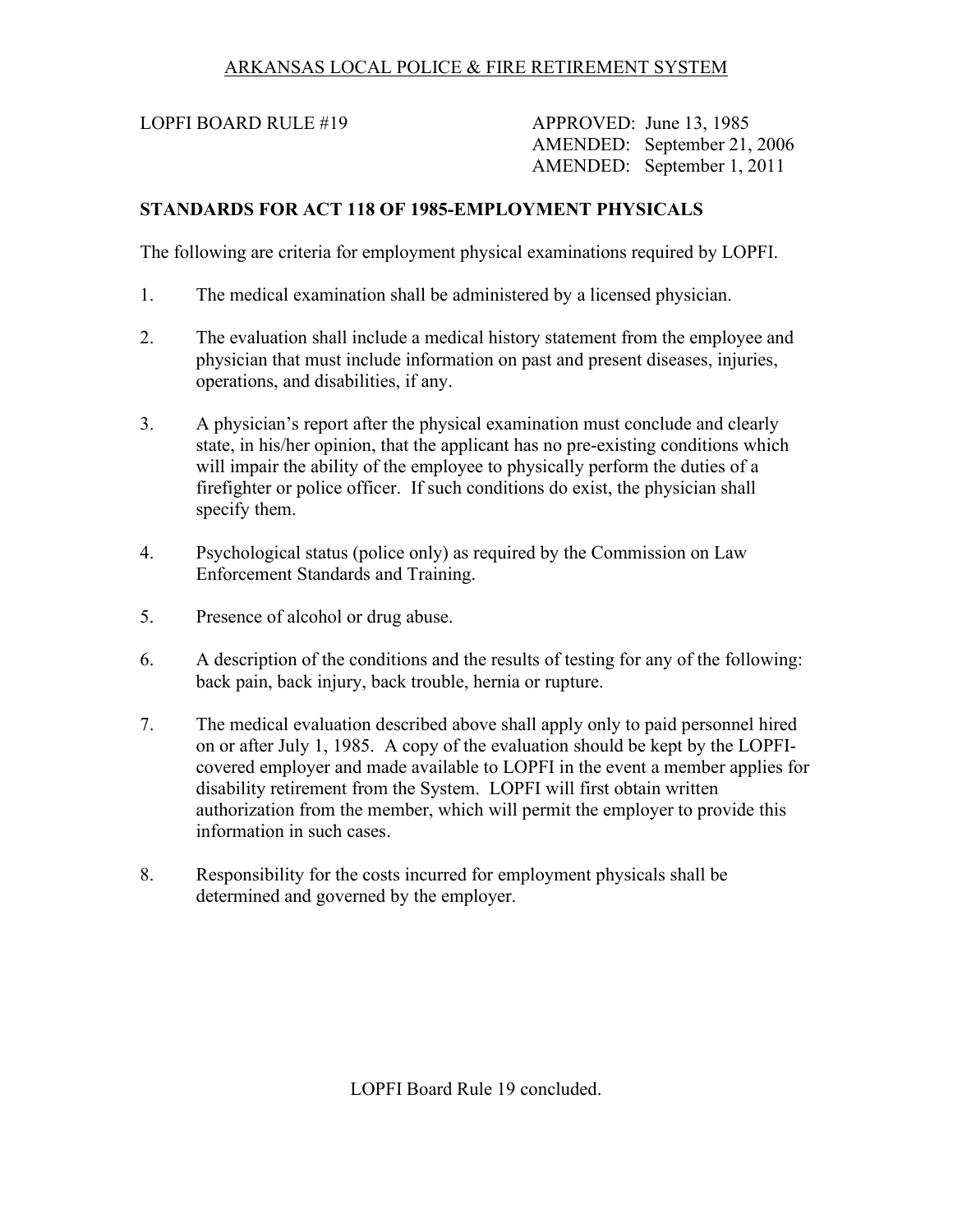LOPFI BOARD RULE #20 APPROVED: May 29, 1986 AMENDED: December 8, 1993 AMENDED: August 21, 1997 AMENDED: October 1, 1997 AMENDED: June 5, 2003 AMENDED: December 14, 2006 AMENDED: June 21, 2007 AMENDED: December 4, 2008 AMENDED: September 2, 2010 AMENDED: September 1, 2011 AMENDED: June 6, 2013 AMENDED: March 3, 2022

# **Investment Objectives and Guidelines**

#### **Allocation of Responsibilities**

#### **LOPFI Board**

The LOPFI Board (the Board) has been appointed by the Governor to oversee the investments of LOPFI (the Fund) and report its activities on a periodic basis. With respect to asset management, the Board is a fiduciary. For purposes of this Rule, a fiduciary is defined as one who has the legal and/or implied moral responsibility to manage the assets of another party and must act solely in the best interests of that party. The investment responsibilities include:

- Establishing overall financial objectives and setting the investment policy;
- Selecting investment managers which will have full discretion in allocating the Fund's assets among investment media that they deem appropriate and prudent, within policy guidelines established by the Board;
- Delegating, as appropriate, administrative duties relating to the investment of Fund assets;
- Communicating on a structured, ongoing basis with those responsible for investment results;
- Monitoring performance and transaction costs by means of regular reviews to assure that objectives are being met, and that policy and guidelines are being followed;
- Taking appropriate action if objectives are not being met or if policy and guidelines are not being followed; and
- Reviewing the asset allocation guidelines as financial conditions warrant.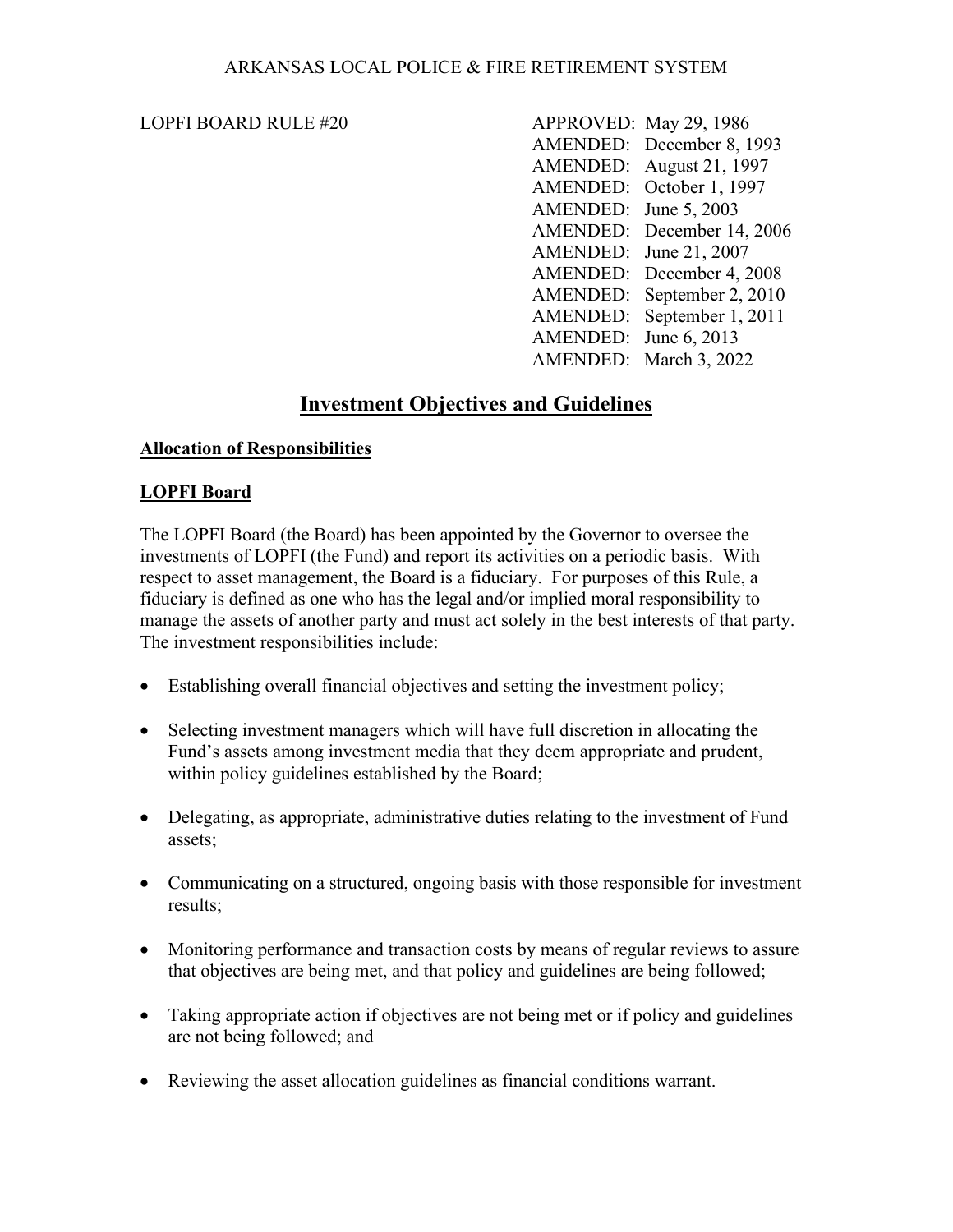## LOPFI BOARD RULE #20 (continued)

The Board will carry out its responsibilities by acting on recommendations made to it by an Investment Committee (the Committee). The Committee shall consist of at least three (3) trustees of the Board. The composition of the Committee must include a member trustee, an employer trustee, and the public trustee. The Board Chair shall appoint members of the Committee to include naming the Committee Chair. At least three (3) Committee members must be present to constitute a quorum for the transaction of business.

The Committee shall have the responsibility and authority to review all investment professionals that perform services or may perform services for the Fund. No Committee member shall individually have the authority to bind the Committee or the Fund into any contract or endeavor. Such authority first requires a majority approval of the Committee and then review and approval by the Board. The Board may handle such review and approval in a manner deemed appropriate and in conformance with the open records law of the State of Arkansas.

#### **Investment Consultant**

The Board has retained an investment consultant for the Fund. The consultant is responsible for recommending the allocation of fund assets across and within asset classes, i.e. domestic stocks, foreign stocks, bonds, and money market investments, etc., within the allowable investment ranges as specified by the Board. Responsibilities include:

- Recommending investment strategy within policy guidelines established by the Board;
- Advising on new contributions and liquidating assets as needed, with Committee and/or the Board approval, to meet benefit payment obligations;
- Supplying timely written reports of investment performance results to the Committee and Board;
- Meeting with the Committee and Board as needed to review the performance and discuss current strategy; and
- Monitoring investment managers employed by the Fund on at least a quarterly basis, to determine that investment strategy is consistent with their stated investment style.

Additionally, the investment consultant shall not knowingly direct or participate in any brokerage activity as it relates to the Fund.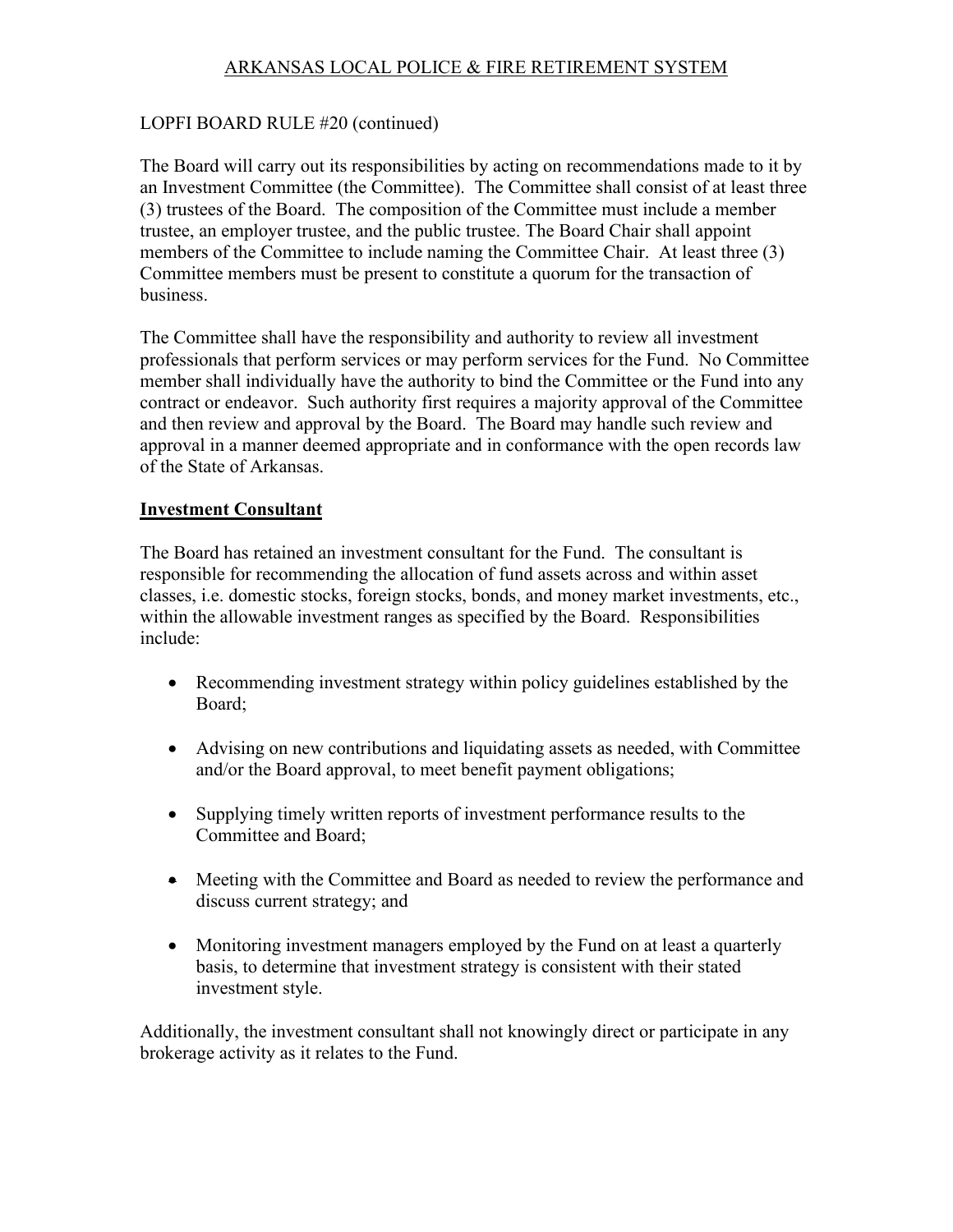## LOPFI BOARD RULE #20 (continued)

A formal asset allocation analysis of the Fund was completed August 21, 1997 and serves as the foundation for the Fund's investment policy. This analysis is incorporated herein by reference and considers:

- The financial condition and goals of the Fund.
- The economic (cash flow) and accounting characteristics of LOPFI Plan liabilities (FASB related issues).
- The expected returns, risks and diversification benefits associated with investing in various asset classes and combinations of asset classes.
- Participant demographics, age, benefit changes, etc.

#### **Fund Policy and Objectives**

The Fund's investment policy is designed to achieve the following long-term investment objectives:

- The Actuarial rate of return, as determined by the Board; and
- The Performance Objectives outlined in this policy, including the relative performance versus similarly managed funds.
- The reduction of the volatility of manager/fund performance relative to the respective index.

In recognition of the long-term nature of the pension liabilities, the objective is to achieve these goals over a three to five year time horizon.

The policy asset allocation selected to accomplish the above objective is:

|                          | Guideline<br>Allocation | Permissible<br><u>Range</u> | Aggregate<br>Range |
|--------------------------|-------------------------|-----------------------------|--------------------|
| <b>Domestic Equities</b> |                         |                             |                    |
| Value                    | 23%                     | 15-30%                      | $40 - 70%$         |
| Growth                   | <b>20%</b>              | 15-30%                      |                    |
| Small                    | 15%                     | $10-20%$                    |                    |
| <b>Foreign Equities</b>  | $5\%$                   | $0-10%$                     | $0-10%$            |
| <b>US Bonds</b>          | 30%                     | 20-50%                      | 20-50%             |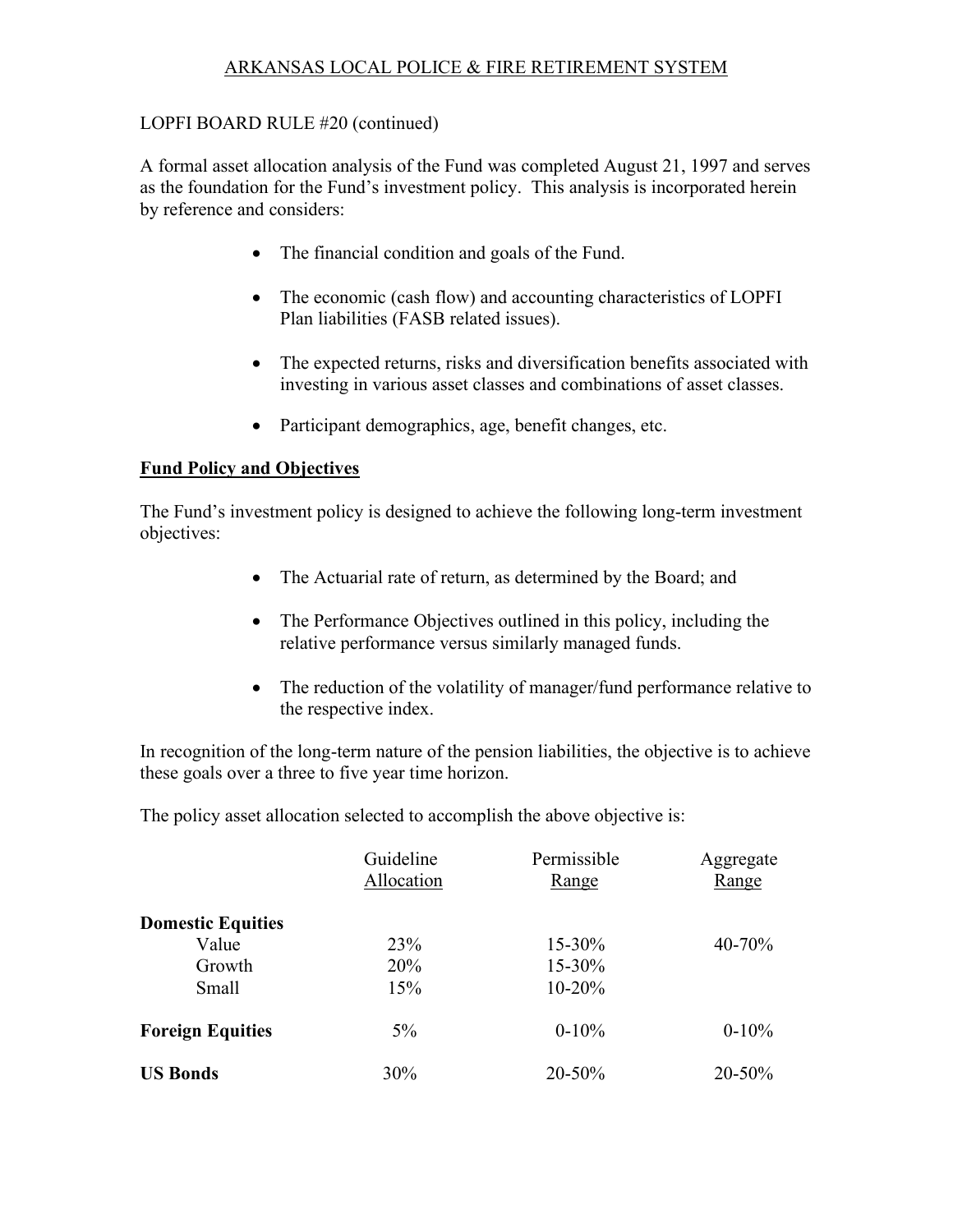#### LOPFI BOARD RULE #20 (continued)

| <b>Foreign Bonds</b>                                                                                   | 7%            | $0-10%$   | $0-10%$   |
|--------------------------------------------------------------------------------------------------------|---------------|-----------|-----------|
| Cash                                                                                                   | $0\%$         | $0 - 20%$ | $0 - 20%$ |
| <b>Alternative Asset Classes</b><br><b>Real Estate</b><br>Hedge Funds<br>Private Equity<br>Commodities | $3 - 15%$     | $0-15%$   | $0-15%$   |
| $\mathbf{A}$ .<br><b>Domestic Equities</b>                                                             |               |           |           |
| Target Proportion:<br>Permissible Range:                                                               | 58%<br>40-70% |           |           |

The purpose of domestic equity investments is to provide income, growth of income, and appreciation of principal. The common stock portfolio should be broadly diversified by market capitalization and investment style (i.e. growth and value). The overall investment strategy should be well balanced and based on a philosophy, which seeks reasonable or probable outcomes. It should not embrace extreme or speculative views.

Domestic equity investments shall be limited to those that meet the following guidelines:

- Investments shall be limited to publicly traded common and preferred stocks (both U.S. and non U.S.), stock options, and convertible securities;
- Not more than 5% of the current market value of the Equity Portfolios shall be held in the securities of any one company or issuer, without the approval of the Board;
- Prohibited Investments:
	- $\Rightarrow$  Short sales or substantially similar transactions; and
	- $\Rightarrow$  Speculative or non-hedging transactions involving stock options; and
- The Board may use options, future, or any derivative investments upon recommendation by the Investment Advisor.

Investments may be made in commingled funds, which follow investment guidelines that are substantially similar or more conservative than those set forth above.

#### **B. International Equities**

| Target Proportion: | $5\%$    |
|--------------------|----------|
| Permissible Range: | $0-10\%$ |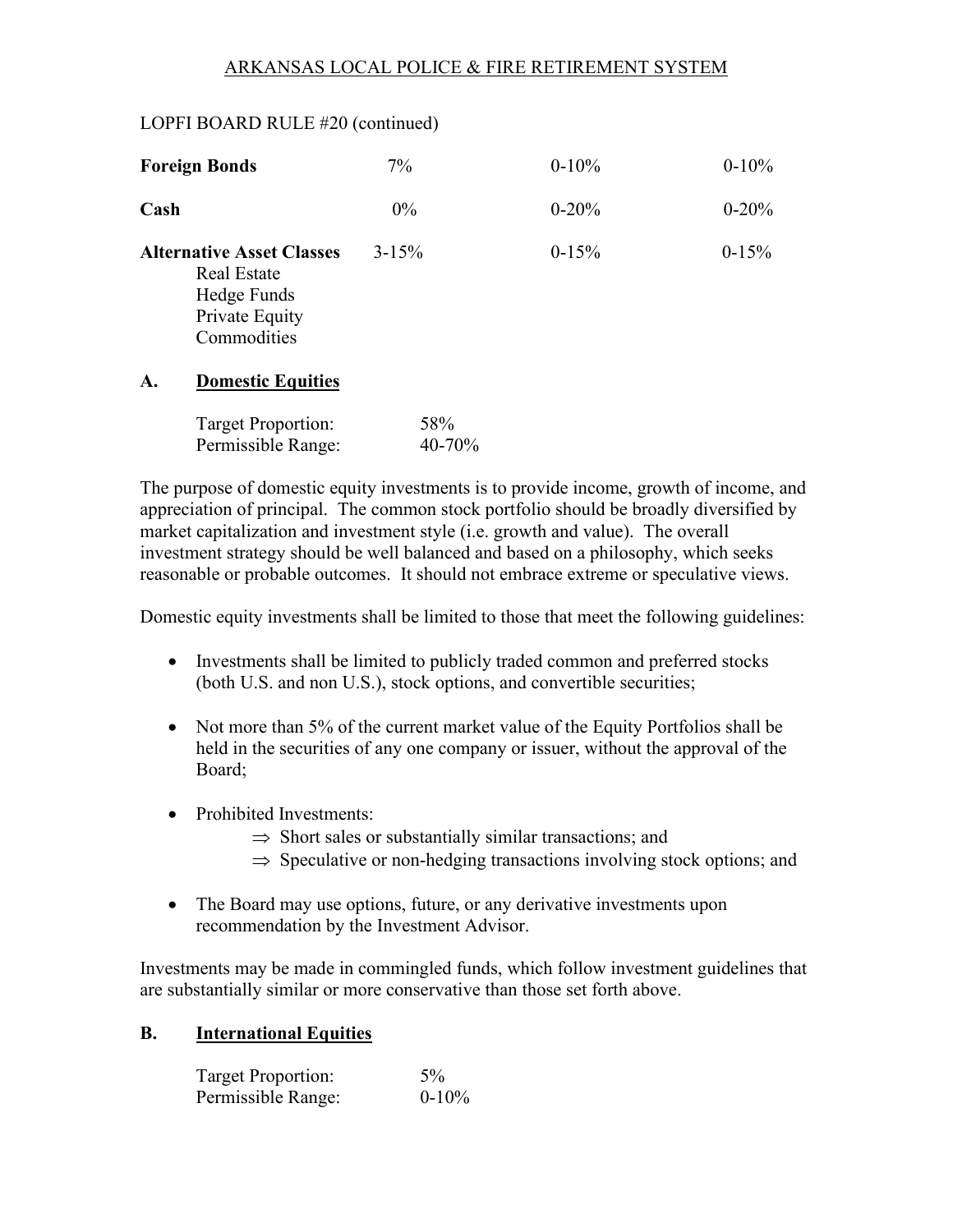#### LOPFI BOARD RULE #20 (continued)

The purpose of international equity investments is to provide income, growth of income, and appreciation of principal and an added level of diversification. The international stock portfolio should be broadly diversified using a global perspective. The overall investment strategy should be well balanced and based on a philosophy, which seeks reasonable or probable outcomes. It should not embrace extreme or speculative views.

International equity investments shall be limited to those that meet the following guidelines:

- Publicly traded foreign shares;
- American Depository Receipts (ADR's) are acceptable investments;
- It is left to the manager's discretion as to whether currency hedging is implemented; however, currency hedges should not exceed the portfolio's particular currency exposure (i.e., no speculative currency positions).

Investments may be made in commingled funds which follow investment guidelines which are substantially similar or more conservative than those set forth above.

#### **C. Domestic Fixed Income and Short Term**

| Target Proportion: | Fixed Income -<br>Short Term - | $30\%$<br>$0\%$           |
|--------------------|--------------------------------|---------------------------|
| Permissible Range: | Fixed Income -<br>Short Term - | $20 - 50\%$<br>$0 - 20\%$ |

The goal of investments in fixed income securities is to preserve capital and to provide a reliable source of income. Securities should be generally of investment grade and readily marketable with a reasonable expectation of providing continued income.

The goal of investments in short-term securities is to preserve capital and provide for the liquidity needs of the Fund. Short-term assets provide a safe haven for the Fund in uncertain times when the other investable asset classes may suffer capital losses.

Fixed Income and Cash Equivalent Investments shall be limited to those that meet the following guidelines:

• Investments shall be limited to investment grade publicly traded bonds, debentures, and short-term cash equivalents, including short-term investment funds;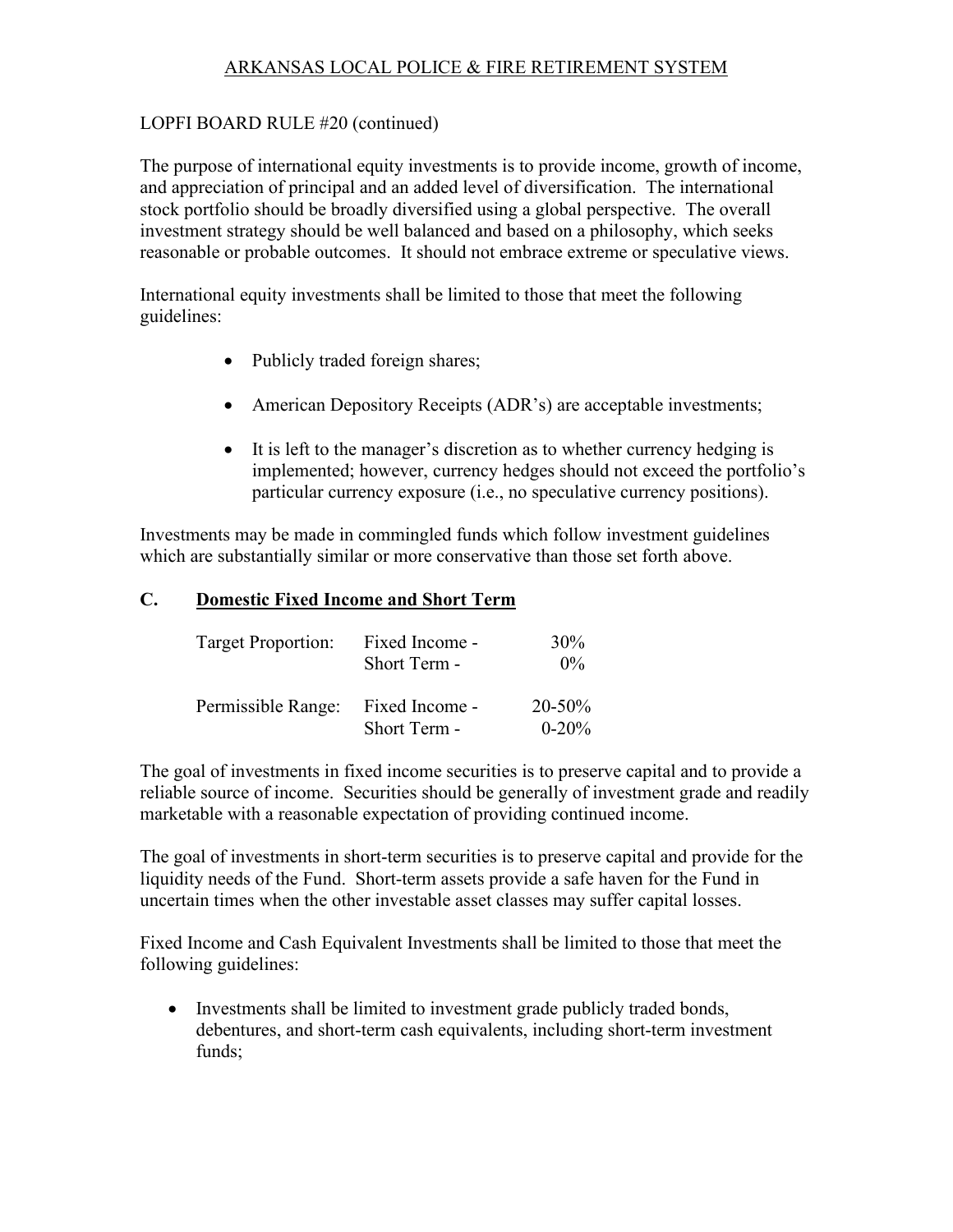## LOPFI BOARD RULE #20 (continued)

- The duration of the Fixed Income Portfolio shall vary from the duration of the relative comparative indices by no more than +/-25%;
- Not more than 10% of the current market value of the Fixed Income Portfolio shall be invested in securities rated less than Baa by Moody's bond rating service or BBB by Standard & Poor's, or the equivalent by a recognized rating agency. Minimum security quality shall be B or better;
- Not more than 5% of the current market value of the Fixed Income Portfolio shall be held in the debt or equity securities of any one issuer, with the exception of the United States Government and its agencies;
- Prohibited Investments;
	- $\Rightarrow$  Securities purchased on margin, and
	- $\Rightarrow$  Short sales or substantially similar transactions;
- The Board may approve the use of any derivative investments.

Investments may be made in commingled funds that follow investment guidelines which are substantially similar or more conservative than those set forth above.

## **D. International Fixed Income**

| Target Proportion: | $7\%$    |
|--------------------|----------|
| Permissible Range: | $0-10\%$ |

The purpose of international fixed income investments is to provide income, growth of income, and appreciation of principal and an added level of diversification. The international fixed income portfolio should be broadly diversified using a global perspective. The overall investment strategy should be well balanced and based on a philosophy, which seeks reasonable or probable outcomes. It should not embrace extreme or speculative views.

International fixed income investments shall be limited to those which meet the following guidelines:

- Publicly traded foreign securities;
- Investments shall be limited to investment grade publicly traded bonds, debentures and short-term cash equivalents, including short-term investment funds
- Prohibited Investments:
	- $\Rightarrow$  Securities purchased on margin, and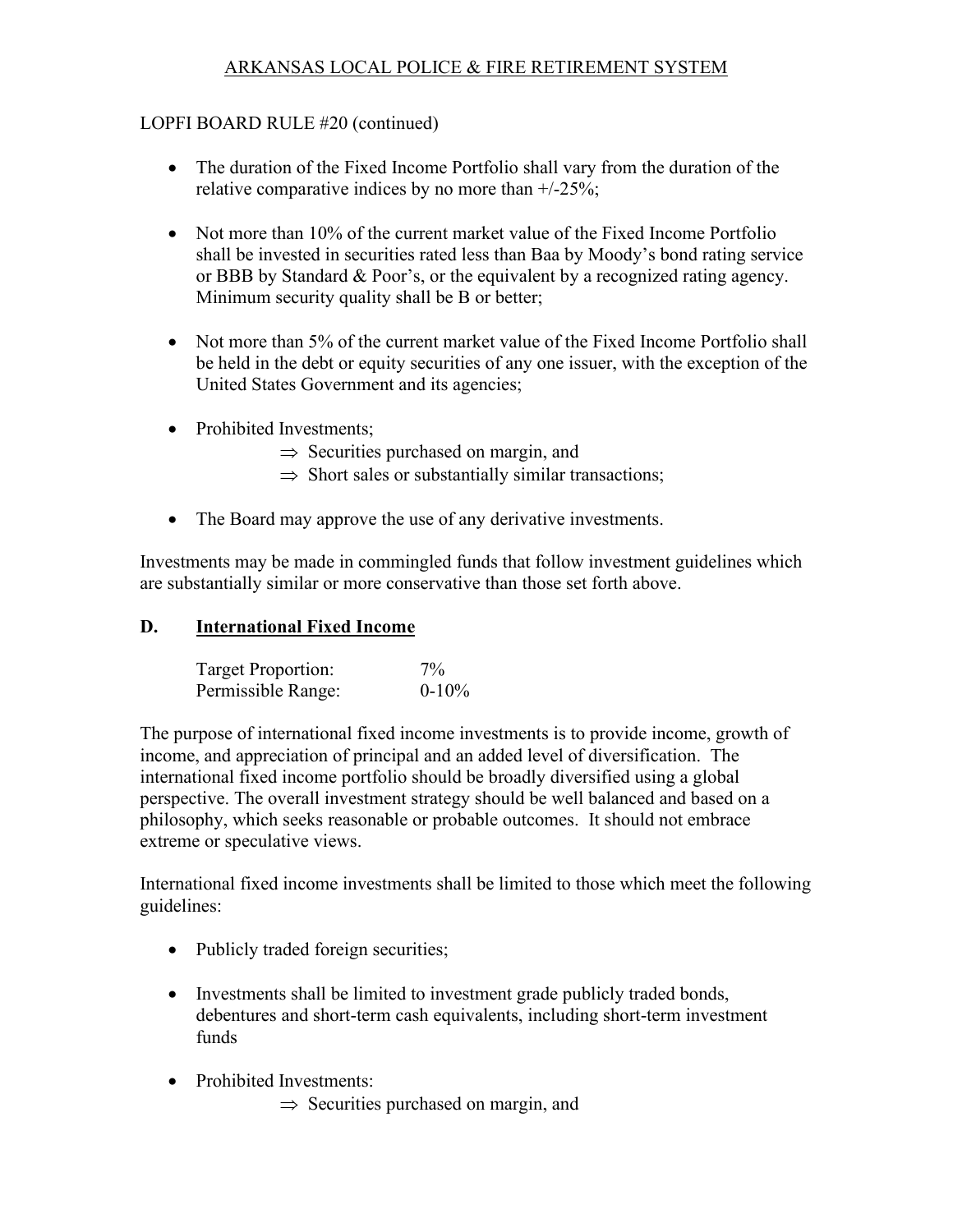## LOPFI BOARD RULE #20 (continued)

 $\Rightarrow$  Short sales or substantially similar transactions;

- It is left to the manager's discretion as to whether currency hedging is implemented; however, currency hedges should not exceed the portfolio's particular currency exposure (i.e., no speculative currency positions).
- The Board may approve the use of any derivative investments.

Investments may be made in commingled funds that follow investment guidelines which are substantially similar or more conservative than those set forth above.

## **Performance Objectives**

The primary performance objective is to achieve the following Total Fund objectives:

Total Fund: To exceed over a market cycle (three to five years) the annualized rate of return of:

- $\Rightarrow$  A policy index weighted according to historical asset allocation (normal allocation shown in parenthesis) of the Lehman G/C Int. Bond Index (40%). S&P Stock Index (60%). In addition, managers shall be compared against their respective index.
- $\Rightarrow$  The 40<sup>th</sup> percentile return of other managed funds in a universe with comparable asset allocation.

The risk level of the Total Fund should not substantially exceed the risk of the policy index as measured by historical volatility over rolling five-year periods, unless accompanied by an added amount of return such that the return per unit of risk exceeds the policy index.

# **Investment Manager/Fund Watch List**

The Committee shall periodically review all investment managers/funds currently retained by the Fund to determine if such investment managers/funds fit within the overall parameters set forth in this investment policy.

The reasons for placing an investment manager/fund on the watch list include, but are not limited to, performance, ownership (i.e., has this changed since the firm was retained) and style drift.

The placement of a manager/fund on the watch list shall be reported to the Board at the next Board meeting.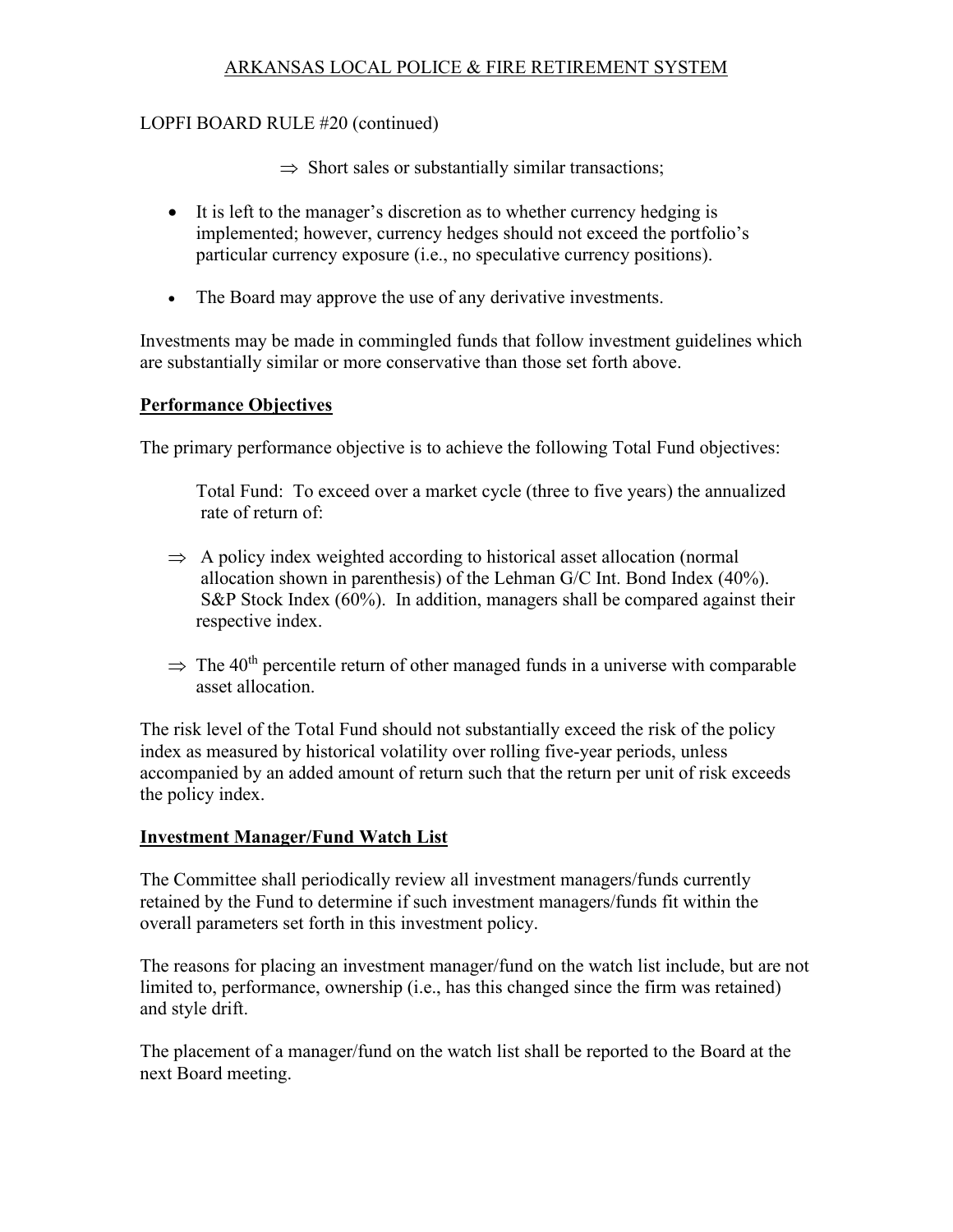## LOPFI BOARD RULE #20 (continued)

#### **Investment Manager/Fund Replacement**

The Committee shall periodically review the Investment Managers/Funds to determine if their activities are appropriate for the policy set forth in this Rule. Decisions will be made only by the Board with input from the Executive Director, Investment Consultant, and the Committee. Reasons for replacing an Investment Manager/Fund include, but are not limited to the same factors previously discussed in the procedure for placing a manager/fund on the watch list. It is not necessary for a manager/fund to be placed on the watch list prior to that manager/fund being replaced.

These parameters for establishing a watch list and the procedures for an investment manager/fund being placed on the watch list or removed from the watch list are only general guidelines. The Committee and/or Board reserves the right and has the ultimate authority to act independent of these parameters and guidelines in determining whether an investment manager should or should not be on the watch list.

Any inquiry for information concerning investment manager performance shall be referred to the Investment Consultant.

When the LOPFI Board of Trustees approves hiring a new investment manager/fund by vote at a Board meeting, the Executive Director is thereby authorized to execute any and all documents required to contract with the manager/fund. A copy of this rule shall be provided to the new investment manager/fund as evidence of such authorization.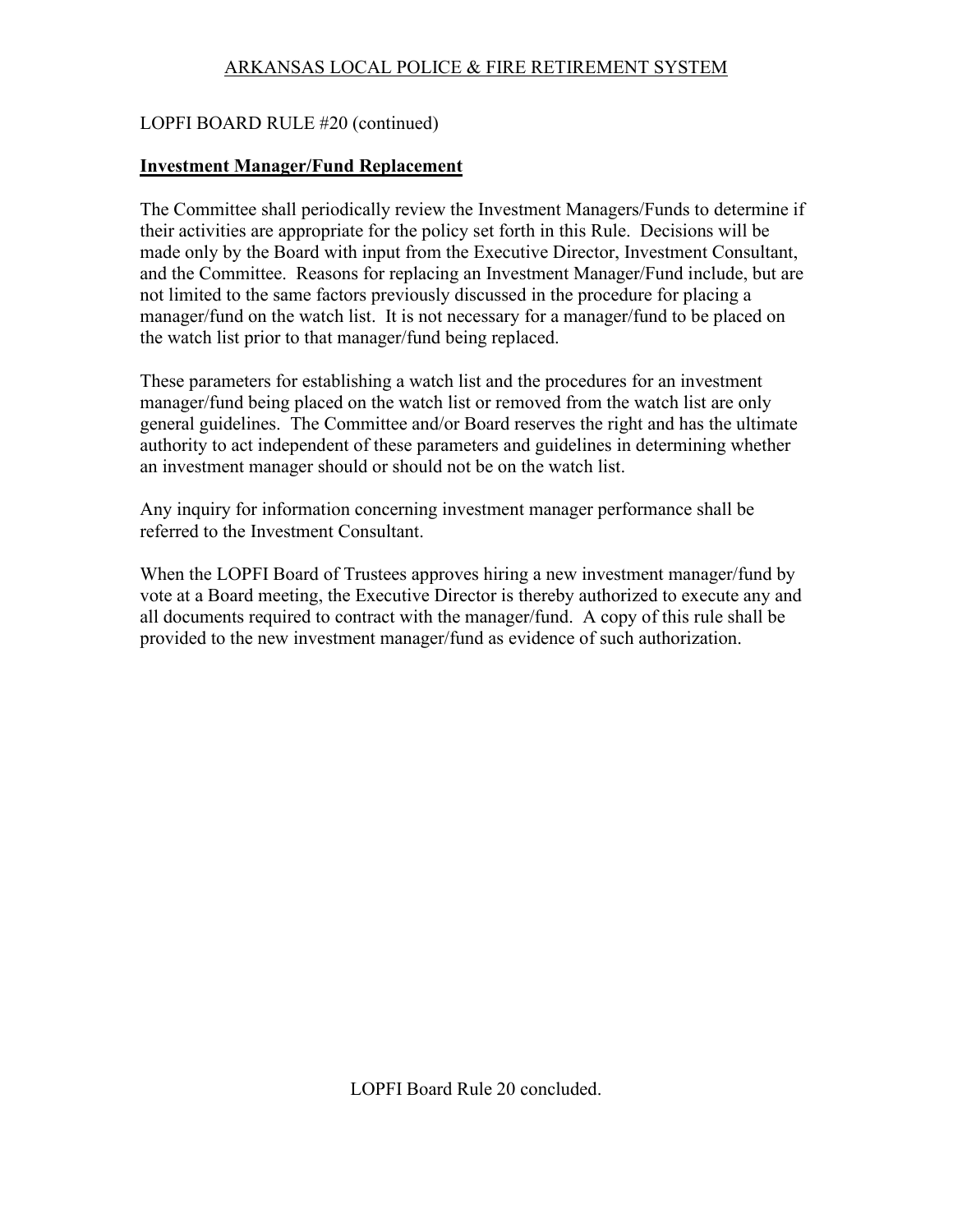| LOPFI BOARD RULE #21 |                        | APPROVED: February 11, 1988 |
|----------------------|------------------------|-----------------------------|
|                      |                        | AMENDED: September 27, 1995 |
|                      |                        | AMENDED: March 26, 2002     |
|                      |                        | AMENDED: February 16, 2005  |
|                      | AMENDED: June 12, 2008 |                             |
|                      |                        | AMENDED: September 1, 2011  |
|                      |                        | AMENDED: December 10, 2015  |
|                      |                        | AMENDED: March 3, 2022      |

## **PURCHASE/RESTORATION OF SERVICE CREDIT**

In the event a former member of LOPFI becomes re-employed by any LOPFI-covered employer, service credit last forfeited shall be restored provided the member returns to LOPFI any amount previously refunded together with interest from the date of withdrawal to the date of repayment. "Withdrawal" shall mean the date the actual refund is processed for payment.

The cost for service credit purchased under ACA 24-10-506 (other service credit or cadet service credit) or ACA 24-10-510 (former military service credit) shall be the actuarial cost as calculated by LOPFI's actuary. Service credit purchased under either of these statutes will be used to determine the member's total accrued service for benefit payment purposes but will not be used to determine final average pay. Service credit purchases will only be permitted for paid service. Volunteer service will not be eligible for purchase.

Service credit previously forfeited or service credit which is purchased shall not be credited to the member's service credit record until full payment is received by LOPFI. A member may elect to pay the entire cost in a single one-time payment or enter into an agreement with LOPFI to make payments in an amount and by a method determined by the Executive Director. The payment period shall not exceed a total of sixty (60) months. Payment in full must occur at least thirty (30) days prior to the member's effective date of retirement with LOPFI. In the event payment of the full amount due is not made in compliance with the agreement the member enters into with LOPFI, the agreement shall be cancelled and all monies paid shall be refunded to the member

Interest on repayment of refunded amounts and/or service credit purchases will be assessed at the rate of three percent (3%) compounded annually.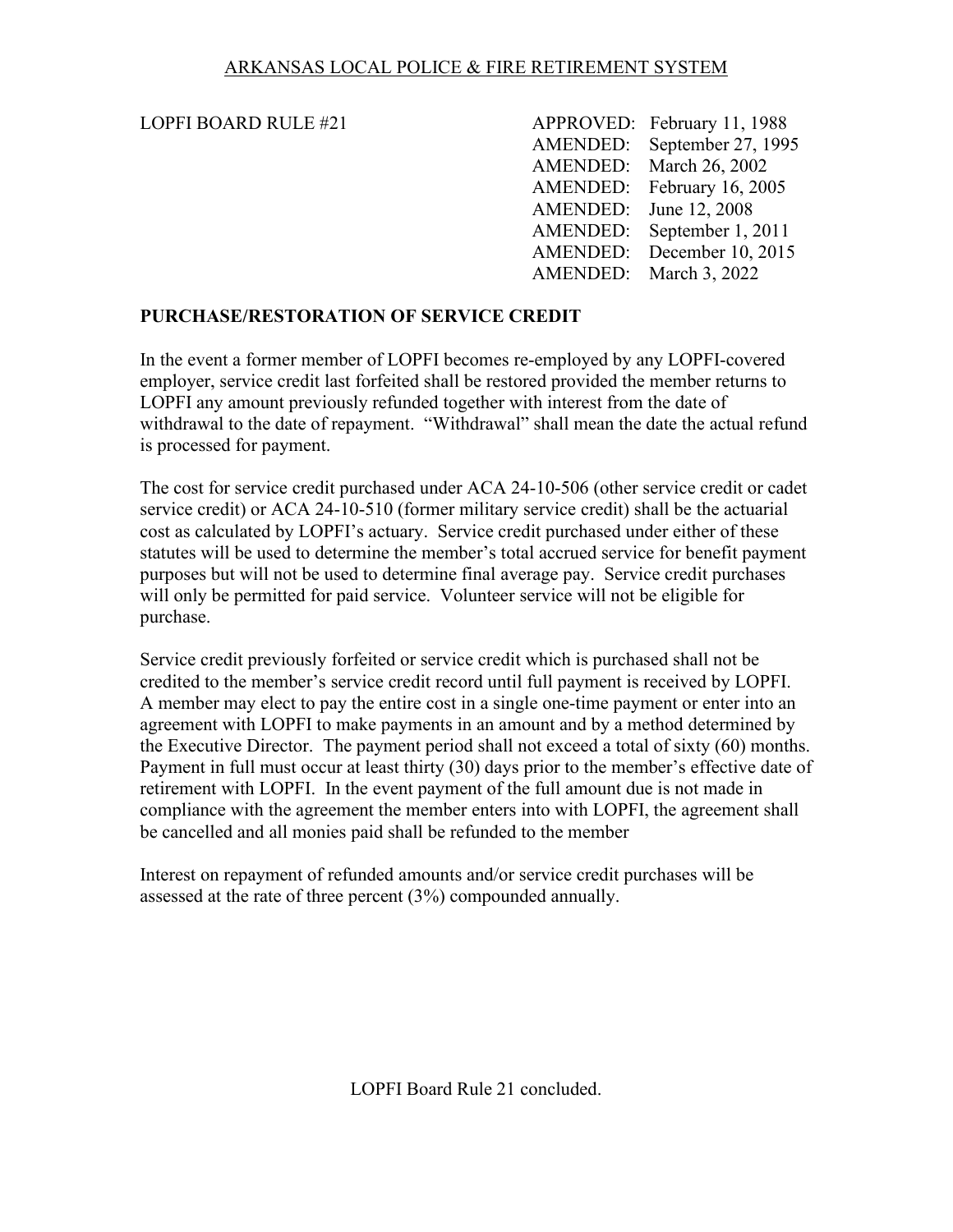LOPFI BOARD RULE #22 APPROVED: April 27, 1989 AMENDED: December 15, 1989 AMENDED: June 10, 1993 AMENDED: September 1, 2011

#### **ANNUITY CALCULATIONS FOR DEATH OR DISABILITY BENEFITS**

Social Security Integration for death or disability benefits.

Under ACA 24-10-610, integration with benefits, if any, from social security on account of death or disability shall only be those social security benefits earned from LOPFI-covered employment. LOPFI benefits will not be integrated, for the purposes of death or disability annuities with social security benefits earned separately from LOPFIcovered employment.

Annuity Adjustment.

Under ACA 24-10-610, annuities payable on behalf of a member who dies in covered employment prior to the attainment of normal retirement age (age 55), together with any payments from social security and/or worker's compensation earned during the LOPFI-covered employment shall not exceed one hundred percent (100%) of the deceased member's final average pay.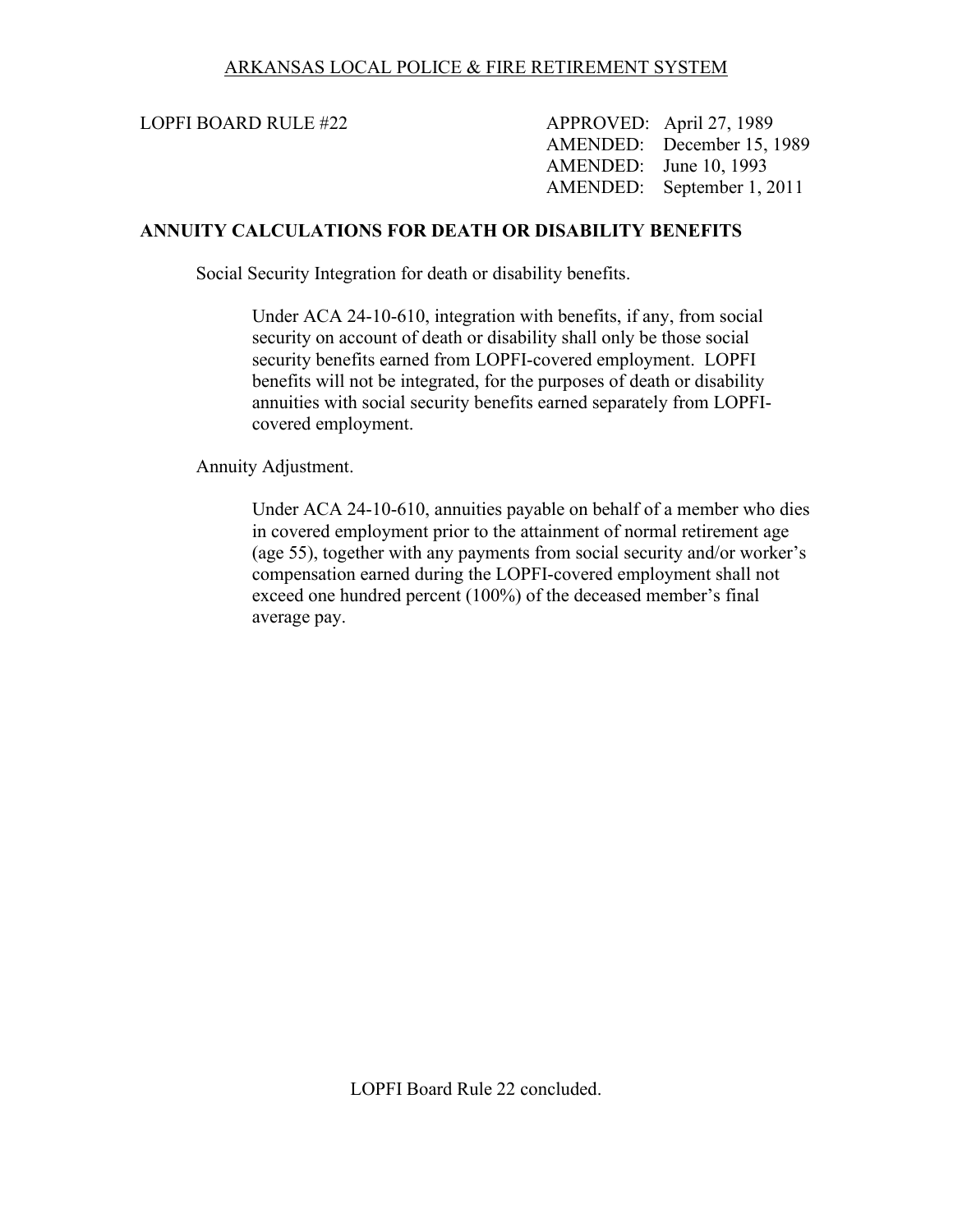LOPFI BOARD RULE #23 APPROVED: September 14, 2005 AMENDED: September 21, 2006 AMENDED: September 1, 2011 AMENDED: March 3, 2022

#### **CONFLICT OF INTEREST AND CODE OF CONDUCT POLICY AS IT APPLIES TO THE BOARD OF TRUSTEES AND STAFF**

The purpose of this Conflict of Interest and Code of Conduct policy is to ensure that deliberations and decisions of LOPFI are made solely in the best interest of the System as a whole, and to protect the interests of LOPFI when contemplating and/or entering into a transaction, contract, or arrangement or take any action that might benefit the private interest of a member of the LOPFI Board of Trustees (the Board) or staff member. A trustee or staff member may not use his or her position with the System, or confidential information obtained by him or her relating to the System, in order to achieve a financial benefit for himself or herself or for any other interested person(s).

For the purpose of this policy "interested person" shall include: any person or professional service provider/firm who may currently, or in the future, be compensated for services rendered to/for LOPFI. This policy is intended merely to supplement and not replace any existing applicable laws governing conflicts of interest as they may relate to the operation of LOPFI.

The Board and staff recognize that each person has a responsibility to the System, the membership, and each other to avoid activities or relationships that might interfere with, or appear to interfere with, the ability to act in the best interests of the System. Although this duty does not prevent the engagement of personal transactions and/or investments, it does demand the avoidance of situations where a conflict of interest might occur. It is recognized that the System, trustees, and staff are subject to scrutiny from different individuals and organizations. Adherence to this policy will ensure no adverse effect will result from such examination. All trustees and staff shall sign an acknowledgement form in recognition of their agreement to adhere to all items contained within this Conflict of Interest and Code of Conduct policy. Copies of the signed forms shall be maintained in the System's office.

#### CONFLICT OF INTEREST

A conflict of interest is a divided loyalty between the interests of the System and the personal interest of a trustee or staff member. As such, trustees and staff shall not allow personal considerations or relationships, whether actual or potential, to influence them in any way when representing the System in dealings with other persons or organizations. As mentioned above, each trustee and staff member has the obligation to avoid not only situations that give rise to a conflict of interest, but also those situations that create the appearance of a conflict of interest. Potential conflicts of interest may occur in a variety of situations. Guidelines for dealing with and avoiding such conflicts are: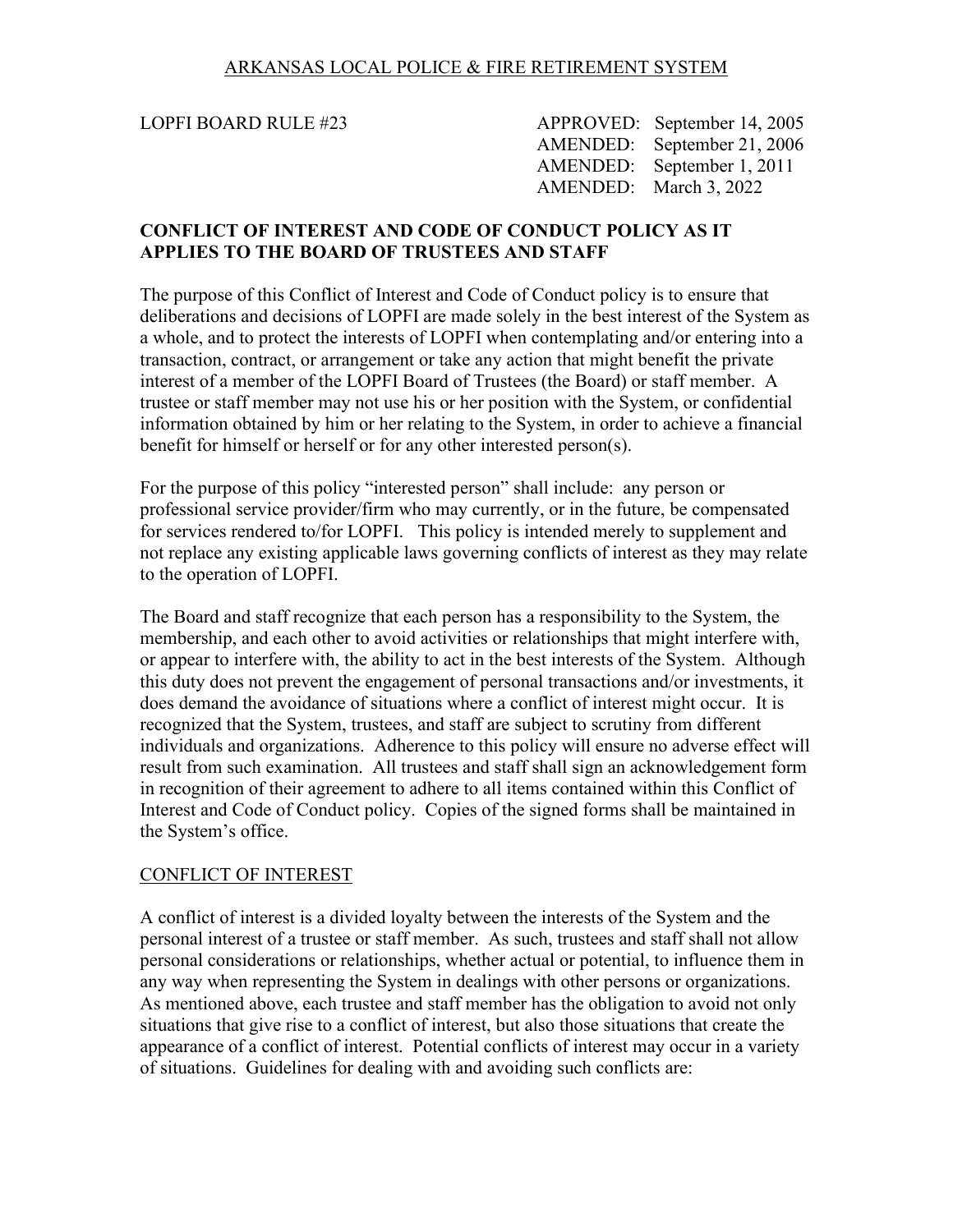## LOPFI BOARD RULE #23 (continued)

- In working with and for the System, trustees and staff are expected to devote their full attention to the business interests of the System. Trustees and staff are prohibited from engaging in any activity that interferes with their responsibilities or performance to the System, or is otherwise in conflict with or prejudicial to the System. LOPFI prohibits trustees and staff from serving in a role with the System and at the same time accepting simultaneous positions with a LOPFI supplier or professional service provider.
- Trustees will not use their positions to obtain employment with LOPFI for themselves, significant others, close associates, or any person who has conducted business with/for LOPFI. An individual who is or has served on the Board will not be eligible to apply for or be offered a position of employment at LOPFI and may not be considered for any position of employment until four (4) years after the termination of his or her service with the Board.
- LOPFI prohibits the employment of relatives and/or significant others in staff positions or in professional service provider roles that have a financial interest or influence (e.g. auditing or control relationship, or an advisory relationship). The purpose of this policy is to prevent the organizational impairment and conflicts that are a likely outcome of the employment of relatives or significant others.
- Any interest that may conflict with the business of the System must be fully disclosed to the System immediately. If there are any questions regarding this requirement, the Executive Director should be notified. The Executive Director shall then notify the Chairman of the Board.
- If the Board is to decide upon an issue about which a trustee has an unavoidable conflict of interest, the trustee shall abstain from participation in any discussion and/or voting on the matter.

Because other conflicts of interest may arise, it would be impractical to attempt to list all possible situations and the guidelines listed above are examples but are not intended to be all inclusive. If a proposed transaction or situation raises any questions or doubts in the mind of a trustee and/or staff member, that person should consult with the Executive Director and Chairman of the Board.

In the event there is a reasonable cause to believe that a trustee or staff member has failed to disclose an actual or possible conflict of interest, the person holding this belief shall inform the Executive Director and Chairman of the Board, in writing, of such belief. The affected trustee or staff member shall be afforded the opportunity to explain the alleged failure to disclose.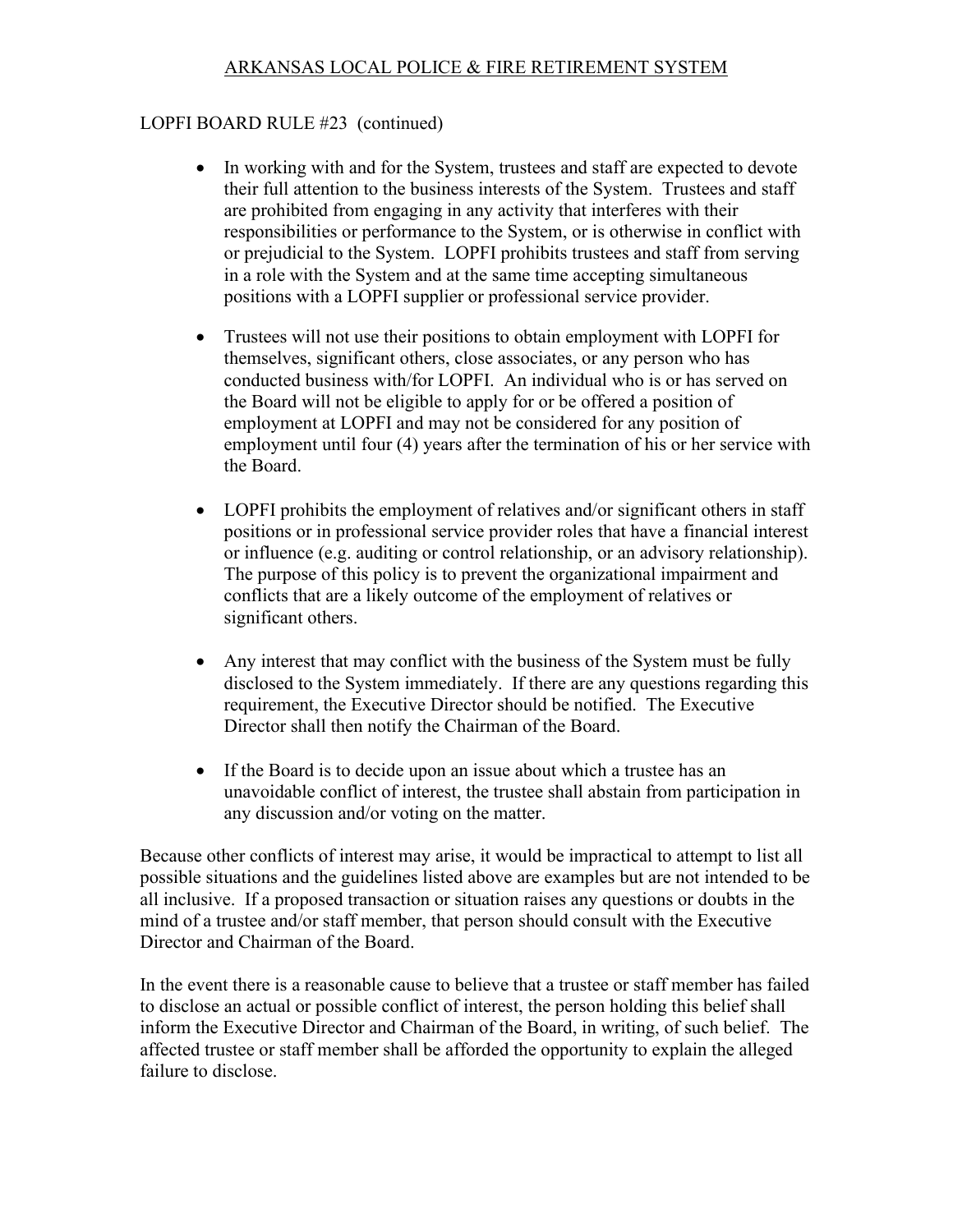## LOPFI BOARD RULE #23 (continued)

If after a review by the Executive Director and Chairman of the Board, the allegation is substantiated, the matter shall be referred to the full Board of Trustees for appropriate corrective action.

A violation of this conflict of interest policy is considered a serious matter and may constitute "cause" for removal from the role of a trustee or staff position.

## CODE OF CONDUCT

Trustees and staff are expected to:

- Conduct all business in an ethical and business-like matter at all times.
- Discharge their duties solely in the best interest of the System.
- Avoid any conflict of interest with respect to their fiduciary responsibilities and must not use their positions to obtain favorable treatment for themselves or other interested persons.
- Not, directly or indirectly, solicit or accept any gift of value as defined by the Arkansas Ethics Commission.
- Not have any contact with anyone associated with a firm that the Board is considering employing once an interest has been expressed by or on behalf of the firm seeking to conduct business with/for LOPFI.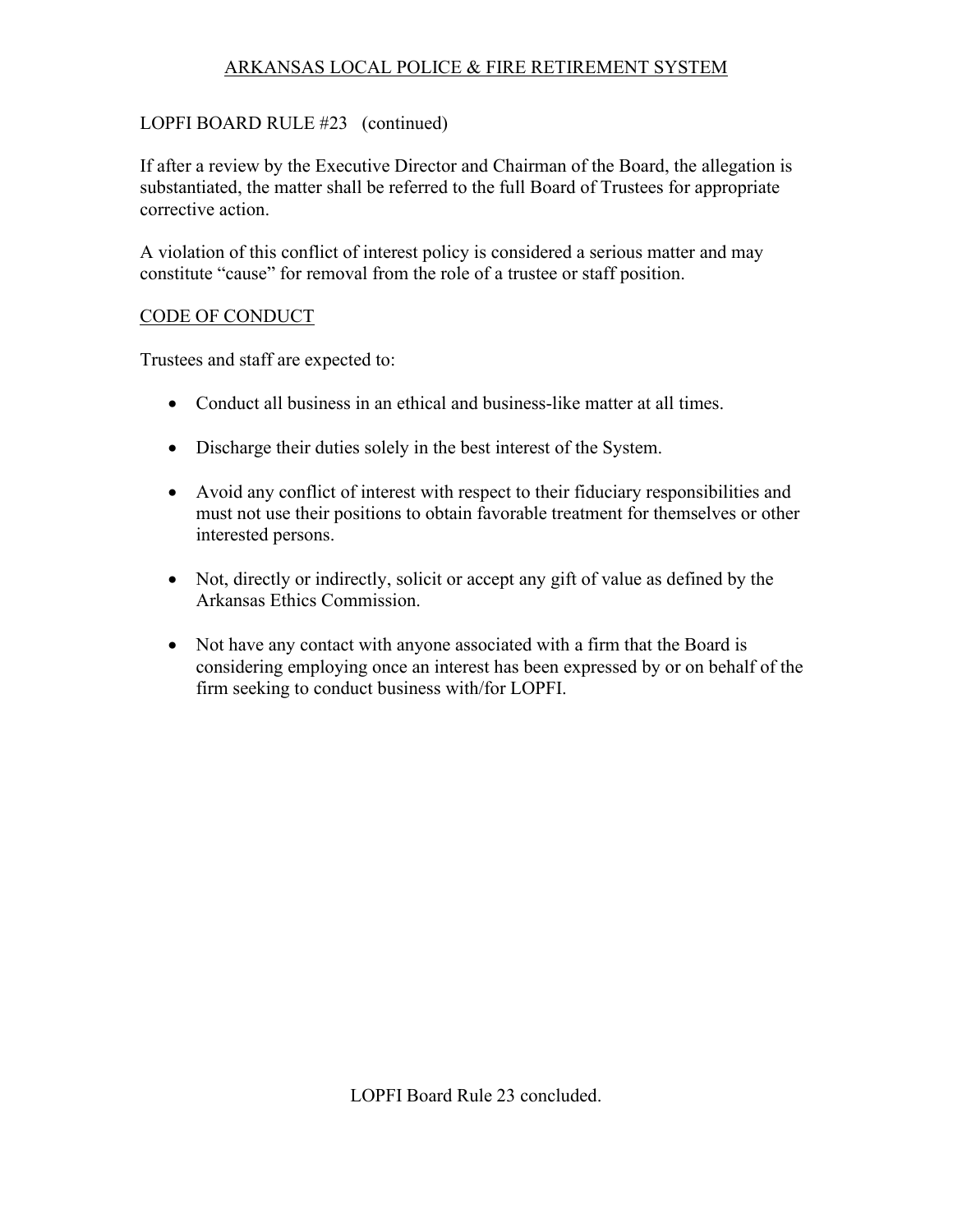LOPFI BOARD RULE #24 APPROVED: June 22, 1990 AMENDED: September 1, 2011

#### **CORRECTION OF ERRORS IN RECORDS**

In accordance with ACA 24-10-104, should any change or error in records result in any person receiving from the system more or less than he/she would have been entitled to receive had the records been correct, LOPFI shall correct the error and, as far as is practicable, adjust the payment of the benefit in such manner that the actuarial equivalent of the benefit to which the person was correctly entitled shall be paid.

#### Underpayments-

If a benefit is being underpaid due to an inaccurate wage history or service credit record, LOPFI staff shall establish the correct wage history and/or service credit record and shall recompute the benefit. A lump-sum payment will be made to the person to cover the past value of all underpayments with the next benefit payment cycle after the necessary correction was completed.

LOPFI staff shall adjust the retirement reserve account for the corrected annuity. Upon correction of the annuity, there shall be transferred to the retirement reserve from the employer accumulation account(s) of the person's former employer(s), the difference between the former reserve for the annuity and the recalculated reserve for the corrected annuity. This transfer shall be net of any additional member contributions owed to the retirement reserve.

Since member contributions are remitted to LOPFI on a pre-tax basis, any additional member contributions owed the retirement reserve for incorrect wage reporting shall be remitted by the former employer(s). LOPFI will back-bill the affected employer(s) for all amounts owed.

#### Overpayments-

If any benefit is overpaid, LOPFI staff shall identify the correct benefit amount. The value of the overpaid amount will be recovered in not more than six (6) equal monthly installments by subtracting the amount owed LOPFI from the person's next monthly payment or payments, not to exceed six (6) monthly payments. If the recovery of the overpaid amount cannot be fully recovered in six (6) equal installments, the person's benefit will be actuarially adjusted to the correct amount.

LOPFI staff shall adjust the retirement reserve account for the corrected annuity. Upon correction of the annuity, there shall be transferred from the retirement reserve to the employer accumulation account(s) of the person's former employer(s), the difference between the former reserve for the annuity and the recalculated reserve for the corrected annuity.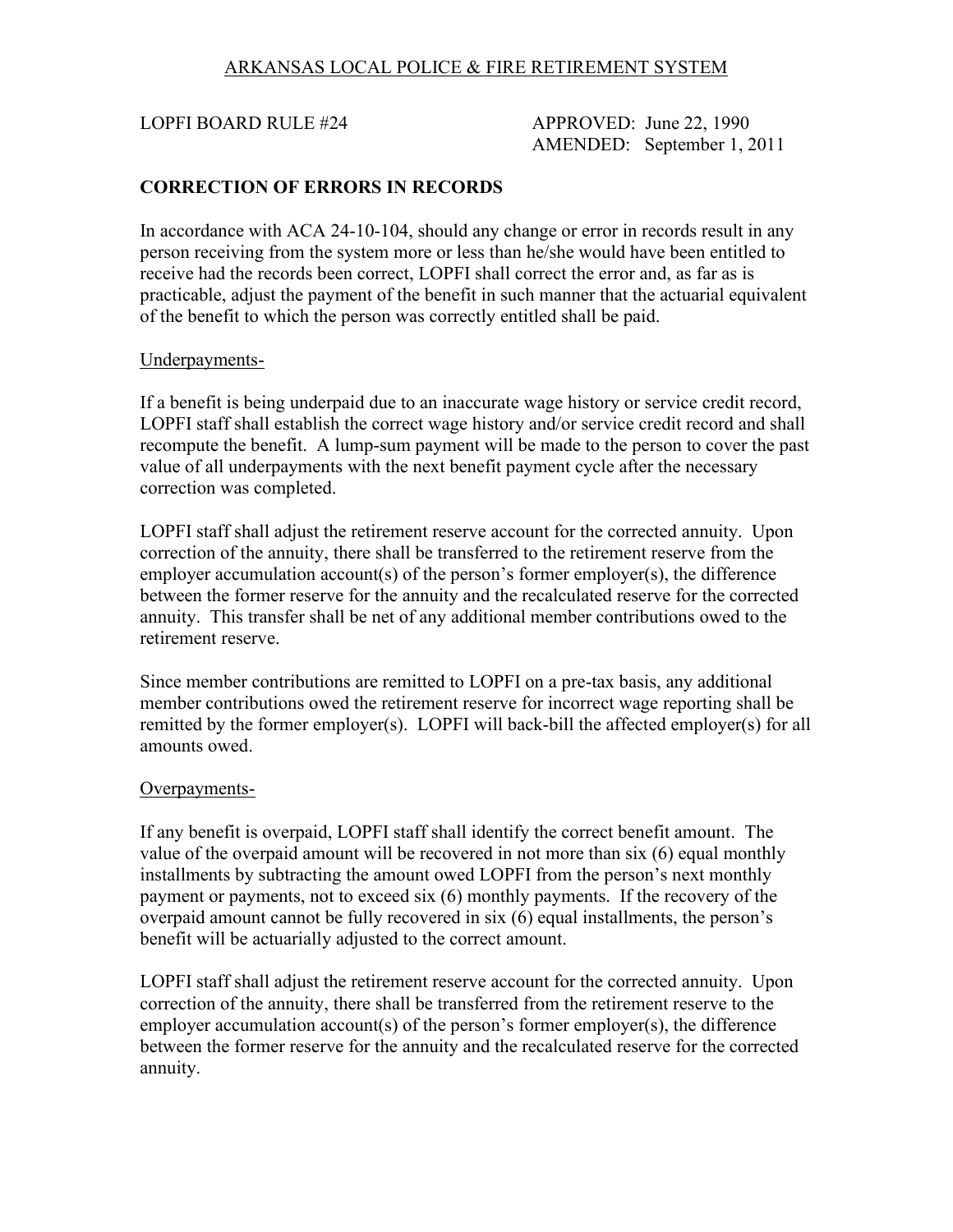# LOPFI BOARD RULE #24 (continued)

When LOPFI pursues legal action to recover any amounts owed to the system, the legal action will include seeking reimbursement of costs associated with the recovery. Such costs include, but are not limited to, court filing fees, summons costs, certified mailings, and LOPFI legal fees.

LOPFI Board Rule 24 concluded.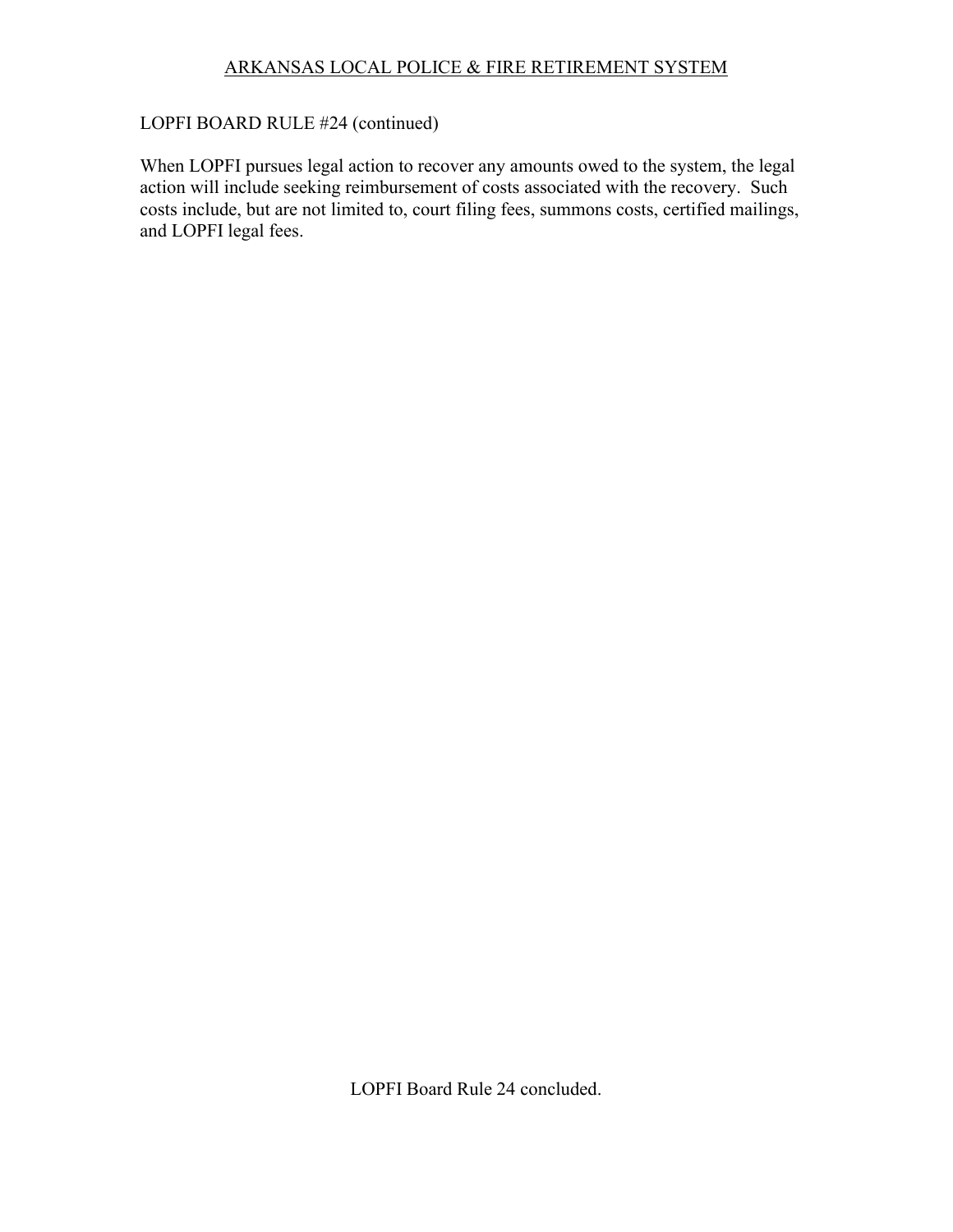LOPFI BOARD RULE #25 APPROVED: March 20, 1991 AMENDED: September 1, 2011

#### **DEPENDENT PARENT SUPPORT TEST**

Pursuant to ACA 24-10-608, if, at the time of a member's death while in paid LOPFI service, there is neither a spouse nor a dependent child, each dependent parent shall receive an annuity of the greater of twenty percent (20%) of the final average pay or fifty dollars (\$50.00) monthly, but only if the parent was dependent upon the member for at least fifty percent (50%) of his/her financial support at the time of the member's death.

For LOPFI purposes, the dependent parent(s) may demonstrate at least one half financial support was provided by the deceased member to the dependent parent(s) by providing a copy of the previous year's federal tax return that shows the dependent parent(s) were recognized by the IRS as a dependent of the deceased member. Absent recognition by the IRS on a federal tax return as set forth above, it will be incumbent upon the surviving parent(s) to demonstrate that he/she was dependent upon the member by providing documentation that satisfies IRS Code Sections 151 and 152.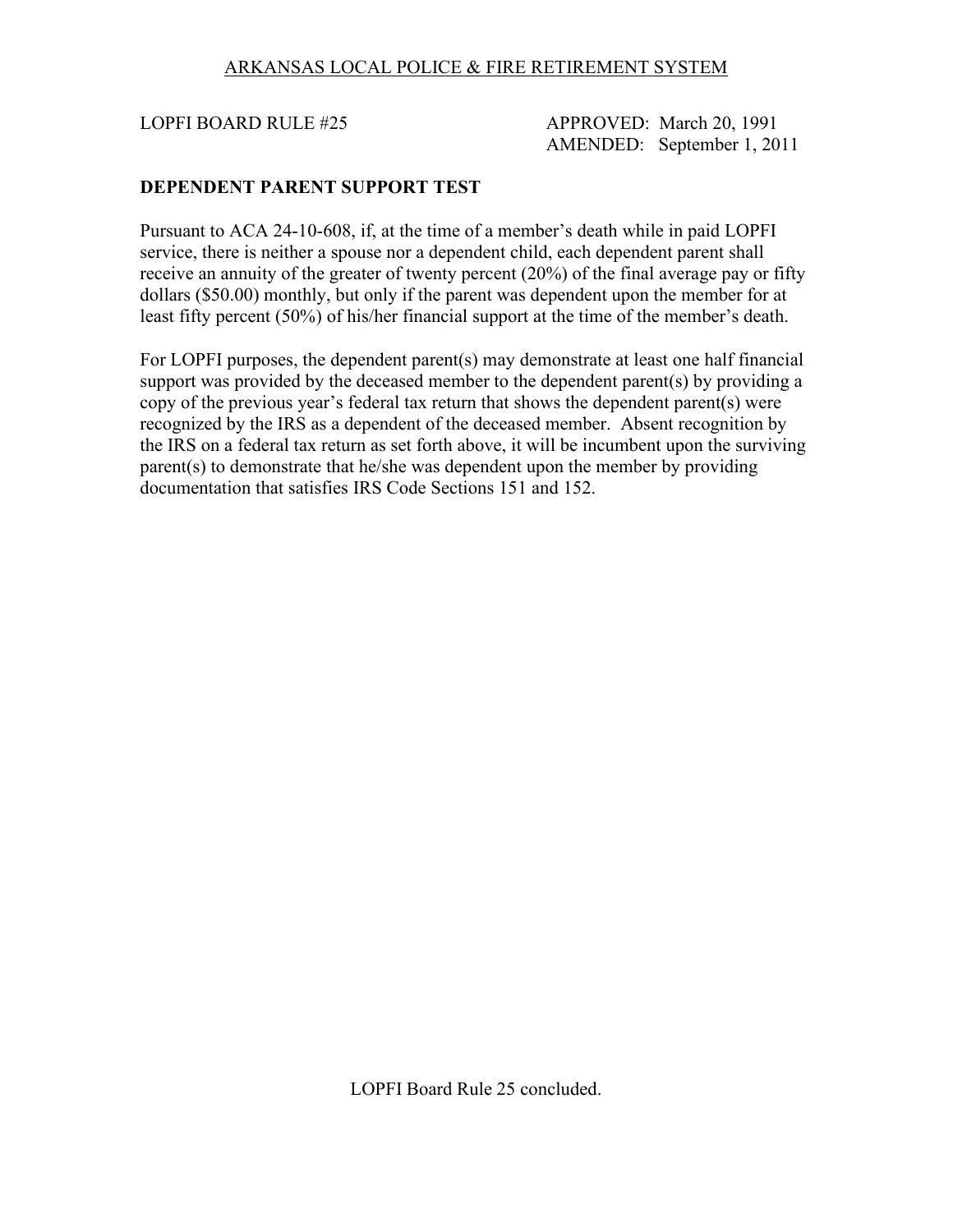LOPFI BOARD RULE #26 APPROVED: June 23, 1993 AMENDED: December 4, 2003 AMENDED: March 16, 2006 AMENDED: September, 1, 2011

#### **ADMINISTRATIVE SERVICES COMMITTEE**

An Administrative Services Committee (ASC) is hereby created to deal with the annual establishment of staff pays, to review appeals of grievances which may be submitted by staff members against their supervisors, and to review complaints against the Executive Director of the Agency.

The ASC shall be composed of three (3) members of the LOPFI Board of Trustees, and two (2) members of the Arkansas Fire and Police Pension Review Board (PRB), to be appointed by the Chairman of the LOPFI Board. The members of both Boards or their designated members may meet in executive session concerning the Board's executive director, staff, or persons being considered for any of those positions. Such executive sessions must comply with the open public meetings requirements as noted in ACA 25- 19-106.

- A. The procedure for establishing annual staff pays shall follow the Budget and Expense Allocation Procedure approved annually by both Boards.
	- 1. Executive Director drafts a proposed budget after consulting the approved salary range for each staff position, including the application of any applicable career service award.
	- 2. Any proposed cost of living adjustment by the Executive Director shall apply to all staff pays and calculated in accordance with the Budget and Expense Allocation Procedure.
	- 3. ASC reviews the proposed budget including consulting with the Executive Director. Eventually, the ASC renders a decision and reports their position to the Executive Director. The Executive Director includes the ASC's approved amounts in the budget submitted to both Boards.

#### Executive Director

- a. ASC reviews the Executive Director's performance, and then arrives at a pay amount for the coming year. If it wishes, the ASC may discuss these matters with the Executive Director.
- b. The ASC presents its findings to the Executive Director. This should be done at least one month before the Executive Director's anniversary date of hire.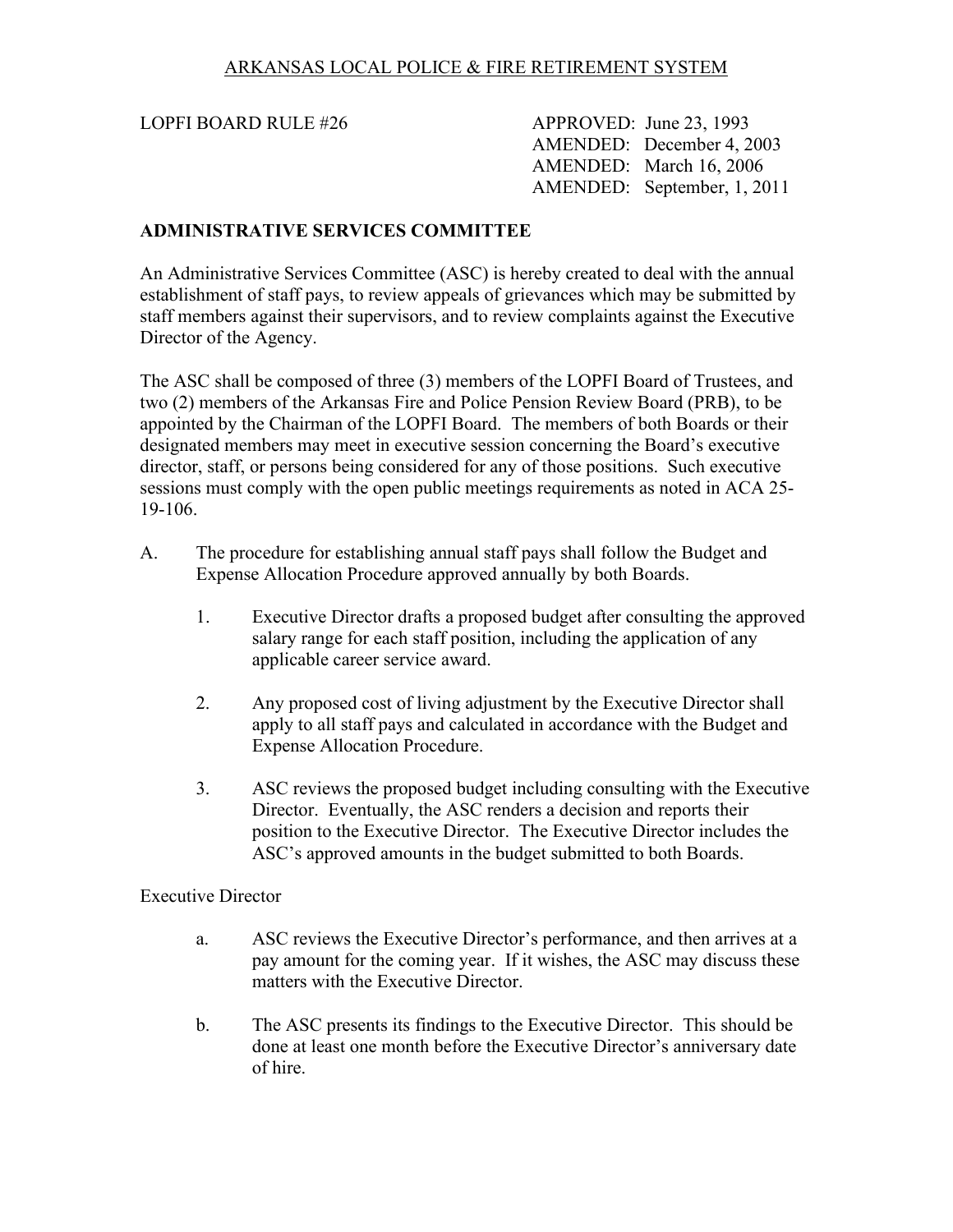## LOPFI BOARD RULE #26 (continued)

- c. The Executive Director includes the ASC's decision on the next meeting agenda for each Board.
- d. Both Board's shall review the decision of the ASC at their next meeting.

B. The procedure to be used by staff to file complaints against their supervisors shall be as follows:

The grievant shall inform the immediate supervisor of the person with whom she/he has a grievance. The immediate supervisor shall meet with the parties and mediate the grievance. If no satisfactory solution can be reached, then the immediate supervisor and the complaining parties will meet with the Executive Director. If the Executive Director is also unsuccessful in reaching a solution satisfactory to all parties, the matter shall be referred to the LOPFI Board of Trustees.

C. Complaints regarding the Executive Director

If any person has a complaint against the Executive Director with respect to the Director's discharge of her/his business responsibilities, such complaint must be expressed in writing. Copies of complaints received concerning the Executive Director shall immediately be forwarded to the Chairman of the LOPFI Board, who will present the complaint to the LOPFI Board of Trustees. The LOPFI Board of Trustees will, if appropriate, receive recommendations in the form of personnel record/performance review on Executive Director issues from the Pension Review Board.

## D. Complaints regarding staff

If any person has a complaint against the LOPFI staff with respect to the discharge of their business responsibilities, such complaint must be expressed in writing and submitted to the Executive Director. The Executive Director may investigate the complaint or assign the investigation to the employee's supervisor.

E. The investigation of all complaints shall be completed within thirty (30) days of receipt. The Executive Director may grant an extension of time for completion if there are articulated reasons the investigation could not be completed within the 30-day period.

- F. At the conclusion of the investigation all complaints will be classified as follows: (complaints may be a combination of 2 or more)
	- 1. Exonerated: The alleged incident or conduct occurred but was lawful and proper.
	- 2. Substantiated Complaint: As a result of internal or supervisory investigation evidence sufficient to prove the allegation was identified.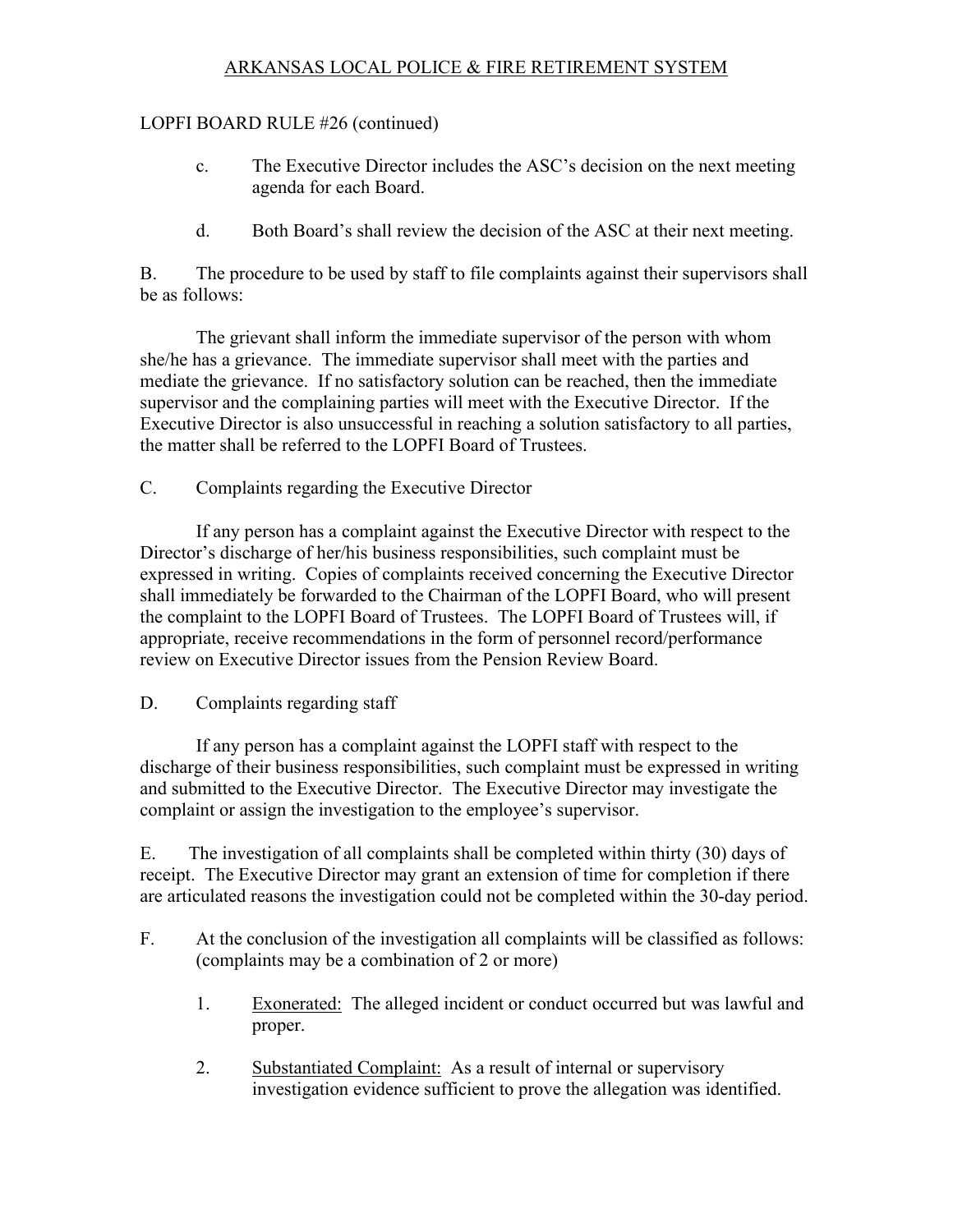## LOPFI BOARD RULE #26 (continued)

- 3. Unsubstantiated Complaint: As a result of internal or supervisory investigation evidence sufficient to prove the allegation was not identified.
- 4. Unfounded Complaint: Allegation was determined to be false or not factual.
- G. At the conclusion of all investigations a copy of the complaint, investigation and resolution will be provided to the Chairman of the LOPFI Board.
- H. The complaint procedure shall be included in all future publications of the LOPFI Member Handbook.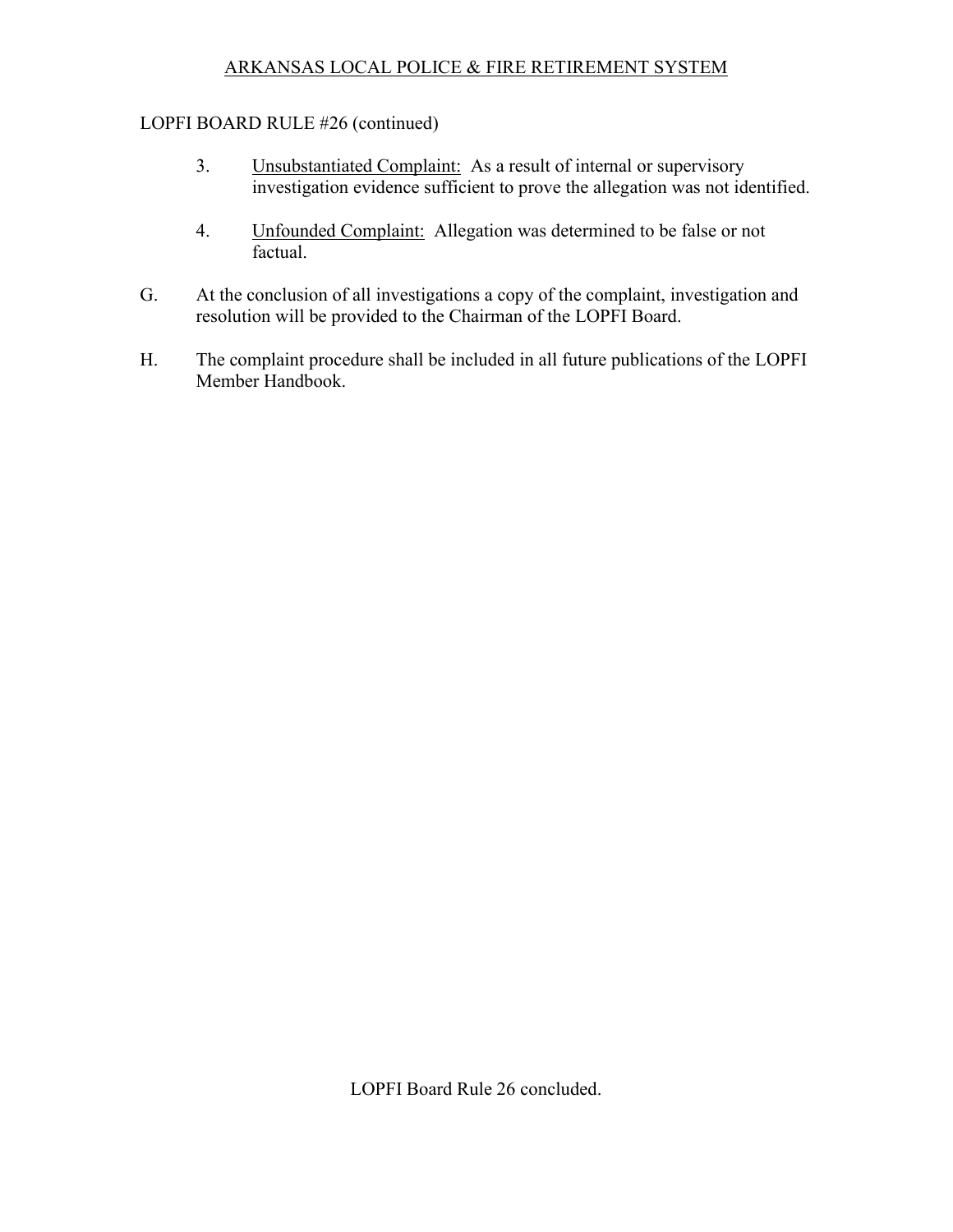At their November 4, 2021 meeting, the Administrative Services Committee approved a 5.4% COLA, effective January 1, 2022, for the Chief Financial Officer, Accountant II, and all Membership Services positions. The Executive Director and Assistant Director positions were awarded a 3.0% COLA for salary range adjustment purposes and a 2.4% lumpsum to be paid the first payroll cycle of January 2022. The LOPFI Board of Trustees, on December 2, 2021, and the PRB, on December 8, 2021, approved these actions.

Summary concluded.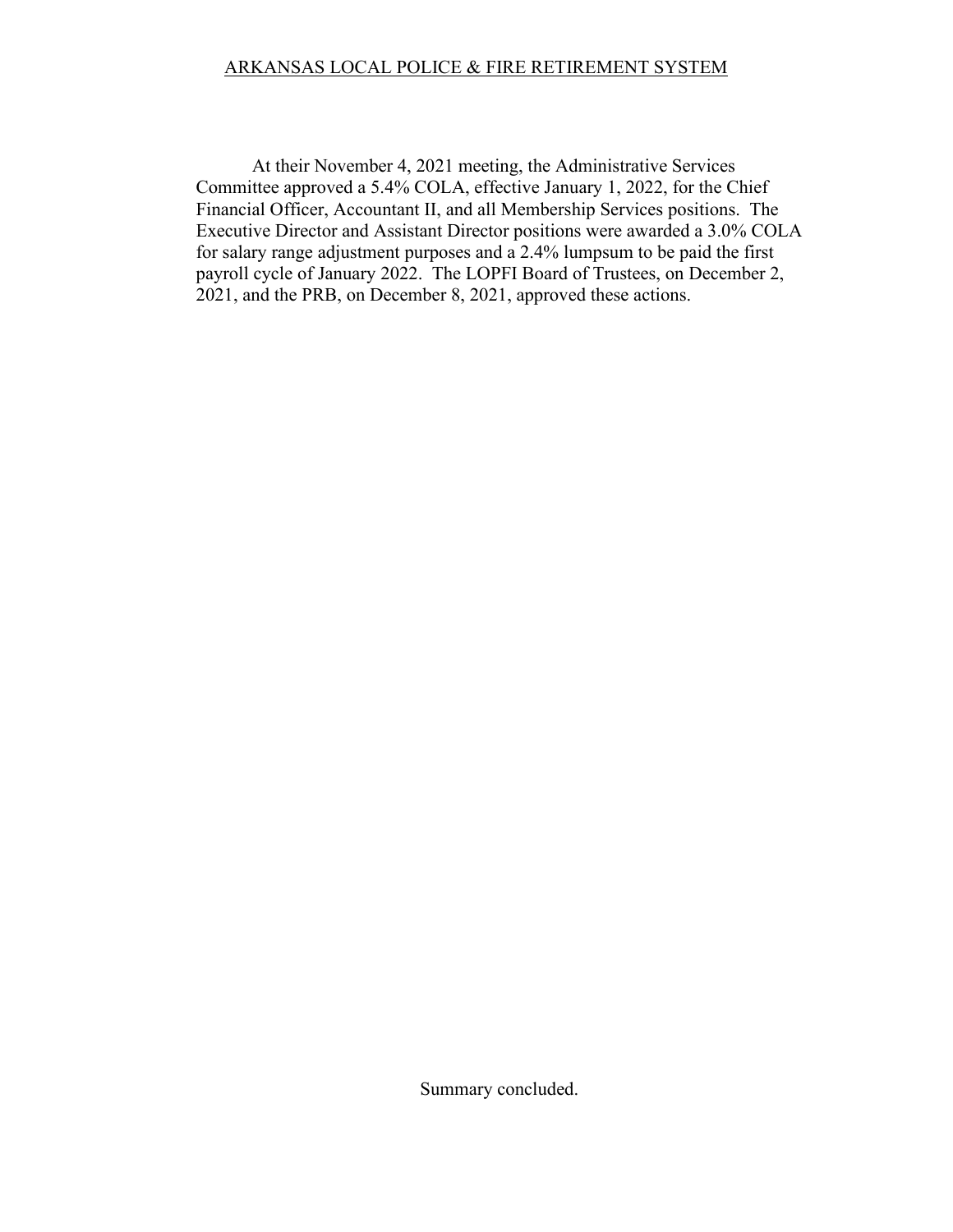## **LOPFI and PRB Budget and Expense Allocation Procedure**

The Boards' of the Arkansas Local Police and Fire Retirement System (LOPFI) and the Arkansas Fire and Police Pension Review Board (PRB) develop their annual budgets in compliance with State law. Expenses are allocated to maintain efficient and timely services to the membership, yet strive to improve Agency operations. In addition, stringent checks and balances are employed to ensure a thorough accounting of all expenditures. Each budget will include the categories of Personal Services, General Operating, and Professional Services and developed as follows:

## Personal Services:

70% of salaries are funded by LOPFI and 30% are funded by PRB, with the exception of one Membership Services position. Salary and all expenses for this one position are funded in total by LOPFI. In addition, payroll taxes, retirement, and health insurance costs are funded 100% by LOPFI. Each position will use the following salary range for the 2022 budget:

| <b>Executive Director</b>         | $153,272 - 201,696$ |
|-----------------------------------|---------------------|
| <b>Assistant Director</b>         | $117,878 - 155,120$ |
| Chief Financial Officer           | $92,010 - 121,079$  |
| Accountant II                     | $73,894 - 97,239$   |
| Membership Services (4 Positions) | $59,348 - 78,097$   |

All positions are eligible for a 2% - 4% merit raise each year until attaining the top of that position's range. The assumption used is that a person hired at the beginning of a salary range could achieve the top of that range at year 7 if awarded a 4% merit each year. On the 8<sup>th</sup> anniversary and after reaching the top of the range, staff members are eligible for an annual career service award. The amount of the annual career service award will be the greater of:

| Years                   | <b>Annual Payment</b>                                                 |
|-------------------------|-----------------------------------------------------------------------|
| 8 thru 15<br>16 thru 22 | \$1,000 or $2\%$ of annual salary<br>\$1,200 or 2.5% of annual salary |
| 23 or more              | \$1,500 or $3\%$ of annual salary                                     |

Effective with the 2016 budget a longevity pay plan will be implemented. This longevity pay plan is intended to encourage staff members to view employment with the agency as a long term relationship i.e. career. At the second payroll cycle of each December the eligible staff member will receive a onetime payment equal to one day for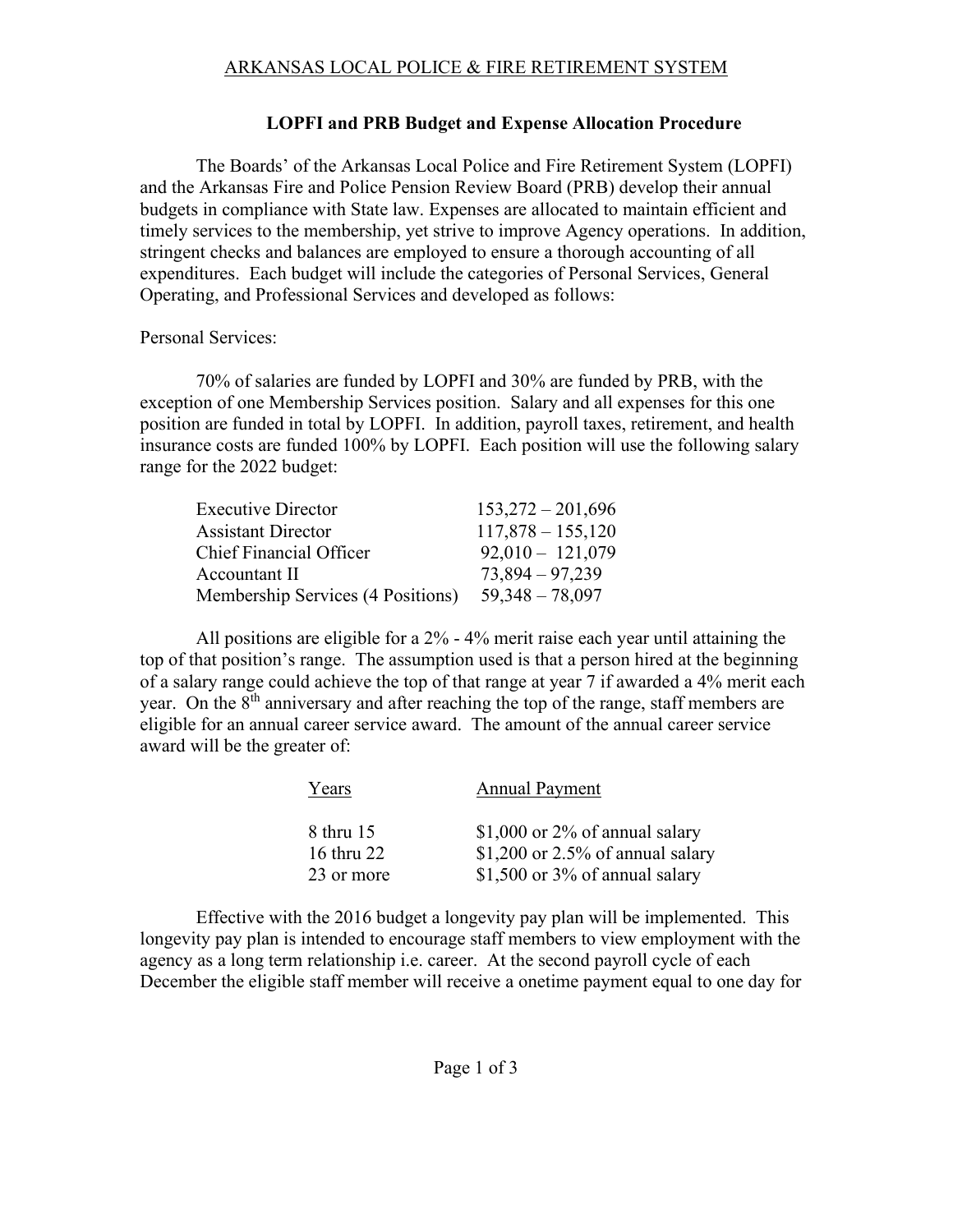each year of employment above 10 years with a cap of 12 days i.e. one day of longevity pay for years 11 through 22 of employment. Eligibility for payment under this plan also requires that the staff member achieved a favorable performance review (received a merit or career service award) in the same calendar year that longevity pay is awarded.

When a staff member retires and the retirement date occurs before the second payroll cycle of December, a prorated longevity payment will occur. The prorated payment will be based on the total number of years eligible for longevity pay, plus the number of months of employment in the current year leading up to the date of retirement. Example: Staff member accrued employment for years 11 through 15, plus six months into the  $16<sup>th</sup>$  year of employment. The calculation would use five years, plus the six months accrued employment in the current year and would result in 5 ½ days of longevity pay.

For a staff member who separates employment for reasons other than retirement, longevity pay for the same calendar year when employment concludes will be limited to instances when the date of termination happens in the second payroll cycle of December and then only if the staff member is leaving employment in good standing with the agency. If termination of employment occurs at any time before the second payroll cycle of December and/or for reason(s) that would not allow the staff member to be considered for re-hire, longevity pay will not be awarded.

Longevity pay shall be included in the reported pay to LOPFI as such earnings meet LOPFI's definition of pay. Because this plan is considered a benefit, all associated costs will be funded by LOPFI.

Merit, career service, and longevity awards also require achievement of a favorable annual formal performance review.

On January 1<sup>st</sup> of each year a COLA will be awarded to each staff member. The COLA will be determined by using the U.S. Department of Labor CPI Index for All Urban Consumers as a benchmark. To draft a new budget, the period used for a COLA calculation will be the previous year's September to the current year's September. Beginning with the 2006 budget the determined COLA will be factored into the beginning and top level of each salary range. The ASC retains flexibility as to the actual amount of a COLA award.

When a staff member is promoted and the beginning salary range of the new position is lower than that person's current salary, an increase of 5% will be added to that person's current salary.

The executive director is authorized to hire a candidate for a staff vacancy within the appropriate salary range. However, the latitude will be limited to any point from the beginning of the range up to and including the mid-point of the range. This provision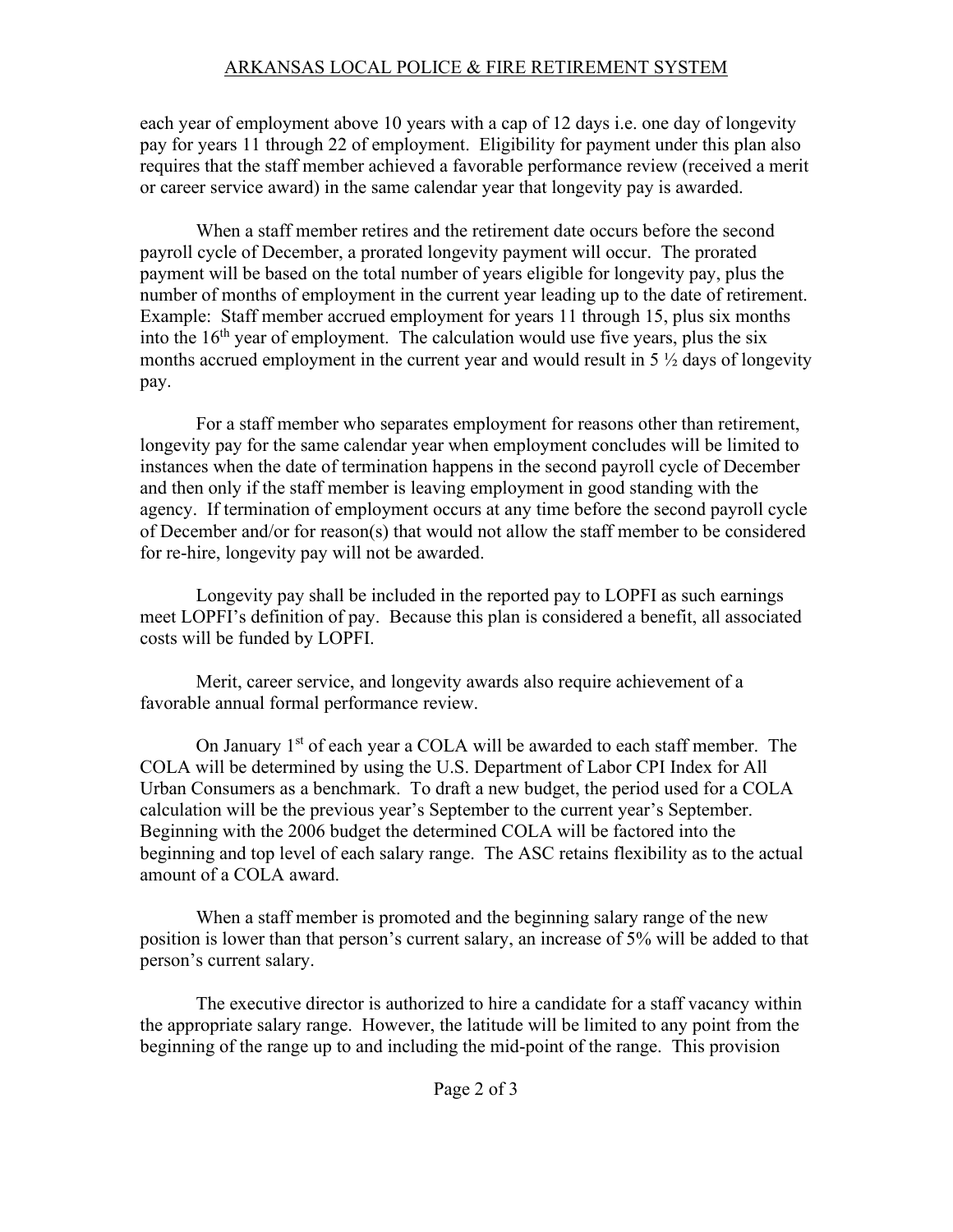will be an exception and used only in instances a particularly qualified candidate is considered for hire.

Once a year, the ASC shall review staff salaries for compliance with ACA 24-10- 204.

Expenses for individual line items within the General Operating and Professional Services categories are budgeted one-half each with the further understanding that expenses specific to a particular Board are limited to that Board's budget. One exception is the Insurance line item. Insurance expenses are fully funded by LOPFI except for property insurance which is funded 50/50.

Both Boards have authority to amend their respective budget throughout a budget year. Board authorized amendments may be handled by email ballot or deferred to the next scheduled Board meeting. If a budget change occurs as the result of an email ballot, the results will be provided at the next scheduled Board meeting.

When an individual line item requires amendment during a budget year, the executive director is authorized to make the adjustment by reallocating unexpended amount(s) from neighboring line items within that same category. It is understood this type of adjustment will not raise/lower the total budgeted amount for that category. The executive director will communicate such change(s) during the next scheduled Board meeting.

 Investment income and employer contributions are the funding sources for LOPFI's expenses, while the PRB utilizes State Insurance Tax Turnback for its expenses.

First Implemented June 2001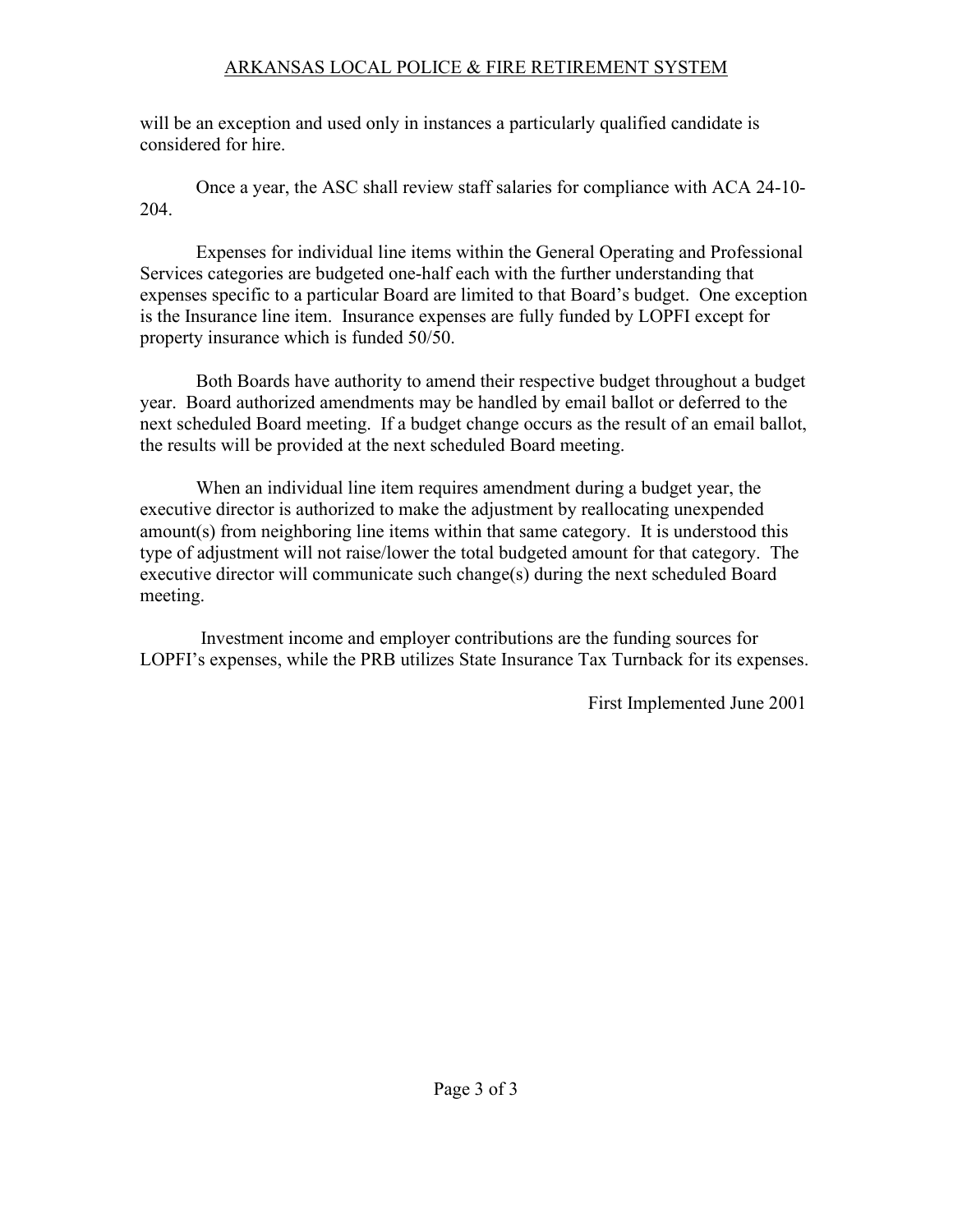LOPFI BOARD RULE #27 APPROVED: September 15, 1993 AMENDED: December 4, 1997 AMENDED: June 21, 2007 AMENDED: September 1, 2011

#### **DEATH BENEFIT FOR LOCAL POLICE FUND MEMBER**

Pursuant to ACA 24-11-430, LOPFI will only pay a death benefit on behalf of a deceased local police fund member who participated in a fund administered by LOPFI, if the local fund paid such a benefit prior to the fund being administered by LOPFI.

The benefit amount shall be consistent with the amount previously paid by the local fund, but in no case shall it be less than one hundred dollars (\$100.00) nor more than six thousand five hundred dollars (\$6,500.00). Such benefit shall be charged against the local fund's employer accumulation account.

To pay this benefit, LOPFI must receive a written copy of the local fund's policy for the payment of a death benefit and/or a letter from the chief operating officer of the city or designee outlining the policy. If the fund previously paid no such benefit, then LOPFI shall not pay the benefit and shall have on file a copy of a letter from the chief operating officer of the city or designee stating that no such policy existed.

LOPFI Board Rule 27 concluded.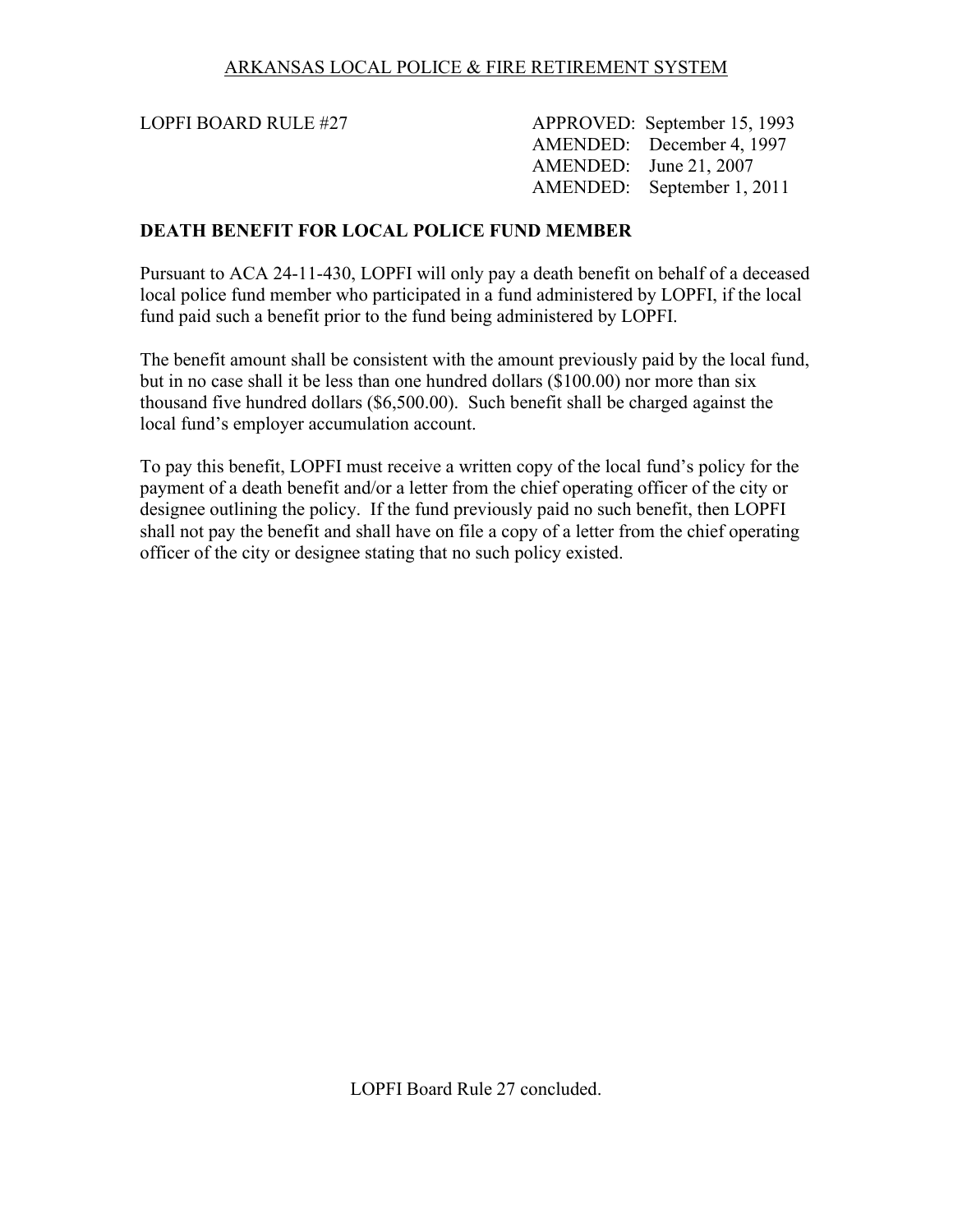LOPFI BOARD RULE #28 APPROVED: September 15, 1993 AMENDED: December 15, 2005 AMENDED: September 1, 2011

#### **ELECTION OF BOARD CHAIR AND VICE-CHAIR**

Pursuant to ACA 24-10-203, a procedure is hereby created to elect a Chairman and Vice-Chairman of the LOPFI Board.

The Board has seven voting members. In December of each odd-numbered year, the members of the Board shall elect from among their number a Chair and a Vice-Chair of the Board. If the Chair leaves the Board before the expiration of the term as a Chair, another member shall be elected to fill the unexpired term of the Chair. If the Vice-Chair leaves the Board before the expiration of the term as Vice-Chair, or is elected to fill a Chair vacancy, another member shall be elected to fill the unexpired term of the Vice-Chair.

LOPFI Board Rule 28 concluded.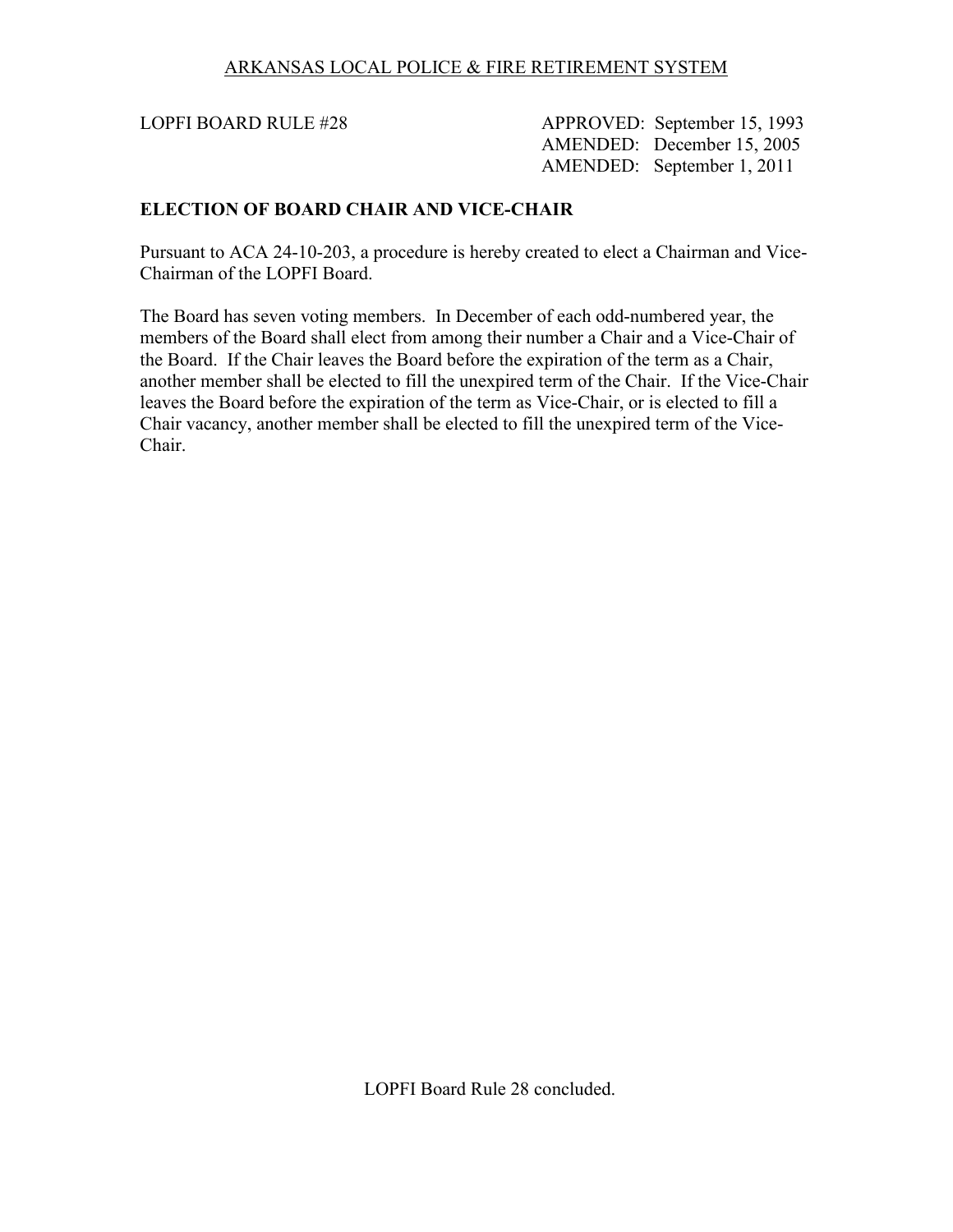LOPFI BOARD RULE #29 APPROVED: June 4, 2015

 AMENDED: December 6, 2018 AMENDED: June 11, 2019 AMENDED: March 12, 2020 AMENDED: March 3, 2022

#### **COMPLIANCE WITH INTERNAL REVENUE CODE**

The Board of Trustees (Board) of the Arkansas Local Police and Fire Retirement System (LOPFI) has full authority pursuant to Arkansas Code Annotated 24-10-203 to adopt rules for the administration of LOPFI. LOPFI is a governmental defined benefit retirement plan as described in the Internal Revenue Code of 1986, 26 U.S.C. ("I.R.C.") section 414(d). LOPFI operates as a tax qualified plan described in I.R.C. section 401(a) and Arkansas Code Annotated 24-10-206 and 24-10-303.

It is the expressed intent of both Arkansas Code Annotated 24-10-206 and of the Board that LOPFI meet the requirements of a "qualified trust" under the I.R.C. This Rule is intended to bring LOPFI in to compliance with the I.R.C.'s qualification requirements by clarifying various effective dates in accordance with I.R.C. mandates and describing the distribution and rollover provisions of LOPFI.

Regarding effective dates, the following shall apply:

(1) That the limits on compensation as described in I.R.C. section  $401(a)(17)$  and as made a part of LOPFI in Arkansas Code Annotated 24-10-102 are effective as of the dates expressed in I.R.C. section 401(a)(17) and the applicable Department of Treasury regulations including the \$150,000 annual compensation limit (as adjusted annually for inflation) which was effective January 1, 1994, and the current \$200,000 limit (as adjusted) which was effective January 1, 2002.

(2) That the requirements of I.R.C. section 414(u) and of Internal Revenue Service Revenue Procedure ("Rev. Proc.") 96-49 which are also described in Arkansas Code Annotated 24-10-502 were effective no later than October 13, 1996.

(3) That the requirements of I.R.C. section 401(a)(31) and Rev. Proc. 93-12 regarding the authorization of direct rollovers of an eligible rollover distribution were effective January 1, 1993, except that the provision authorizing a direct rollover to an I.R.C. section 457(b) plan was effective January 1, 2002 and the provision authorizing a direct rollover by a non-spouse beneficiary was effective January 1, 2008.

(4) That the requirements intended to comply with a good faith interpretation of I.R.C. section 401(a)(9) were effective January 1, 2003.

(5) That the requirements of I.R.C. section 401(a)(25) requiring a plan to state actuarial assumptions were effective with the passage of Act 364 of 1981 of the Arkansas General Assembly. The actuarial assumptions used by the plan are adopted by the LOPFI Board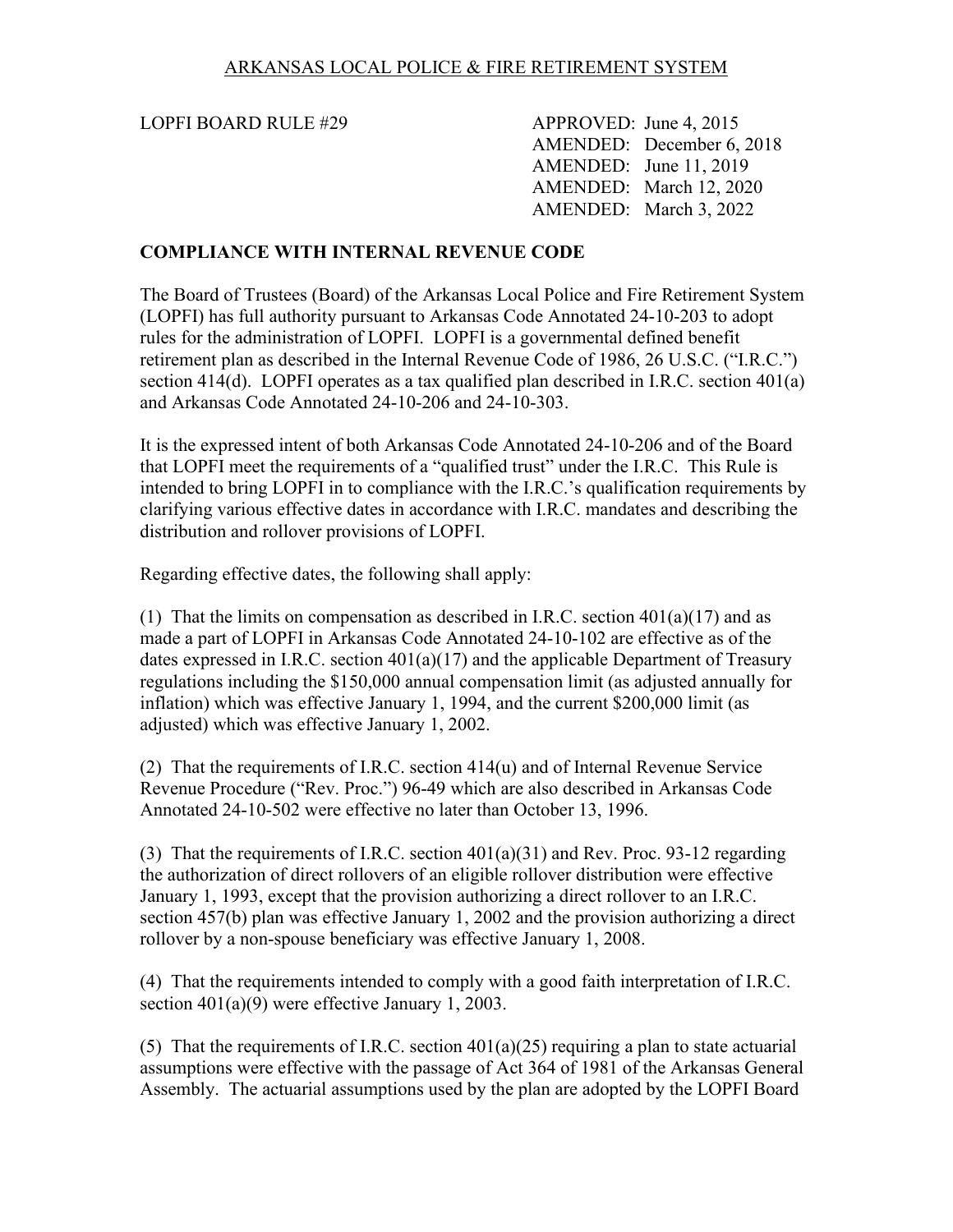#### LOPFI BOARD RULE #29 (continued)

of Trustees and shall be clearly published in the Board's meeting minutes. All meeting minutes shall be made easily accessible on LOPFI's website.

(6) The requirements of I.R.C. section  $401(a)(16)$  and I.R.C. section 415 are generally applicable on January 1, 2002, but also otherwise as required in accordance with the I.R.C. and the applicable regulations with respect to governmental retirement plans including special exceptions for police and fire department employees.

For the purpose of defining requirements of the I.R.C. for the distribution and rollover provisions, the following shall apply:

(1) The accrued benefit of a member shall be vested and non-forfeitable upon reaching normal retirement age as defined in Arkansas Code Annotated 24-10-102.

(2) Notwithstanding any provision of LOPFI to the contrary that would otherwise limit a Benefit Recipient's election under this subsection, a Benefit Recipient may elect, at the time and manner prescribed by the Board to have any portion of an Eligible Rollover Distribution paid directly to an Eligible Retirement Plan specified by the Benefit Recipient in a Direct Rollover. An Eligible Rollover Distribution shall occur no later than the first business day of a month, which is not less than 30 days after the notice required under I.R.C. Section 401(f) was issued by LOPFI, and that the Benefit Recipient has submitted his or her proper application to LOPFI. For purposes of this subsection, the following definitions apply:

(A) "Benefit Recipient" (for purposes of this Rule only) includes a member or former member, the member's or former member's surviving spouse, the member's or former member's former spouse who is an alternate payee under a qualified domestic relations order, as defined in I.R.C. section 414(p), and any other beneficiary of the member or former member.

(B) "Eligible Retirement Plan" is an individual retirement account described in I.R.C. section 408(a), an individual retirement annuity described in I.R.C. section 408(b), an annuity plan described in I.R.C. section 403(a), an annuity contract described in I.R.C. section 403(b), a qualified trust described in I.R.C. section 401(a), an eligible plan under I.R.C. section 457(b) which is maintained by a state, political subdivision of a state, or agency or instrumentality of a state or political subdivision of a state that accepts a Benefit Recipient's Eligible Rollover Distribution and which agrees to separately account for amounts transferred to such plan from LOPFI. The definition of Eligible Retirement Plan shall also apply in the case of a distribution to the member's or former member's surviving spouse, the member's or former member's spouse or former spouse who is an alternate payee under a qualified domestic relations order, as defined in I.R.C. Section  $414(p)$  or any other beneficiary of the members or former members. With respect to a member's non-spouse beneficiary an "Eligible Retirement Plan" shall mean an individual retirement account described in I.R.C. section 408(a) or an individual retirement annuity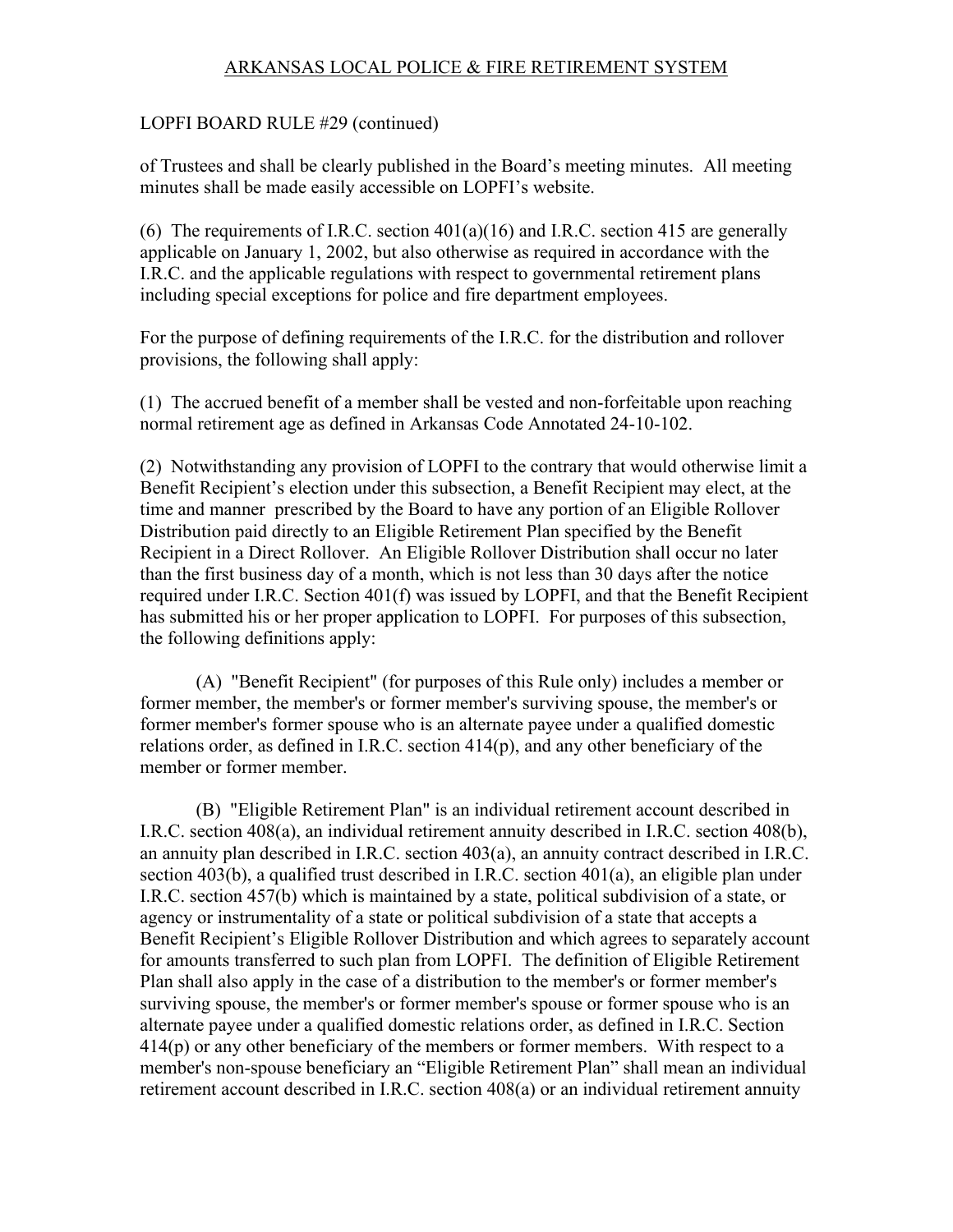#### LOPFI BOARD RULE #29 (continued)

described in I.R.C. section 408(b).

(C) "Eligible Rollover Distribution" is any distribution of all or any portion of the balance to the credit of a Benefit Recipient made in the form of a single lump-sum payment, except that an Eligible Rollover Distribution does not include a monthly annuity or any distribution to the extent such distribution is required under I.R.C. section 401(a)(9).

(D) "Direct Rollover" is a payment by LOPFI to the Eligible Retirement Plan specified by a Benefit Recipient.

(3) Notwithstanding the provisions of Arkansas law regarding the required dates of distribution of benefits under LOPFI to former members, the distribution of a former member's benefits under LOPFI shall in any event be made or begun by April 1st of the calendar year following the later of the calendar year in which the former member attains age seventy and one-half  $(70 \frac{1}{2})$  or the calendar year in which the former member retires. As a result of the federal Setting Every Community Up For Retirement Enhancement Act of 2019 (SECURE Act), the age 70 ½ condition is extended to age 72 for a person who attains age 70 ½ in 2020 or later. The entire interest of the former member shall be distributed over a period not to exceed the life or life expectancies of the former member and designated beneficiary(ies).

(4) Following the death of a member, the required minimum distribution will be as follows:

(A) If the member dies after the distribution of benefits under LOPFI commences, the distribution of the benefits shall be continued in accordance with the form of benefit elected by the member prior to his or her death.

(B) If the member dies before the distribution of benefits under LOPFI commences, the entire benefit, if any, due as a result of the member's death shall be distributed within five (5) years after the member's death. However, in the case of a duty-related death any benefits due an eligible beneficiary shall be distributed in accordance with the provisions of Arkansas law, which includes substantially equal installments over a period not to exceed the life or life expectancy of the designated beneficiary.

(C) If any portion of the member's benefit is payable to a beneficiary designated by statute or by the member, distributions shall be made in substantially equal installments over a period not to exceed the life or life expectancy of the designated beneficiary commencing no later than one (1) year after the member's death. In a case where a designated beneficiary cannot be located within the one (1) year period, LOPFI shall demonstrate that a good faith effort was made to locate the designated beneficiary.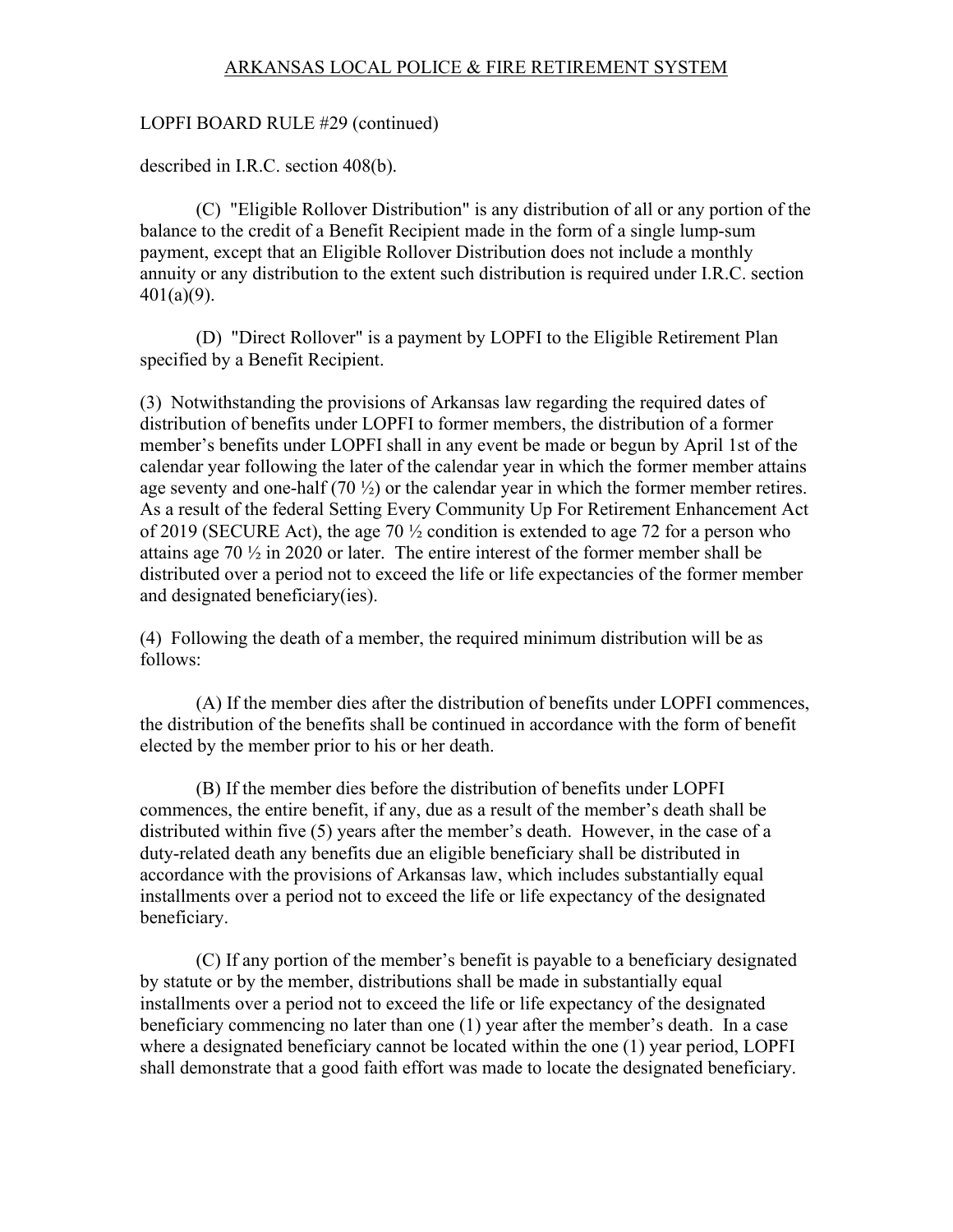#### LOPFI BOARD RULE #29 (continued)

(D) If the beneficiary designated by the member is the member's surviving spouse, the date distributions are required to begin shall not be later than the date on which the member would have attained age seventy and one-half  $(70 \frac{1}{2})$ . As a result of the federal Setting Every Community Up For Retirement Enhancement Act of 2019 (SECURE Act), the age 70  $\frac{1}{2}$  condition is extended to age 72 for a person who attains age  $70\frac{1}{2}$  in 2020 or later. If the member's surviving spouse dies before benefit payments begin, and there is no other designated beneficiary(ies), the entire balance if any, standing to the deceased member's account shall be paid to the estate of the deceased member.

LOPFI Board Rule 29 concluded.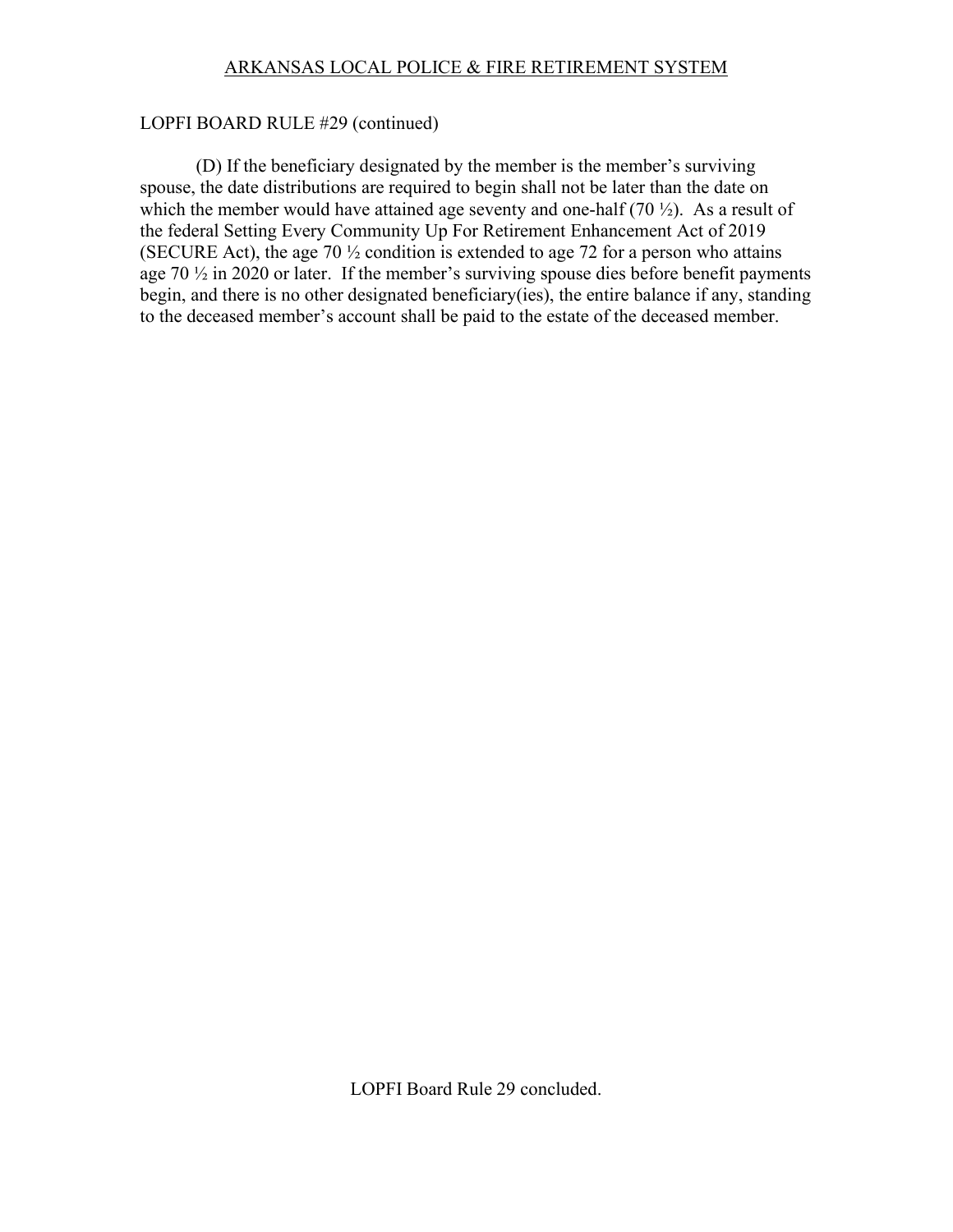LOPFI BOARD RESOLUTION APPROVED: September 4, 2003 AMENDED: September 1, 2011

# **CONCERNING THE AUTHORITY TO ADMINISTER DISABILITY RETIREMENT PROCEDURES**

**Whereas,** one of the main functions of the Arkansas Local Police and Fire Retirement System (LOPFI) is to administer disability applications; and,

**Whereas,** the executive director, David B. Clark, has in the past been charged with the responsibility with processing all disability applications;

**BE IT RESOLVED**, the LOPFI Board of Trustees ratifies Mr. Clark's previous administration of these applications and directs him in his capacity as executive director to continue as the staff person responsible for disability applications.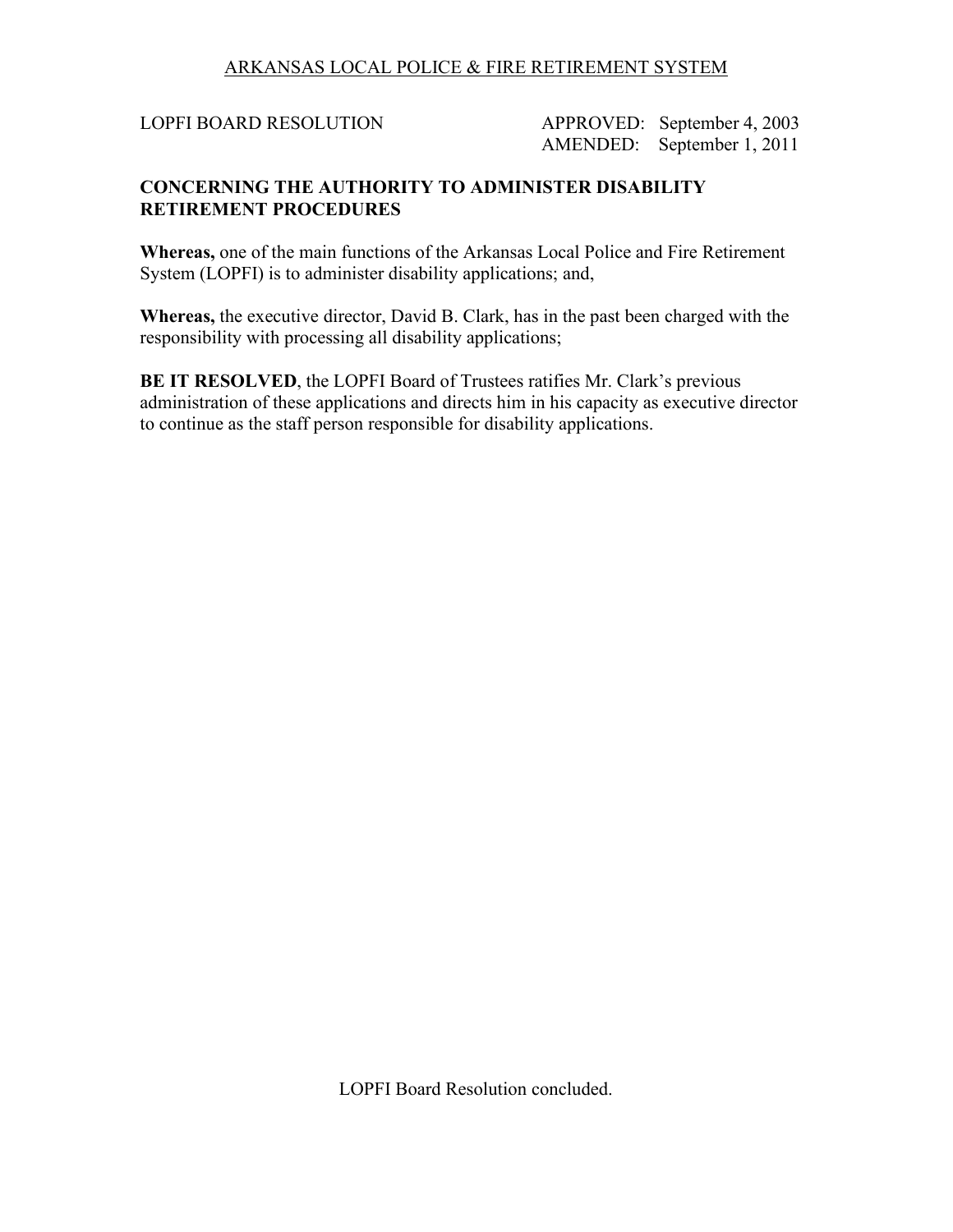LOPFI BOARD RESOLUTION APPROVED: September 4, 2003 AMENDED: September 1, 2011

# **REGARDING MULTIPLE DISABILITY CLAIMS FOR SAME INJURY**

**Whereas**, an issue has arisen concerning an applicant seeking disability on separate occasions for the same injury; and,

**Whereas**, there is a need to clarify the Board's position regarding multiple claims arising from one injury;

**BE IT RESOLVED**, the LOPFI Board of Trustees confirms its earlier practice of allowing only one application for disability per injury. It is incumbent on the applicant to make application in a timely manner when his case is ripe for submission. If the claim is denied the applicant is required to follow the appeals process set forth in both the LOPFI Rules and Resolutions and the Administrative Procedure Act.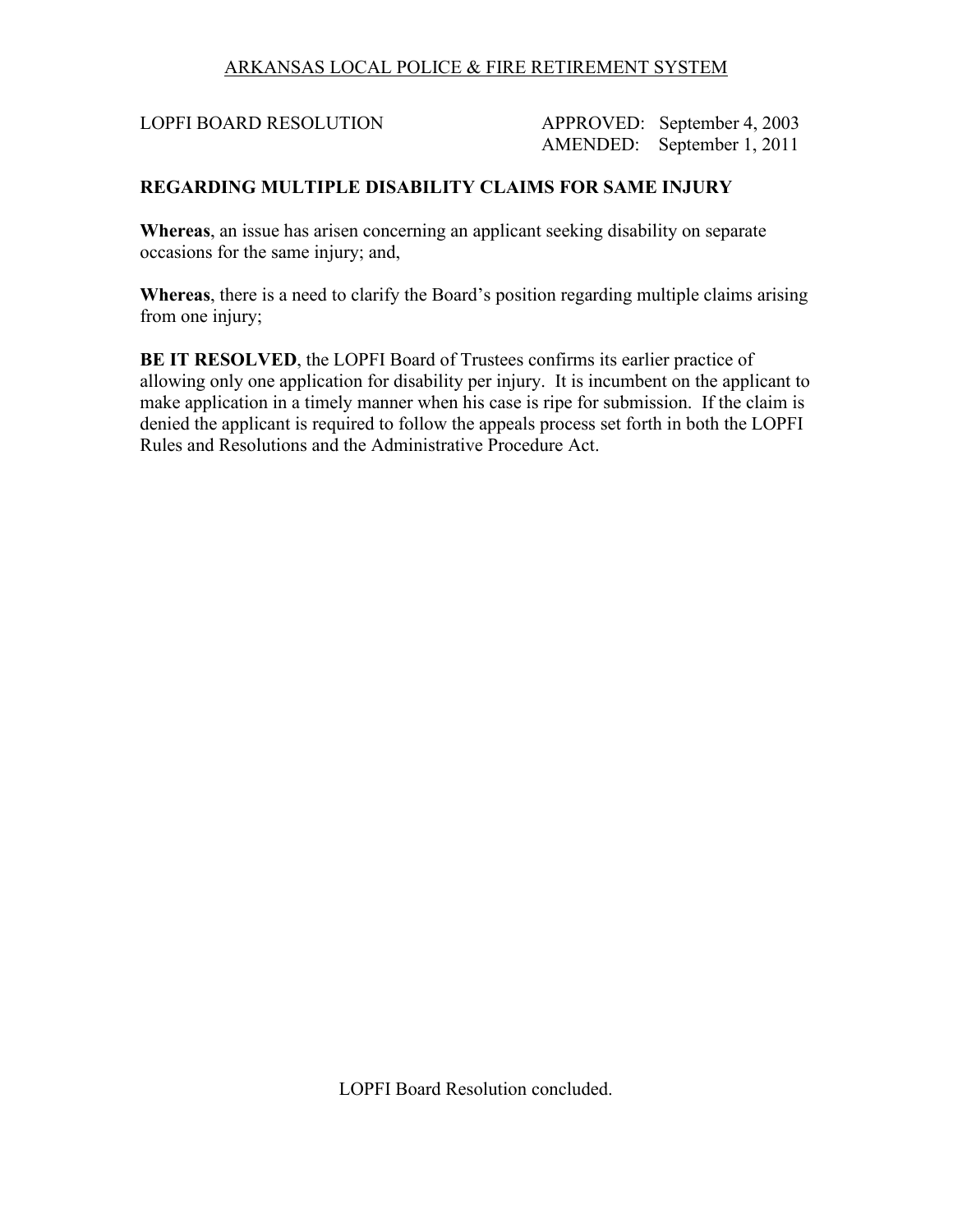LOPFI BOARD RESOLUTION APPROVED: September 21, 2006

# **Resolution of the Board of Trustees Arkansas Local Police and Fire Retirement System**

WHEREAS, the Arkansas Local Police and Fire Retirement System was created by statute in 1981. The purpose of this system is to administer and provide for retirement funds for the police and firefighters of the state of Arkansas, and;

WHEREAS, over the years since its creation the system has been most fortunate in that members of the Board of Trustees have been outstanding individuals who have been great stewards of the monies entrusted to them, and;

WHEREAS, Mr. Troy Waters of Marshall, Arkansas was appointed by the Governor to serve on the Board of Trustees as its public member on April 17, 2003. Since the day of his appointment, Mr. Waters served diligently with a special emphasis on protecting the rights and benefits of police and firefighters that were members of the system. It was with great sadness that this body learned of his untimely death on August 28, 2006. Mr. Waters has served an essential part in the history of the Arkansas Local Police and Fire Retirement System. He has made immeasurable contributions to its success. His dedication to the membership and his general concern for the system as a whole are qualities that we have enjoyed and will appreciate for years to come. His absolute loyalty to LOPFI will always be remembered.

BE IT RESOLVED by the members of the Board of Trustees of the Arkansas Local Police and Fire Retirement System that this Resolution be entered upon the minutes of the system's quarterly meeting held September 21, 2006 in recognition of the great appreciation of LOPFI for the faithful services of Troy Waters along with our sympathy to his widow, Mrs. Vivian Waters. The Executive Director is requested to provide a copy of this Resolution to Mrs. Waters.

JoAnne H. Bush Chairman of the Board Executive Director

Signed version on file with LOPFI.<br>
Signed version on file with LOPFI.<br>
David B. Clark<br>
David B. Clark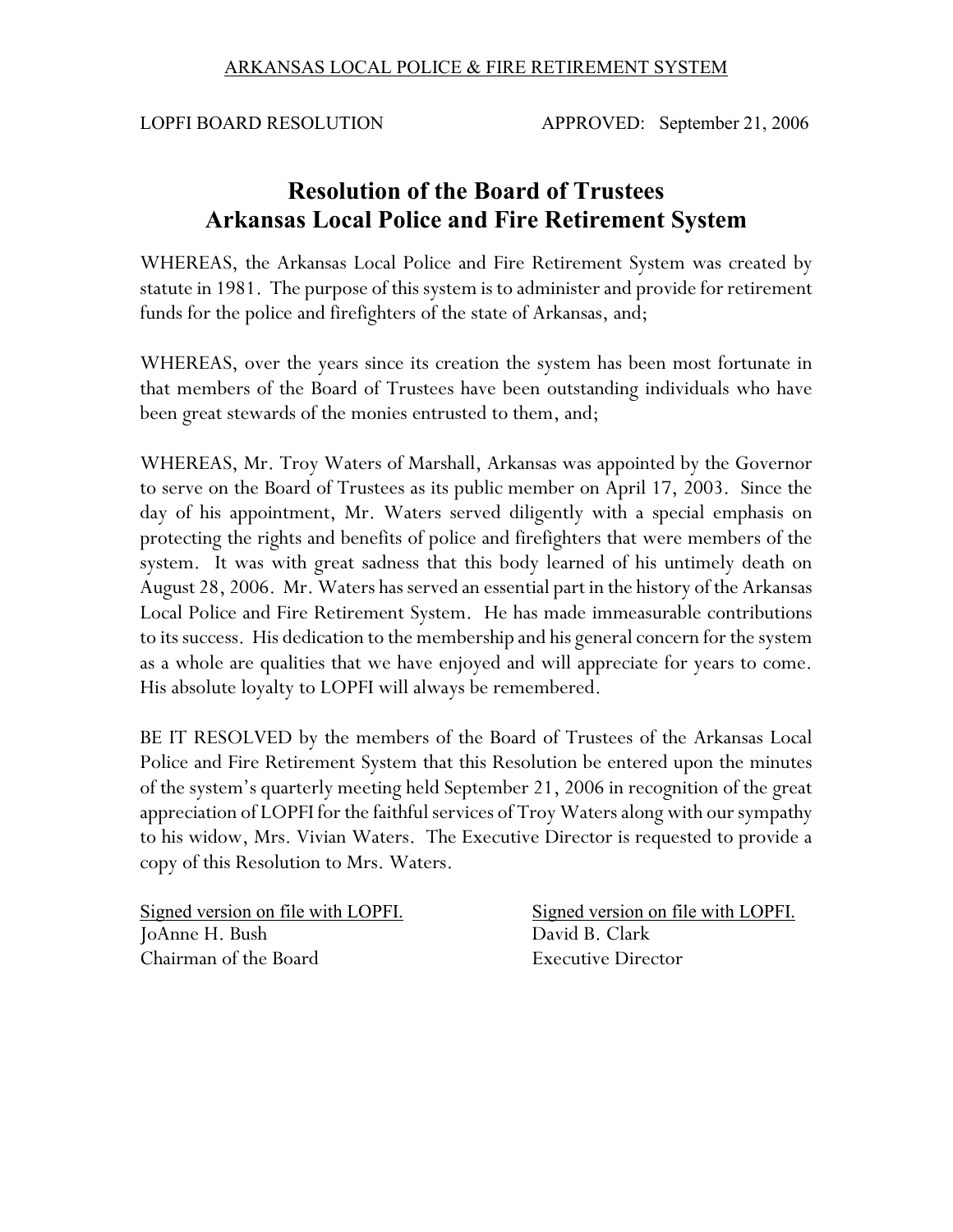LOPFI BOARD RESOLUTION APPROVED: June 3, 2010

# **Resolution of the Board of Trustees Arkansas Local Police and Fire Retirement System**

WHEREAS, the Arkansas Local Police and Fire Retirement System was created by statute in 1981 to administer and provide for retirement funds for the police and firefighters of the state of Arkansas, and;

WHEREAS, over the years since its creation the system has been most fortunate in that members of the Board of Trustees have been outstanding individuals who have been great stewards of the monies entrusted to them, and;

WHEREAS, Mr. James D. Henson was appointed by Governor Mike Huckabee to serve the Board of Trustees as its Fire Trustee from October 21, 1998 to March 24, 2000 and was again appointed by Governor Mike Beebe to serve in the same capacity on February 11, 2008. During his tenure as a Board member, Mr. Henson focused on maintaining a fiscally sound retirement system that provided an attractive benefit for each and every career member of the system. It was with profound sadness that this body learned of his untimely death on May 9, 2010. Mr. Henson's ability to work through complex issues in a spirit of cooperation with other Board members is a quality that members, fellow trustees, and staff will continue to be grateful for in the years to come. His absolute loyalty to the Arkansas Local Police and Fire Retirement System will be fondly remembered.

BE IT RESOLVED by the members of the Board of Trustees of the Arkansas Local Police and Fire Retirement System that this Resolution be entered upon the minutes of the system's quarterly meeting held June 3, 2010 in recognition of the great appreciation of LOPFI for the faithful services of James D. Henson along with our sympathy to his widow, Mrs. Sherrie Henson. The Executive Director is requested to provide a copy of this Resolution to Mrs. Henson.

Mike Gaskill **David B. Clark** Vice-Chairman of the Board Executive Director

Signed version on file with LOPFI. Signed version on file with LOPFI.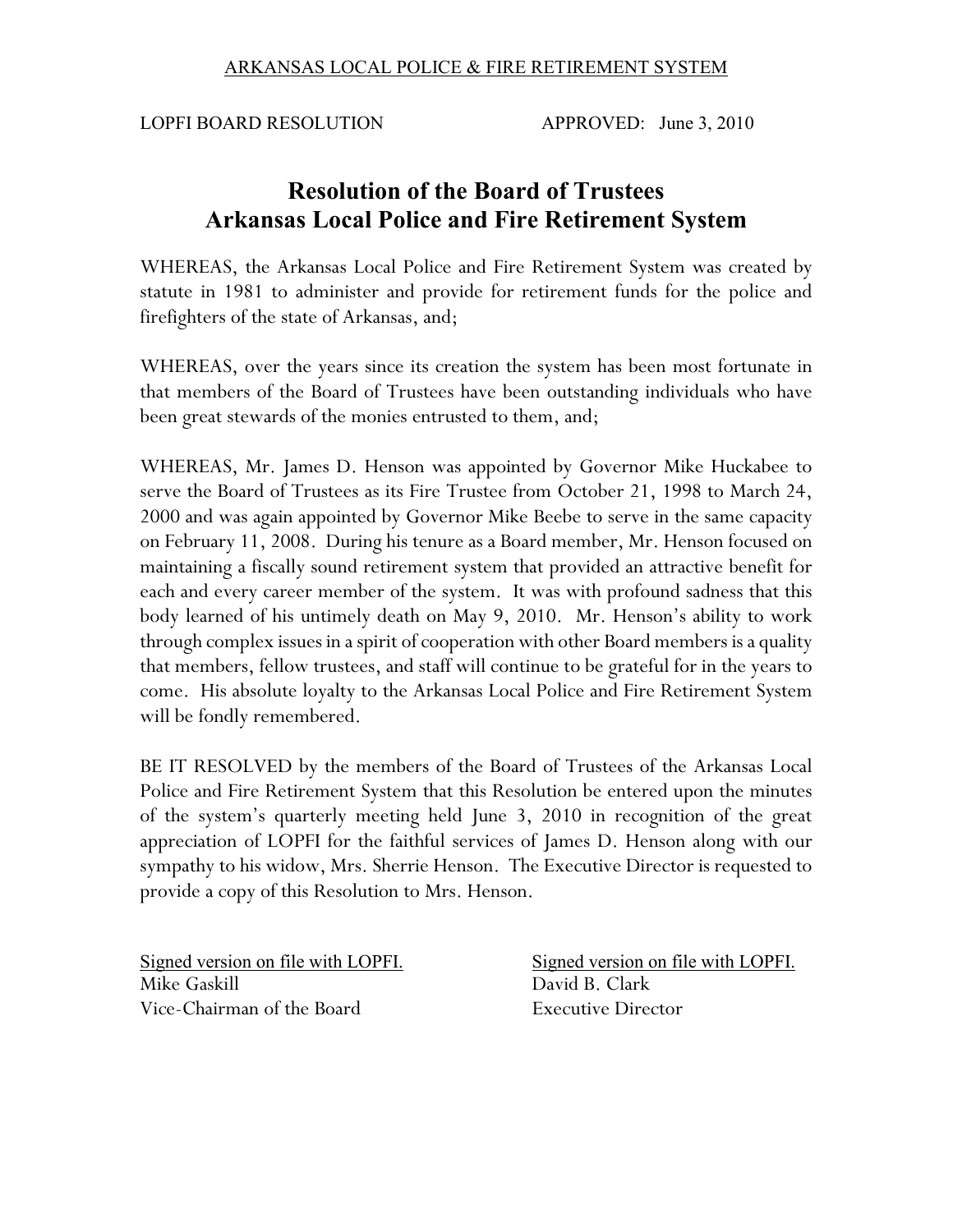LOPFI BOARD RESOLUTION APPROVED: September 1, 2011

## **CONSOLIDATIONS OF LOCAL FIRE AND POLICE PENSION FUNDS**

**Whereas**, the rate that local fire and police pension funds and their sponsoring locations choose to consolidate with LOPFI has increased over the past five years;

**Whereas**, due to the frequency of consolidations, the need to simplify the administrative functions associated with consolidations exists;

**BE IT RESOLVED**, that after the executive director receives the properly executed resolution, ordinance, and administrative agreements from the sponsoring location that seeks to consolidate their local fire or police pension fund, the LOPFI Board of Trustees authorizes the Board Chair, or in his/her absence the Board Vice-Chair, to execute the administrative agreement approving said consolidation.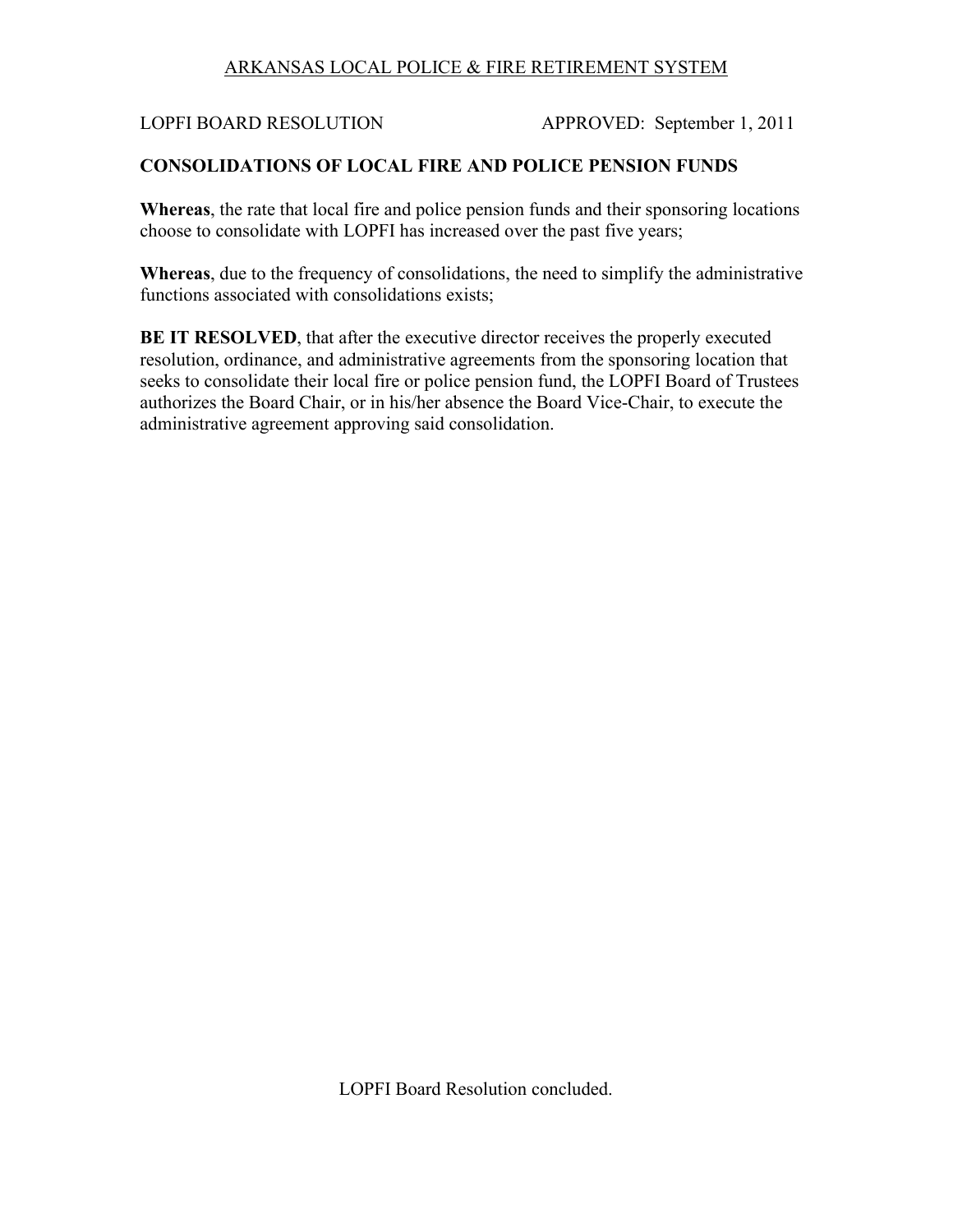LOPFI BOARD RESOLUTION APPROVED: June 7, 2018

# **BOARD OF TRUSTEES' CERTIFICATION OF DELINQUENT ACCOUNTS**

**Whereas**, pursuant to Ark. Code Ann. § 24-10-206, the legislature has mandated that the Arkansas Local Police and Fire Retirement System be operated as a "qualified trust" under the Internal Revenue Code of 1986 and the applicable Regulations of the United States Department of the Treasury promulgated thereunder; and,

**Whereas,** a qualified governmental plan must be operated consistent with "the exclusive benefit rule" which requires that the Plan Administrator timely collect and hold all contributions for the exclusive benefit of the beneficiaries; and,

**Whereas,** Arkansas Code Ann. § 24-10-206(b) specifically authorizes the Board of Trustees to adopt rules to assure "qualified plan" status, notwithstanding any language to the contrary in the statutes set out in Ark. Code Ann. § 24-10-101 et. seq., which language might be interpreted to limit the authority for such rules; and,

**Whereas,** Ark. Code Ann. § 24-10-410(a) authorizes the Board of Trustees to certify to the Treasurer of State when any political subdivision fails to make any contribution payment owed to the Arkansas Local Police and Fire Retirement System for a period of ten (10) days after such payment is due, and the Treasurer of State is then directed by the statute to withhold all moneys due the delinquent political subdivision until the delinquency, together with regular interest, is paid; and,

**Whereas,** the Board of Trustees typically meets in regular session four times a year, at quarterly intervals, and the experience of the Board is that delinquencies, if not timely addressed, become more difficult to cure and quarterly certification would risk the System's compliance with adhering to the obligation to timely collect required contributions under the exclusive benefit rule of the Internal Revenue Code and the Regulations promulgated thereunder;

**BE IT RESOLVED**, that, in order to operate the system as a "qualified plan", the timely collection of amounts owed due to delinquencies including the exercise of the authority of Ark. Code Ann. § 24-10-410 must be undertaken more frequently than the Board of Trustees' regular quarterly meetings. That LOPFI Board Rule 14, as amended, is readopted and such re-adoption is specifically undertaken to satisfy the requirements of Ark. Code Ann. § 24-10-206(b) and Ark. Code Ann. § 24-10-410.